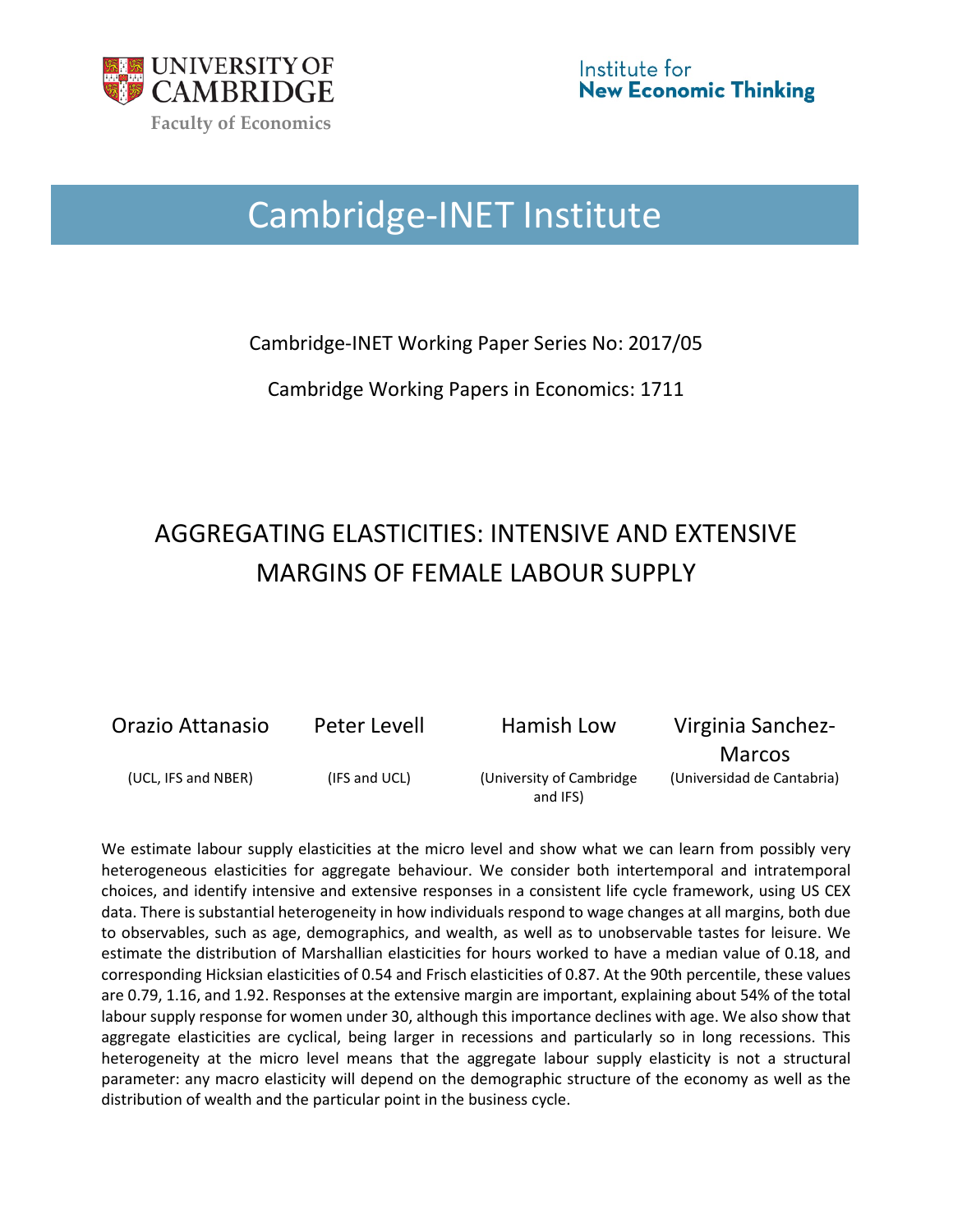# Aggregating Elasticities: Intensive and Extensive Margins of Female Labour Supply <sup>∗</sup>

Orazio Attanasio<sup>†</sup> Peter Levell<sup>‡</sup> Hamish Low <sup>§</sup> Virginia Sánchez-Marcos

January 31, 2017

#### Abstract

We estimate labour supply elasticities at the micro level and show what we can learn from possibly very heterogeneous elasticities for aggregate behaviour. We consider both intertemporal and intratemporal choices, and identify intensive and extensive responses in a consistent life cycle framework, using US CEX data. There is substantial heterogeneity in how individuals respond to wage changes at all margins, both due to observables, such as age, demographics, and wealth, as well as to unobservable tastes for leisure. We estimate the distribution of Marshallian elasticities for hours worked to have a median value of 0.18, and corresponding Hicksian elasticities of 0.54 and Frisch elasticities of 0.87. At the 90th percentile, these values are 0.79, 1.16, and 1.92. Responses at the extensive margin are important, explaining about 54% of the total labour supply response for women under 30, although this importance declines with age. We also show that aggregate elasticities are cyclical, being larger in recessions and particularly so in long recessions. This heterogeneity at the micro level means that the aggregate labour supply elasticity is not a structural parameter: any macro elasticity will depend on the demographic structure of the economy as well as the distribution of wealth and the particular point in the business cycle.

JEL Codes: J22, D91

Keywords: labour supply elasticities, heterogeneity, aggregation, non-separability

<sup>∗</sup>We are grateful for a number of useful conversations with Richard Blundell, Guy Laroque, Costas Meghir, Richard Rogerson and Tom Sargent. We received several useful comments from different seminar audiences and during presentation at the NBER Summer Institute and the Society for Economic Dynamic Conference. Attanasio's research was partially funded by an ESRC Professorial Fellowship and by the ESRC Centre for the Microeconomic Analysis of Public Policy at the Institute for Fiscal Studies. Sánchez-Marcos thanks Spanish MCYT for Grant ECO2009-09614.

<sup>†</sup>UCL, IFS and NBER

<sup>‡</sup> IFS and UCL

<sup>§</sup>University of Cambridge and IFS

<sup>¶</sup>Universidad de Cantabria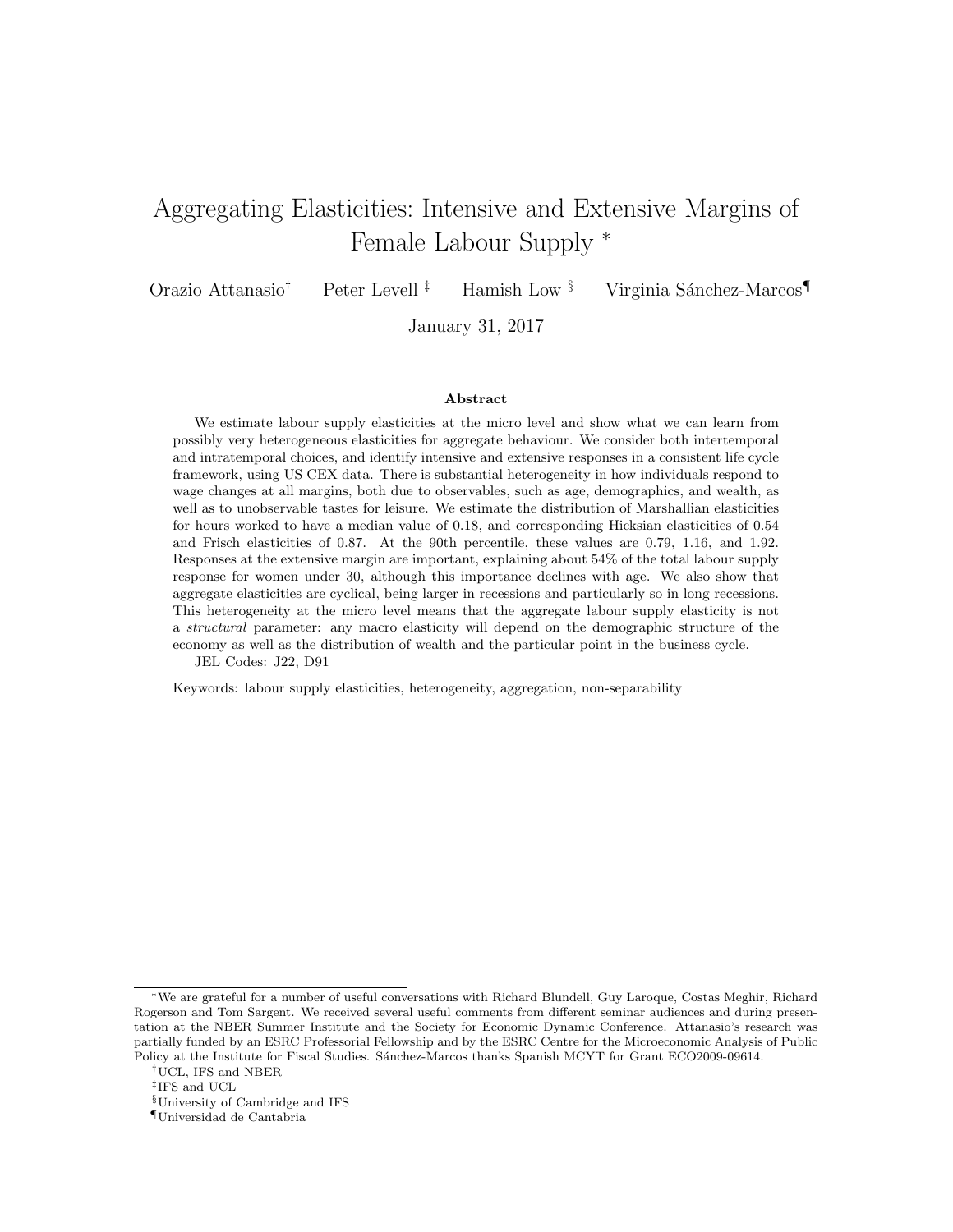## 1 Introduction

The size of the elasticity of labour supply to changes in wages has been studied for a long time. Recent debates have focused on the perceived discrepancy between estimates coming from micro studies, which, with a few exceptions, point to relatively small values of such an elasticity, and the assumptions made in macro models, which seem to need relatively large values. Keane and Rogerson (2015) and Keane and Rogerson (2012) survey some of these issues and the papers by Blundell et al. (2011), Ljungqvist and Sargent (2011) and Rogerson and Wallenius (2009) contain some alternative views on the debate. To reconcile the micro evidence and the assumptions made in macroeconomics, much attention has been given to the distinction between the extensive and intensive margins of labour supply, see, in particular, Chetty (2012) and Chetty et al. (2011). Perhaps surprisingly, in this debate, aggregation issues and the pervasive and complex heterogeneity that characterise labour supply behaviour have not been given much attention. This paper aims to fill this gap, while making some original methodological contributions and presenting new empirical evidence.

Preferences for consumption and leisure are bound to be affected in fundamental ways by family composition, health status, fertility, as well as unobserved tastes 'shocks', and so heterogeneity in labour supply elasticities in these dimensions is something to be expected. The key issue, however, is how significant this heterogeneity is and whether it is important at the aggregate level: does it make any sense to talk about the elasticity of labour supply as a structural parameter? Aggregation issues are likely to be relevant both for the intensive and extensive margin, as we show. Labour supply elasticities vary much in the cross section and, importantly, over the business cycle.

In this paper, we address these issues focusing on female labour supply. Our approach consists in taking a relatively standard life cycle model of labour supply to the data. Whilst the essence of the model is relatively simple, we stress two elements that are important for our analysis and that make our contribution novel. First, we consider all the relevant intertemporal and intratemporal margins and choices simultaneously; in particular, consumption and saving as well as participation and hours of work. Second, we specify a flexible utility function that allows for substantial heterogeneity, fits the data well and, at the same time allows us to make precise quantitative statements. These elements are important because they allow us to address directly the interaction between extensive and intensive margins and to evaluate empirically the importance of aggregation issues and to calculate both micro and macro elasticities.

In evaluating aggregate labour supply elasticities, it is necessary to specify the whole economic environment because, as noted by Chang and Kim (2006), the aggregate response depends on the distribution of reservation wages. On the other hand, our key methodological contribution is to stress that a number of key components of the model can be estimated using considerably weaker assumptions while maintaining consistency with the overall model structure. We separate our estimation into three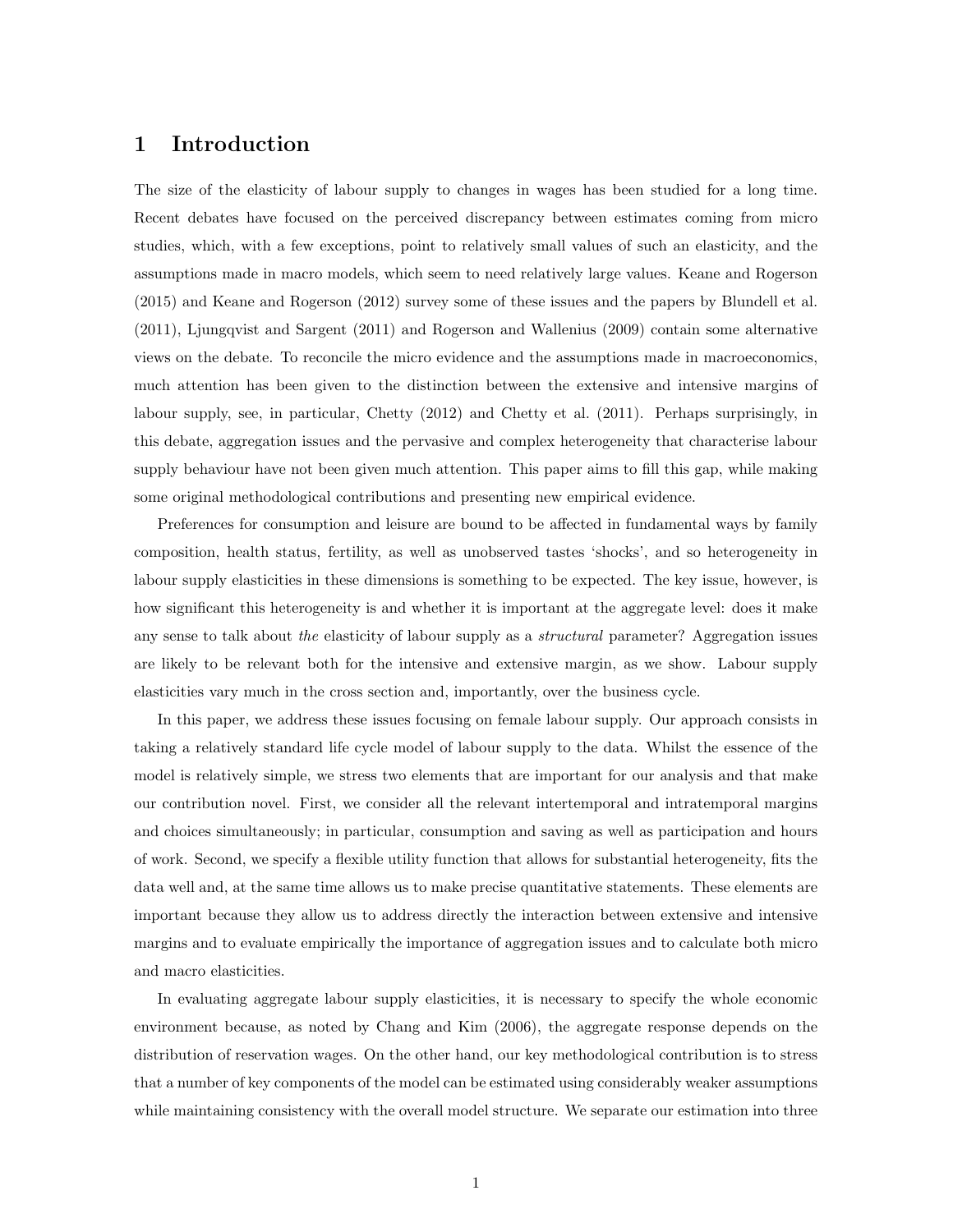steps and specify explicitly what assumptions are needed at each step. The first step identifies the within-period preferences over consumption and labour supply at the intensive margin; the second step identifies intertemporal preferences; the third step identifies the fixed costs and full economic environment that drive the participation decisions over the life cycle. In the first step, Marshallian and Hicksian elasticities at the intensive margin can be computed from the parameters of the Marginal Rate of Substitution between consumption and leisure, which can be estimated using only static conditions and without taking a stance on intertemporal allocations or participation decisions. This means that the estimates of these elasticities we get are robust to further specific assumptions made on the economic environment.<sup>1</sup> Analogously, to compute the Frisch elasticity, we rely on estimates of the elasticity of intertemporal substitution that can be derived from the Euler equation for consumption, again without taking a stance on participation. Finally, to assess and characterise behaviour at the extensive margin, we need to specify the model fully. In this step, we characterise the behaviour of such a model by calibrating its key parameters to a number of life cycle moments. Our approach effectively uses two stage budgeting ideas and conditional demands.

While throughout the paper we make specific assumptions about the shape of the utility function, we use flexible specifications to allow for observed and unobserved heterogeneity in tastes. In particular, we allow many observed variables to affect the intratemporal and intertemporal margins while at the same time allowing for possible non-separability of consumption and leisure. Our specification of preferences is much more flexible than the ones that are in general considered in the literature and this is important. Classic papers in the micro literature (such as Heckman and Macurdy (1980)) imply a strong relationship between the Frisch intertemporal elasticity and the intratemporal Marginal Rate of Substitution conditions. This forces a strict relationship between intraperiod and intertemporal conditions which our approach avoids. In the macro literature, most papers impose additive separability between consumption and leisure, and isoleastic, homothetic preferences that conform to the restrictions for balanced growth, as in Erosa et al. (2016). This assumption is predicated on the perceived need to work with models that match historical trends showing steady secular increases in real wages with little change in aggregate hours. Browning et al. (1999) already noted that the fact that the historical trend for aggregate hours is roughly constant hides a large decrease for males and an increase for females. Here, we show that the isoelastic specification for consumption and hours is strongly rejected by the data. The challenge, therefore, is to work with specifications that admit much more heterogeneity and changes over time.

When bringing the model to the data, we are explicit about what variation in the data identifies each component of the model. When considering the within-period MRS condition, we do not use

<sup>&</sup>lt;sup>1</sup>The MRS condition hold as an equality only for women who work. This implies that, empirically, we need to address the issue of participation. However, this can be done with a reduced form that is consistent with the model we are studying as well as other more general models.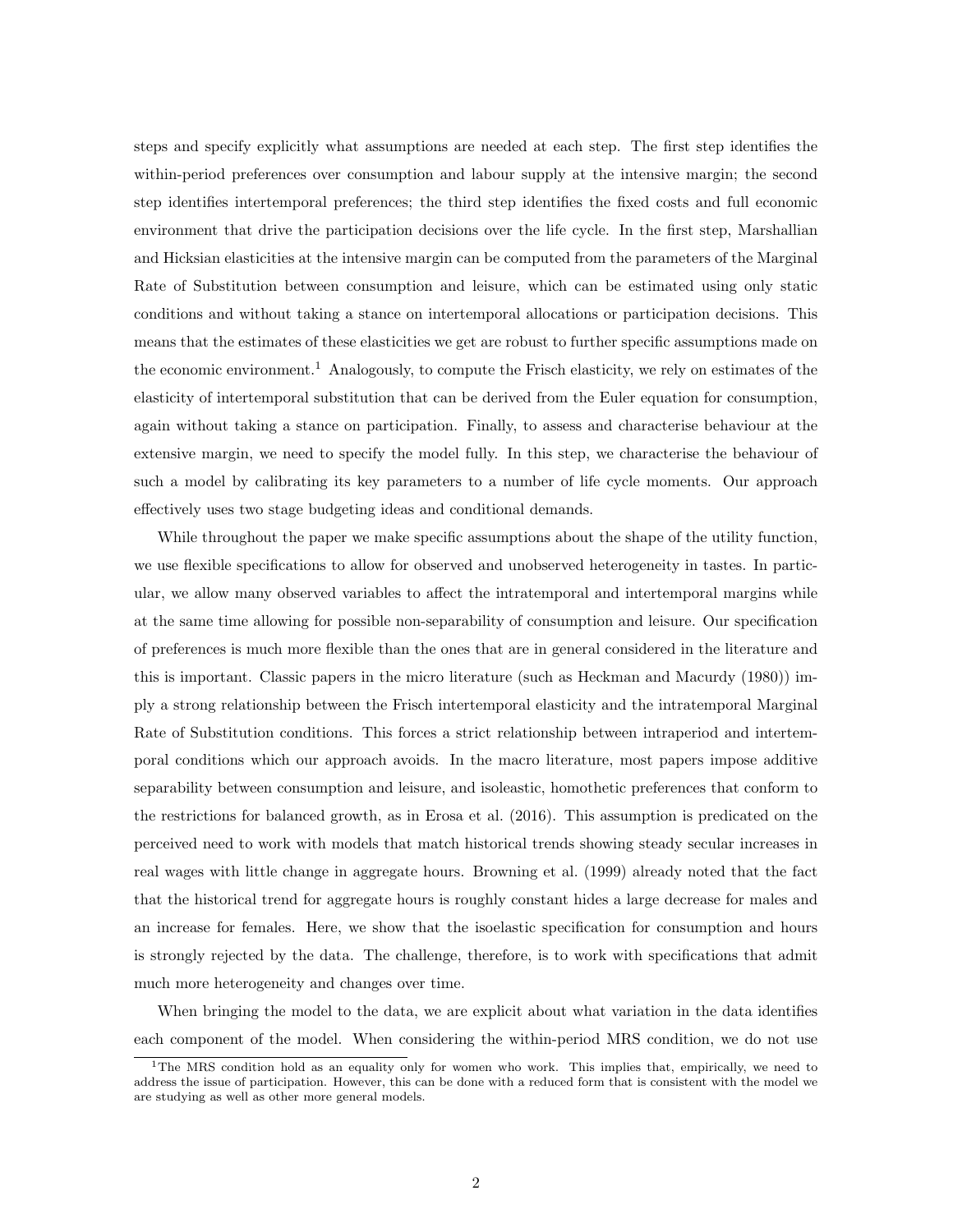the variation in individual wages, which is likely to be related to individual characteristics correlated with unobserved taste heterogeneity. Instead, we use aggregate variability that is driven by aggregate shocks such as policy reforms. This makes our approach in this step similar to Blundell et al. (1998). In our second step, estimating the Euler equation for consumption, we take into account the presence of unobserved taste shocks and the fact that the lack of longitudinal data forces us to work with synthetic cohort data; our approach here is similar to Attanasio and Weber (1995). Finally, in our third step, we estimate the full life-cylce model and explicitly aggregate individual behaviour.

Estimates of the size of the elasticity of labour supply in the literature vary considerably even for women. Different authors have used different identification strategies, different specifications and different data sources. Our estimates, at the median, are not too different from some of the estimates in the literature. In particular, on the intensive margin, we obtain a Marshallian median elasticity of 0.18, with the corresponding Hicksian elasticity considerably larger at 0.54, indicating a sizeable income effect. For the same median household, the Frisch elasticity for hours is 0.87. At the same time, we document considerable variation in the size of the estimated elasticities in the cross section. The Marshallian, for instance, varies between -0.14 at the 10th percentile and 0.79 at the 90th percentile.

Using the entire model, we can aggregate explicitly individual behaviour and study aggregate elasticities that correspond to the concept used in the macro literature. We find an important role for the extensive margin in generating aggregate movements in labour supply. And, even at the extensive margin, we find a considerable amount of heterogeneity in the cross section, driven by age, the number of children and wealth. Most importantly in linking the micro and macro analysis of labour supply, we show that what we call the 'macro' elasticity changes considerably over the business cycle, and is typically larger in recessions. Moreover, it gets larger in longer recessions. To the best of our knowledge, changes in the elasticity over the business cycles have never been discussed.

The closest macroeconomic paper to ours is Erosa et al. (2016), who have similar aims of building aggregate elasticities from individual behaviour over the life cycle, and of distinguishing the intensive and extensive margins using a fully specified life cycle model. The focus of their paper is on male labour supply, rather than the female labour supply responses. A second related paper is Guner et al. (2012), who model heterogeneous married and single households with a female extensive margin and a male and female intensive margin. Their focus is on evaluating different reforms of the US tax system and they abstract from wage uncertainty. Both papers operate with very specific preference specifications. We discuss the extent to which our results differ from these papers in the conclusions.

We use the fully specified model to run two experiments: in the first, we evaluate the labour supply response to an anticipated temporary changes in wages; in the second, we evaluate the response to an unanticipated change in the entire life cycle wage profile. The first experiment captures the impact of a temporary tax cut: wages are low today, but known to increase in the next period, and the marginal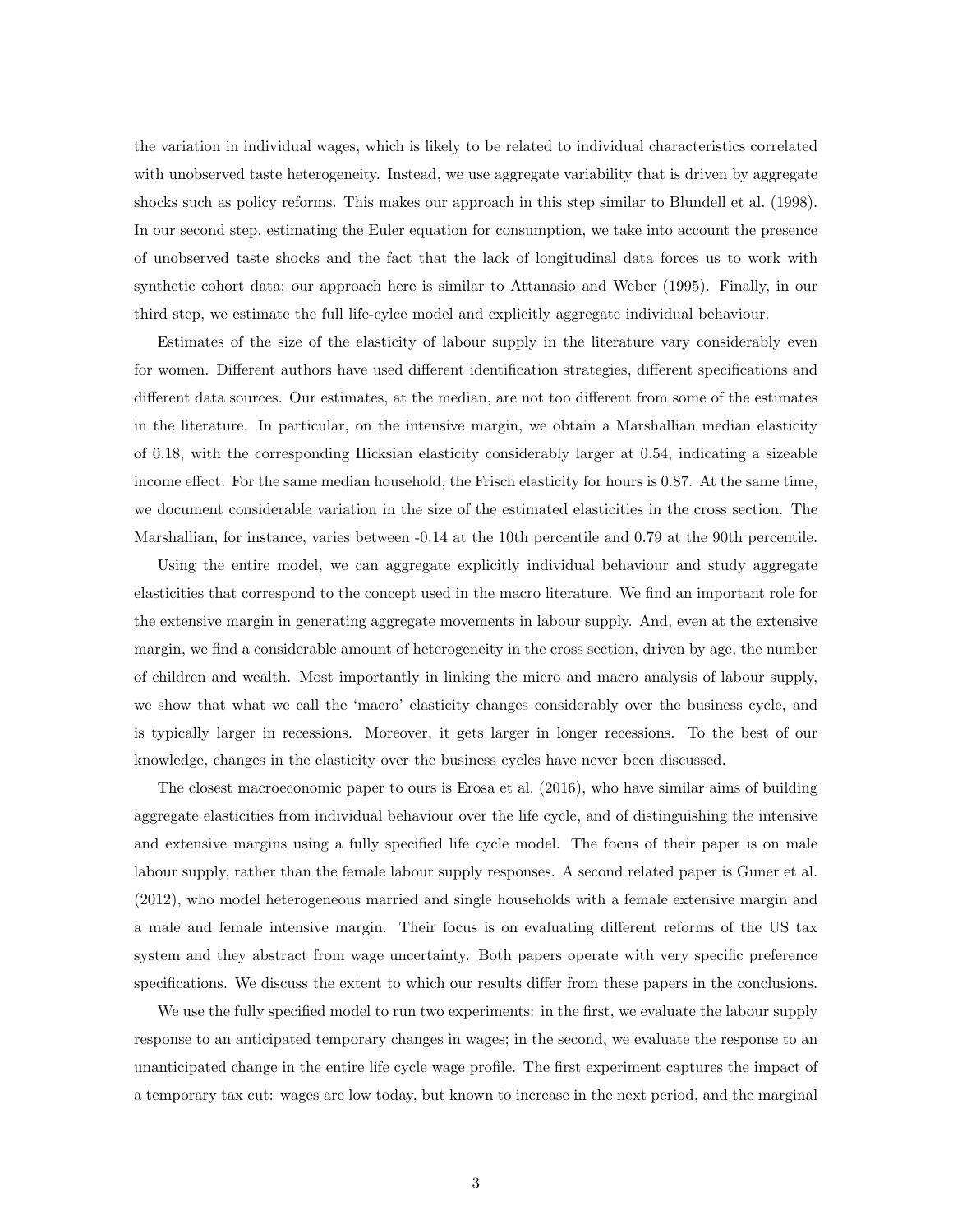utility of wealth is likely to be unaffected. The second captures the impact of a permanent tax cut which will change the marginal utility of wealth. Without an extensive margin, the response to the first experiment would be captured by the Frisch and the response to the second can be approximated by the Marshallian. Introducing the extensive margin doubles the size of the response in the first experiment, and is particularly important at younger ages when non-participation because of children is prevalent. Further, the extensive margin is especially important when we simulate responses to tax changes in recessions: responses are higher in recessions, and the response increases as the recession persists. On the other hand, the extensive margin response is much more muted in the second experiment of a shift in the entire life cycle wage profile.

In comparing our estimates to those available in the literature, we investigated extensively what drives, in our data, differences in results. As it turns out, the size of the elasticities we obtain does not depend much on the set of instruments we use, nor on the fact that we allow education levels to affect preferences. Instead, and more prosaically, the size of the estimates depend on the specific estimator and normalisation used. When using standard IV or GMM methods, and when the coefficient on wages in the equation that relates wages to the MRS is normalized to one, we typically obtain very large estimates. Instead, when the coefficient on consumption or hours worked is normalised to one, we obtain much smaller estimates. In our baseline estimation, we use methods whose results are not affected by the normalization used. In particular, we use a method proposed by Fuller, which is a generalization of a LIML approach.

Our exercise is not without important caveats. In much of our analysis, we do not consider the effect of tenure and experience on wages. Such effects can obviously be important, as labour supply choices may change future wages and, therefore, future labour supply behaviour, as stressed by Imai and Keane (2004). In section 7, we extend our analysis to introduce returns to experience on the extensive margin. Introducing returns only on the extensive margin means within-period allocations at the intensive margin are unaffected. By contrast, if the return to experience operates on the number of hours (rather than only on participation), we would need to change our analysis substantially.

The rest of the paper is organized as follows. In section 2, we outline the assumptions of the life cycle framework. We split the sets of assumptions into three groups, corresponding to the three steps of the estimation process to make explicit what the minimum set of assumptions are needed at each stage. We also show how the preference parameters can be mapped into static and intertemporal elasticities, and discuss the meaning of the different elasticities. In section 3 we explain the three steps of our empirical strategy to identify the preference parameters, that is, using intraperiod first order conditions, intertemporal first order conditions and full structural estimation. Section 4 describes the data and provides some descriptive statistics. Section 5 presents and discusses the parameter estimates. In section 6 we report the implications of our estimates for labour supply elasticities,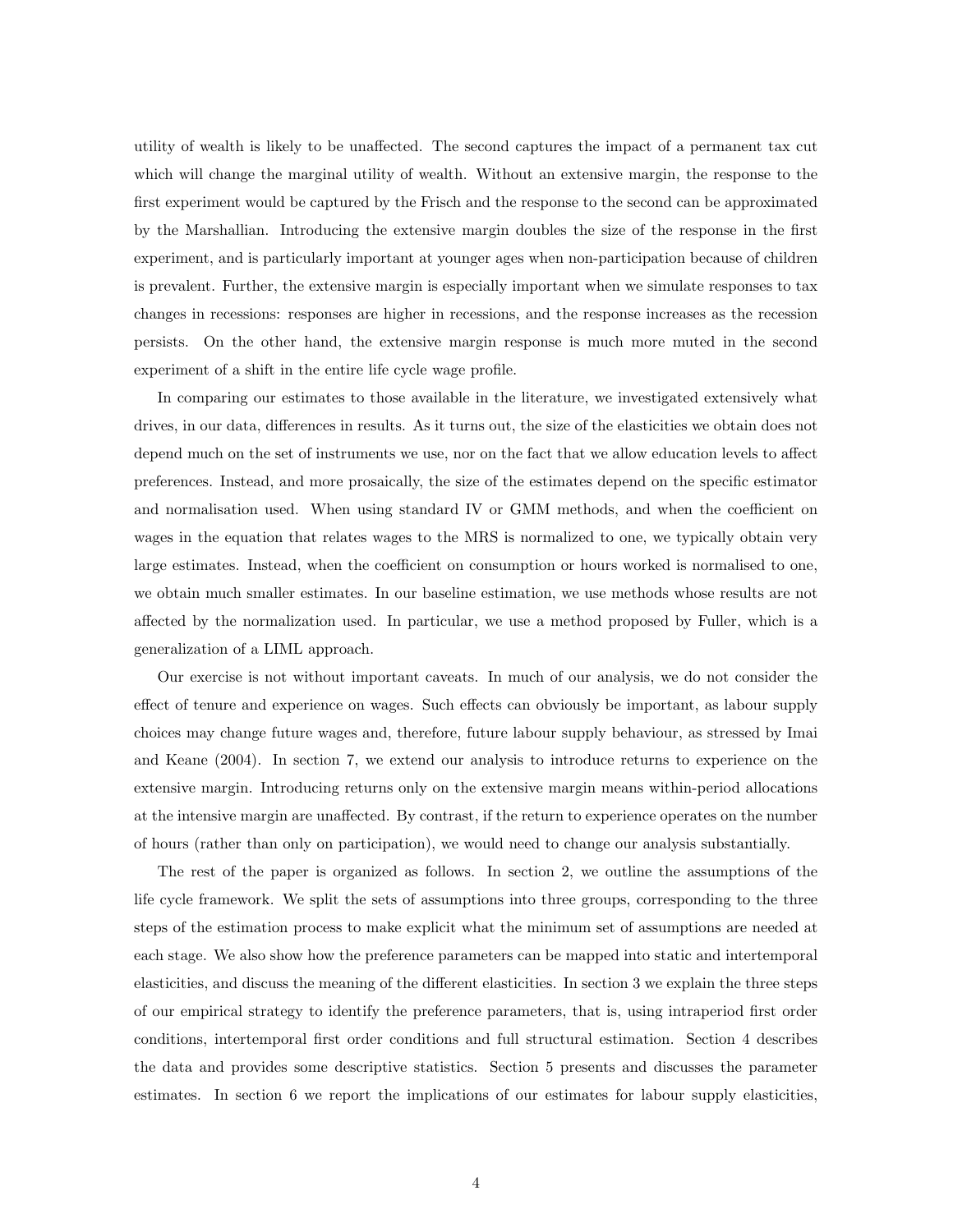distinguishing between Marshallian, Hicksian and Frisch elasticities. We also report responses on the extensive margin, aggregate responses and, more generally, the aggregation issues that are central to our argument. Section 7 extends the analysis to include returns to experience and section 8 concludes.

## 2 A life cycle model of female labour supply

To study both the intensive and the extensive margin elasticity of female labour supply, we use a rich model of female labour supply choices embedded in a life cycle framework. A unitary household makes choices about consumption and female labour supply, given exogenous processes for male earnings and female wages and an intertemporal budget constraint. Both the intensive and extensive margins are meaningful because of the presence of fixed costs of going to work related to family composition and/or because of the presence of preference costs specifically related to participation.

#### 2.1 Model structure and assumptions

Within the life cycle model we use, it is useful to characterise individual choices in three steps. Using two-stage-budgeting, we first model the within-period allocation between consumption and hours of work. We then characterise the intertemporal allocation of consumption and hours of work; and, finally, the dynamic extensive margin and the evolution of labour force participation. These three steps map into three stages of estimation, as outlined in section 3 below, with increasing structure being required on the underlying model at each stage. Corresponding to each step there is a set of additional assumptions characterising the underlying model of behaviour. We specify and discuss the assumptions for each step in turn.

#### 2.1.1 Intratermporal choice

A1: Within Period Utility. We consider married couples, who maximise the utility of the household and choose consumption and female labour supply within each period. In making the within-period decision, households take total spending within the period to be given. The allocation of total spending between periods is considered in the next stage of the model. We define the within-period utility for each individual household h across consumption and hours of leisure per week:<sup>2</sup>

$$
M_{h,t}(c_{h,t}, l_{h,t}; z_{h,t}, \chi_{h,t}) = \left(\frac{(c_{h,t}^{1-\phi}-1)}{1-\phi} + (\alpha_{h,t}(z_{h,t}, \chi_{h,t})) \frac{(l_{h,t}^{1-\theta}-1)}{1-\theta}\right)
$$
(1)

where the subscripts h and t index the individual household and age respectively,  $z_{h,t}$  is a vector of demographic variables (which include education, age and family composition) that are observable in

<sup>&</sup>lt;sup>2</sup>We adopt a parametric rather than a more flexible functional form for utility. As we will see this leads to a loglinear MRS condition. Relative to a non-parametric approach, this imposes more restrictions on behaviour. However it guarantees integrability of the MRS conditions and allows us to readily verify that quasi-concavity of the utility function is satisfied. Quasi-concavity, requires that the MRS between consumption and leisure is decreasing in leisure and increasing in consumption. After estimating the relevant parameters, these conditions can be checked empirically.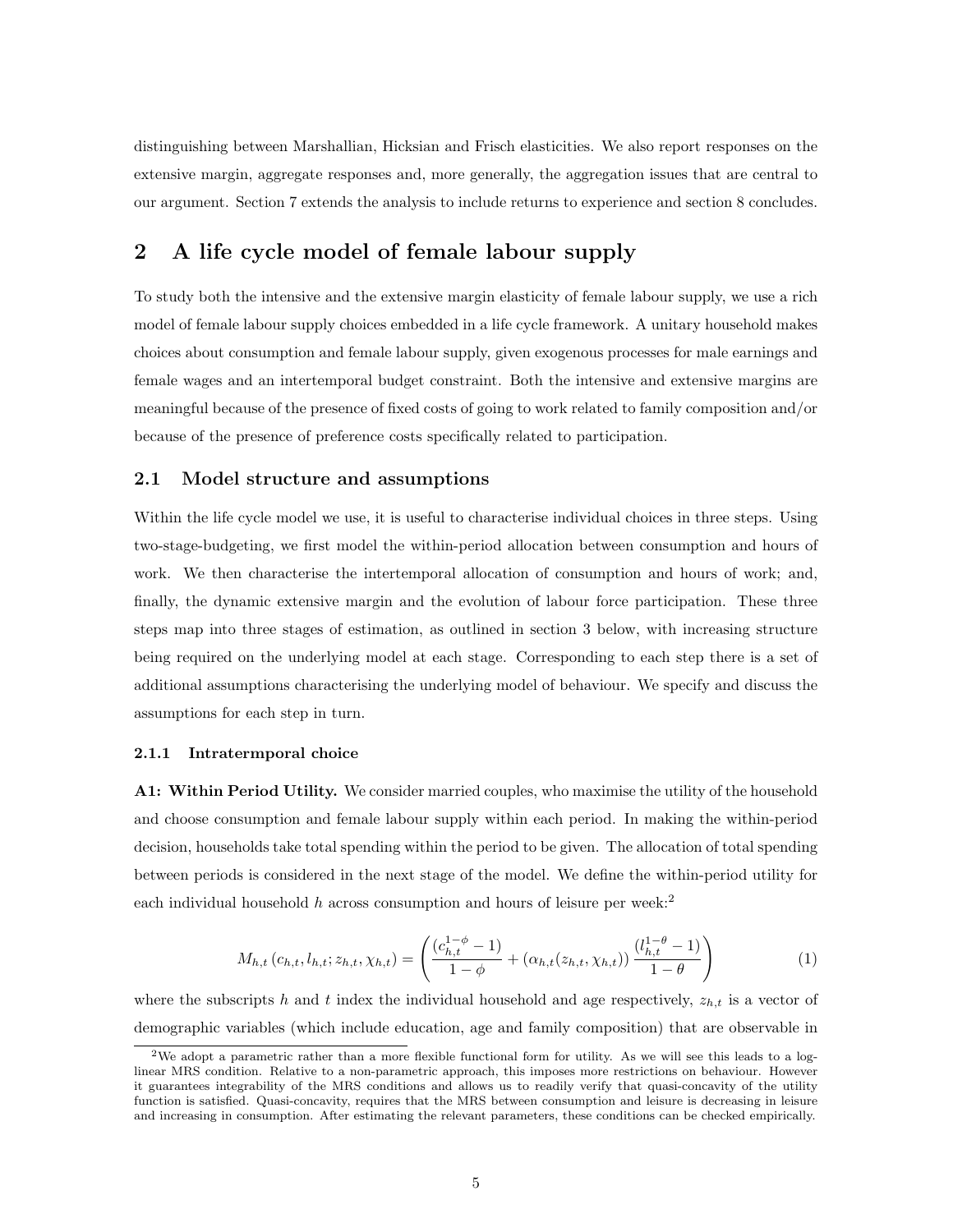the data; and the term  $\chi_{h,t}$  represents a taste shifter that is unobservable in the data, but is cohort specific and is known to the individual. The function  $\alpha_{h,t}$  is specified as:

$$
\alpha_{h,t} = \exp(\psi_0 + \psi_z z_{h,t} + \chi_{h,t})
$$
\n<sup>(2)</sup>

where  $\psi_0$  and  $\psi_z$  are parameters, as are  $\phi$  and  $\theta$ .

In thinking about within-period decisions, there is no difference to the within-period allocation from using the specification (1) or any monotonic transformation of M such as  $f(M_{h,t}(c_{h,t}, l_{h,t}))$ . In other words, introducing non-separability between consumption and leisure through such a transformation f has no implications for within-period allocations. An implication of this consideration is that non separability between consumption and leisure cannot be identified from within-period choices.

This specification is more general than a standard Cobb-Douglas or a standard CES. A Cobb-Douglas specification would require  $\phi = \theta = 1$  and imposes a unitary Marshallian elasticity of consumption with respect to the wage and zero elasticity for hours of work. This restriction would limit substantially the amount of heterogeneity in elasticities. For balanced growth (in female labour supply) we would require  $\phi = 1$ . A standard CES would require  $\phi = \theta$  and constrains the elasticity of substitution for leisure and consumption. As we discuss in section 3 below, the specification in equation (1) is the most general specification for within-period preferences that gives rise to a linear in parameters estimating equation.

A2: Within Period Budget Constraint. Total within-period spending is allocated to consumption and to leisure.

$$
x_{h,t} = x_{h,t}^0 + w_{h,t}^f H = c_{h,t} + w_{h,t}^f l_{h,t}
$$
\n<sup>(3)</sup>

where  $x_{h,t}^0$  is total unearned income, including husband's earnings and the difference in wealth between the start and the end of the period and subtracts off any fixed cost of work.

A3: Period Length. One period in the model is one quarter. Households choose typical hours of work each week and then this is constant across weeks within the quarter, to give within-period hours of work. The *extensive margin* is the decision whether or not to work that quarter. The intensive margin is how many hours to work in a typical week. This assumption means we are not allowing individuals to choose how many weeks to work in a quarter. This restriction is driven by data limitations since we do not observe the number of weeks per quarter that an individual works, we only observe typical hours per week and number of weeks per year. However, we provide empirical support for our approach in section 4.3.

A4: Returns to Experience. Wages for women do not depend on the history of labour supply and evolve exogenously. This assumption means that decisions on labour supply today do not have a direct effect on the continuation value for the future. In other words, the only linkage across periods is through the decision about total within-period spending. This assumption is necessary in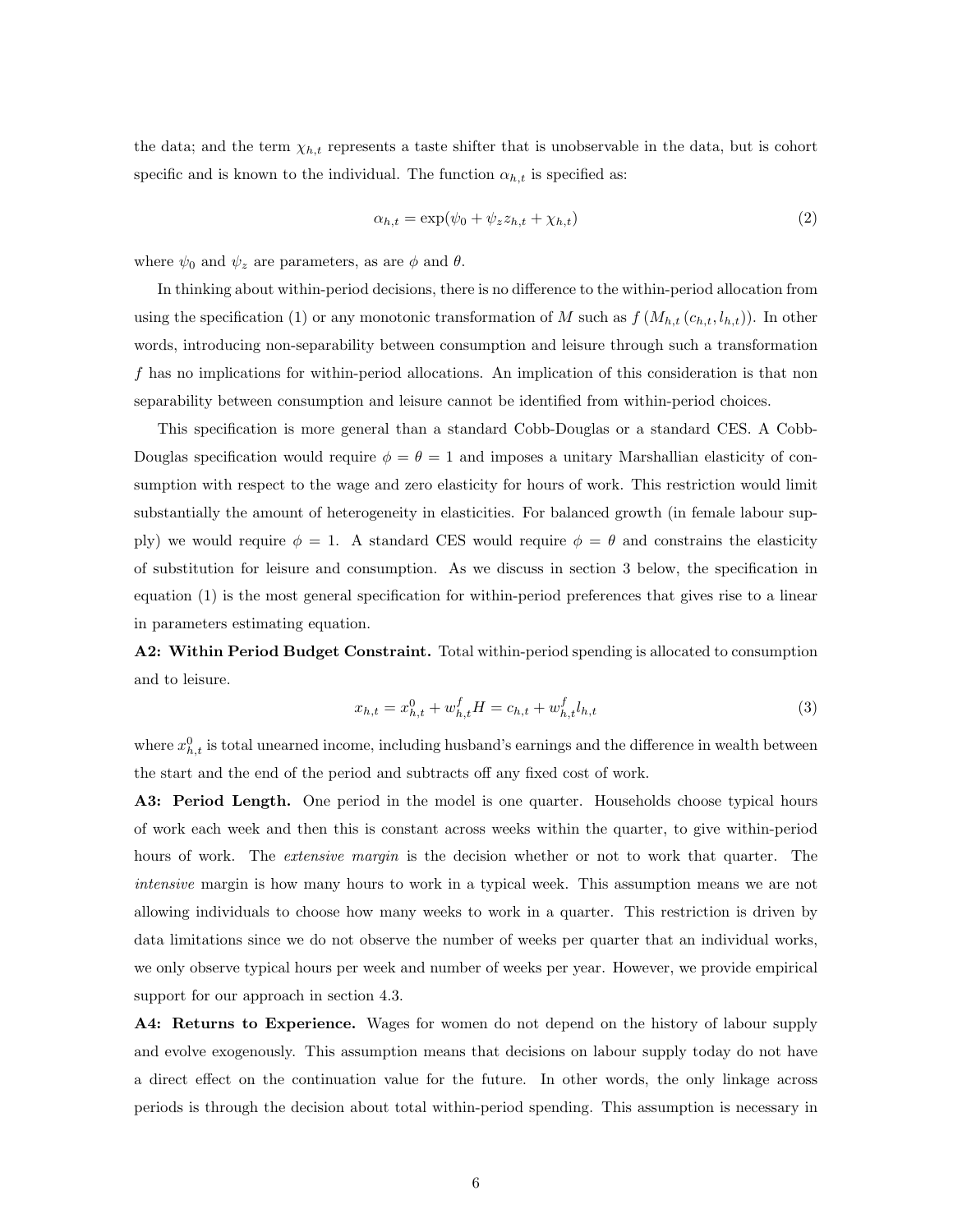order to invoke two stage budgeting and focus on the within-period problem without considering the intertemporal allocation. We relax the assumption that there are no returns to experience in section 7 where we distinguish the cases where returns to experience depend on participation and where returns depend on hours worked. Our estimation approach will go through if returns to experience operate through the participation margin rather than through the hours of work margin.

#### 2.1.2 Intertemporal choice at the intensive margin

A5: Intertemporal Utility. Households maximise lifetime expected utility of the household:

$$
\max_{c,l} E_t \sum_{j=0}^T \beta^j u(c_{h,t+j}, l_{h,t+j}, P_{h,t+j}; z_{h,t+j}, \chi_{h,t+j}, \zeta_{h,t+j})
$$
(4)

$$
u(c_{h,t}, l_{h,t}) = \frac{M_{h,t}^{1-\gamma}}{1-\gamma} \exp(\pi z_{h,t} + \xi P_{h,t} + \zeta_{h,t})
$$
(5)

The variable  $P_{h,t}$  is an indicator of the woman's labour force participation, which can affect utility over and above the effect of hours worked. As with the instantaneous utility function in  $(1)$ ,  $z_{h,t}$  is a vector of observable characteristics that are observable in the data. The term  $\zeta_{h,t}$  represents taste shifters that affect intertemporal choices and are unobservable in the data. There are cohort specific and known to the individual: this taste shifter is different from but not necessarily uncorrelated with  $\chi_{h,t}$  which affects intratemporal choices. Notice that the observable characteristics  $z_{h,t}$  that appear in equations (2) and (5) need not be the same.

Our specification allows for non-separability between consumption and leisure both at the intensive and extensive margin, and for the effect of demographic variables and unobserved taste shocks to affect utility. Further, it does not impose that the elasticities of substitution for leisure and for consumption are constant.

Notice that if the estimate of  $\gamma$  is equal to 0, then the utility function collapses to the additively separable form and the elasticity of intertemporal substitution of consumption would equal  $\phi$  and could be estimated from the within-period MRS condition alone.

The general specification of utility we use allows substantial heterogeneity across individuals in intratemporal and intertemporal preferences, across the intensive and extensive margins. Heterogeneity arises partly because elasticities will differ by observable characteristics: by education and the presence of children; partly because elasticities differ at different levels of consumption and hours of work. Finally, we allow for unobserved heterogeneity in estimates of the intensive margin elasticities through  $\chi$  as well as in the extensive margin through  $\zeta$ . In other words, we allow the data to pin down where heterogeneity will be more important. If we had adopted a simple Cobb-Douglas specification, there is much less scope for heterogeneity at the intensive margin, and heterogeneity would have come through the extensive margin and the distribution of reservation wages.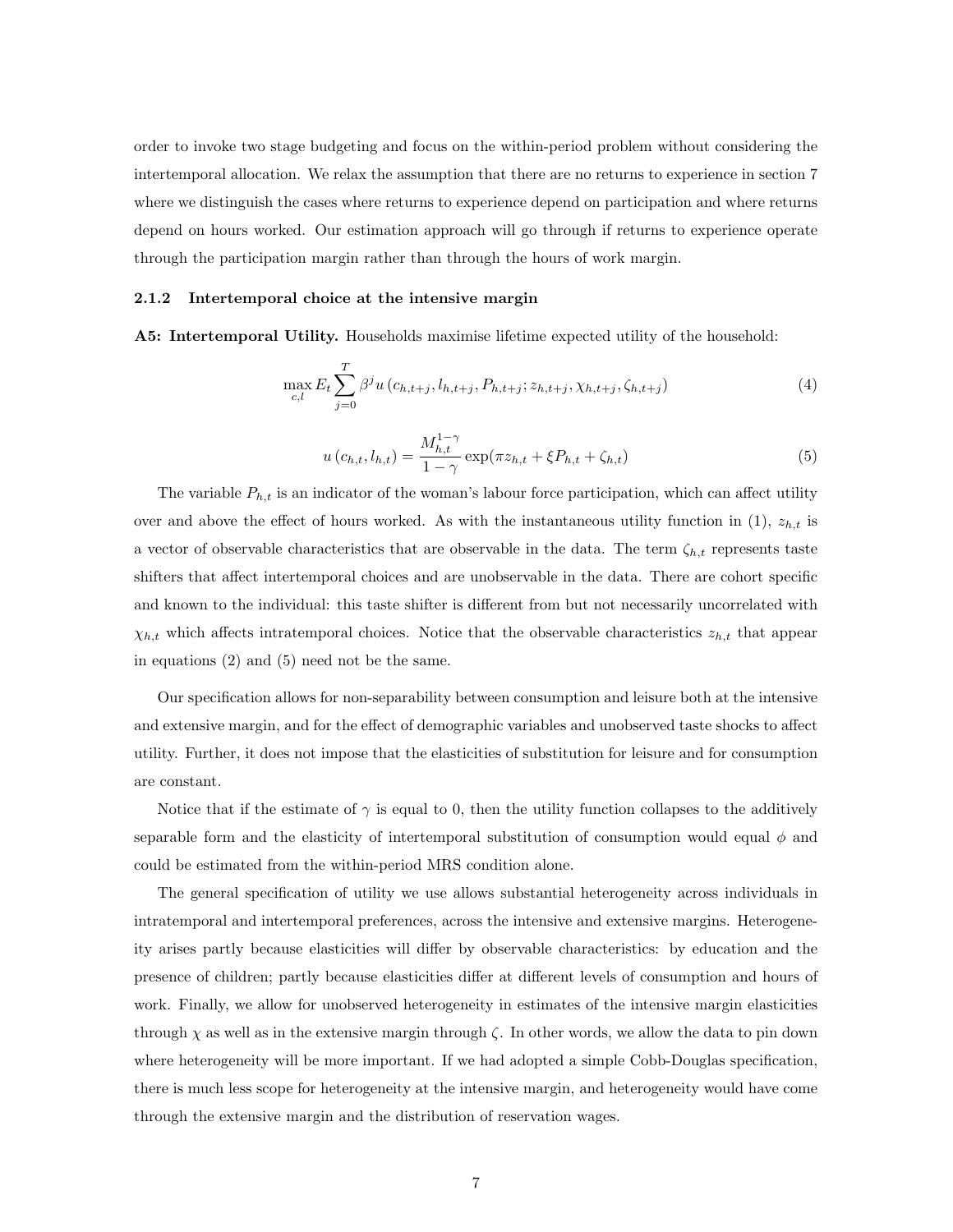A6: Intertemporal Budget Constraint. Maximisation is subject to an intertemporal budget constraint of the form:

$$
A_{h,t+1} = (1 + r_{t+1}) \left( A_{h,t} + \left( w_{h,t}^f \left( H - l_{h,t} \right) - F \left( a_{h,t} \right) \right) P_{h,t} + w_{h,t}^m \bar{h} - c_{h,t} \right) \tag{6}
$$

where  $A_{h,t}$  is the beginning of period asset holding,  $r_t$  is the interest rate, F the fixed cost of work, dependent on the age of children  $a_{h,t}$ . Female wages are given by  $w_{h,t}^f$ , and husband's wages are given by  $w_{h,t}^m$ , with fixed husband hours of work,  $\bar{h}$ . Our assumption that husband hours of work are fixed may have implications for our estimated response of the female labor supply to aggregate shocks. In principle, it is reasonable to expect that male hours would go in the same direction as female hours and as a consequence there would be an income effect that would possibly mitigate the female responses.

A7: Borrowing Constraints. There are no explicit borrowing constraints but households cannot go bankrupt. This means in each period, households are able to borrow against the minimum income they can guarantee for the rest of their lives. Households have no insurance markets to smooth aggregate or idiosyncratic shocks and must rely on self-insurance.

#### 2.1.3 Choice at the extensive margin

To model the extensive margin explicitly, we need to specify the full economic environment individuals face, including details of the cost of work and all relevant stochastic processes. The set of assumptions made here are not needed to bring the first two steps to the data, which relies on first-order conditions. A8: The Fixed Cost of Work. We assume that the cost of work,  $F$ , depends on  $a_{h,t}$ , the age of the youngest child. We denote the child care units needed by  $G(a_{h,t})$  and the price of each unit of child care by p. Therefore, the total fixed cost faced by a household when women participate in the labour market is given by

$$
F(a_{h,t}) = pG(a_{h,t}) + \bar{F} \tag{7}
$$

The fixed cost of work is deterministic and fully known. The presence of fixed costs of going to work and discrete utility costs introduces the possibility that some women will decide not to work at all, especially at low levels of productivity. By the same token, it will be unlikely that women who do choose to work will work only very few hours.

A9: Wage Processes. Men always work and male wages are given by:

$$
\ln w_{h,t}^m = \ln w_{h,0}^m + \iota_1^m t + \iota_2^m t^2 + v_{h,t}^m \tag{8}
$$

Female wages are instead given by the following process:

$$
\ln w_{h,t}^f = \ln w_{h,0}^f + \ln e_{h,t}^f + v_{h,t}^f \tag{9}
$$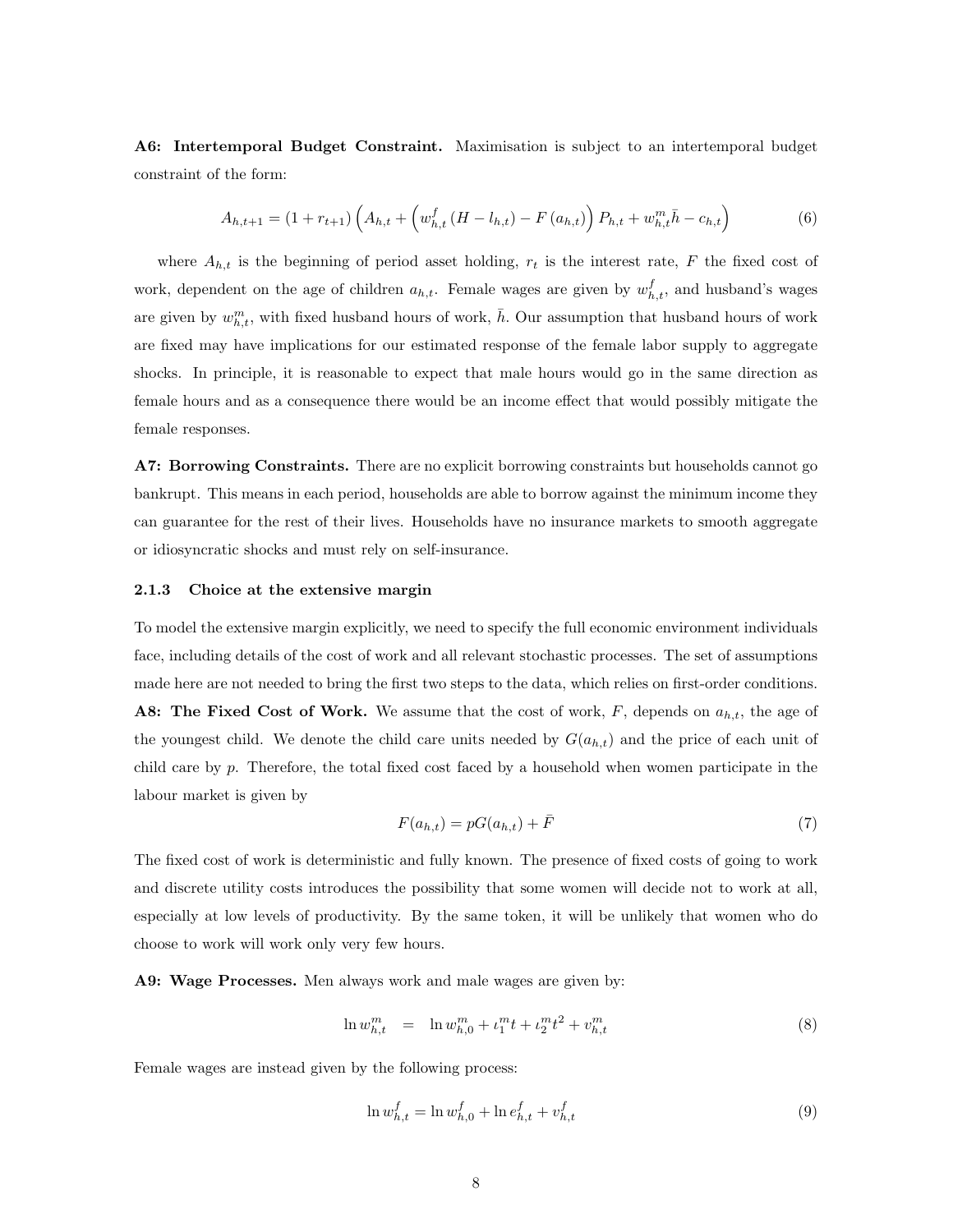where  $e_{h,t}^f$  is the level of female human capital at the start of the period. In our baseline specification, human capital does not depend on the history of labour supply and is assumed to evolve exogenously  $\rm{according\ to}^{3}$ 

$$
\ln e_t^f = \iota_1^f t + \iota_2^f t^2 \tag{10}
$$

We assume that wage rates do not depend on the number of hours worked, therefore ruling out part-time penalties. This assumption, for women, is consistent with what we observe in our data and with other US-based studies (Hirsch (2005); Aaronson and French (2004)).

There are initial distributions of wages for both men and women,  $w_{h,0}^m$ ,  $w_{h,0}^f$ . Female and male wages are subject to permanent shocks,  $v_{h,t}^f$  and  $v_{h,t}^m$ , that are positively correlated. We assume

$$
v_{h,t} = v_{h,t-1} + \xi_{h,t} \tag{11}
$$

$$
\xi_{h,t} = (\xi_{h,t}^f, \xi_{h,t}^m) \sim N\left(\mu_{\xi}, \sigma_{\xi}^2\right) \tag{12}
$$

$$
\mu_{\xi} = \left( -\frac{\sigma_{\xi}^2}{2}, -\frac{\sigma_{\xi}^2}{2} \right) \text{ and } \sigma_{\xi}^2 = \begin{pmatrix} \sigma_{\xi}^2 & \rho_{\xi} f_{,\xi^m} \\ \rho_{\xi} f_{,\xi^m} & \sigma_{\xi^m}^2 \end{pmatrix}
$$

A10: Interest Rates. In the first two steps, we do not have to specify a process for the interest rate. In the second stage, we use variation in the interest rate to estimate intertemporal preference parameters. In neither of the first two stages, do we need to make any assumption on the assets available to individuals to move resources over time. Even when estimating intertemporal preferences, we need a household not to be at a corner for the specific asset we consider, regardless of the presence of frictions in other asset markets. When calibrating the model in the third step, we assume a constant interest rate to keep the model tractable.

A11: Fertility. Fertility is deterministic and children are fully anticipated, although women differ in their age at childbirth. In reality, there is clearly some degree of uncertainty in the realisation of households fertility decisions, however we have not made fertility a full-stochastic outcome as that would have increased the numerical complexity of the problem substantively.

A12: Marital Status. There is no uncertainty about marital status or divorce.

A13: Job Market Frictions. There is no job destruction or search. All periods of not-working are by choice in light of the offered wage.

Given the dynamic problem we have just described, individual households will make decisions taking the stochastic processes above as given. When considering aggregation, we need to take a stand on the degree of correlations in the shocks different households receive. We assume that households are

<sup>&</sup>lt;sup>3</sup>In section 7, we generalise this process to allow for returns to experience.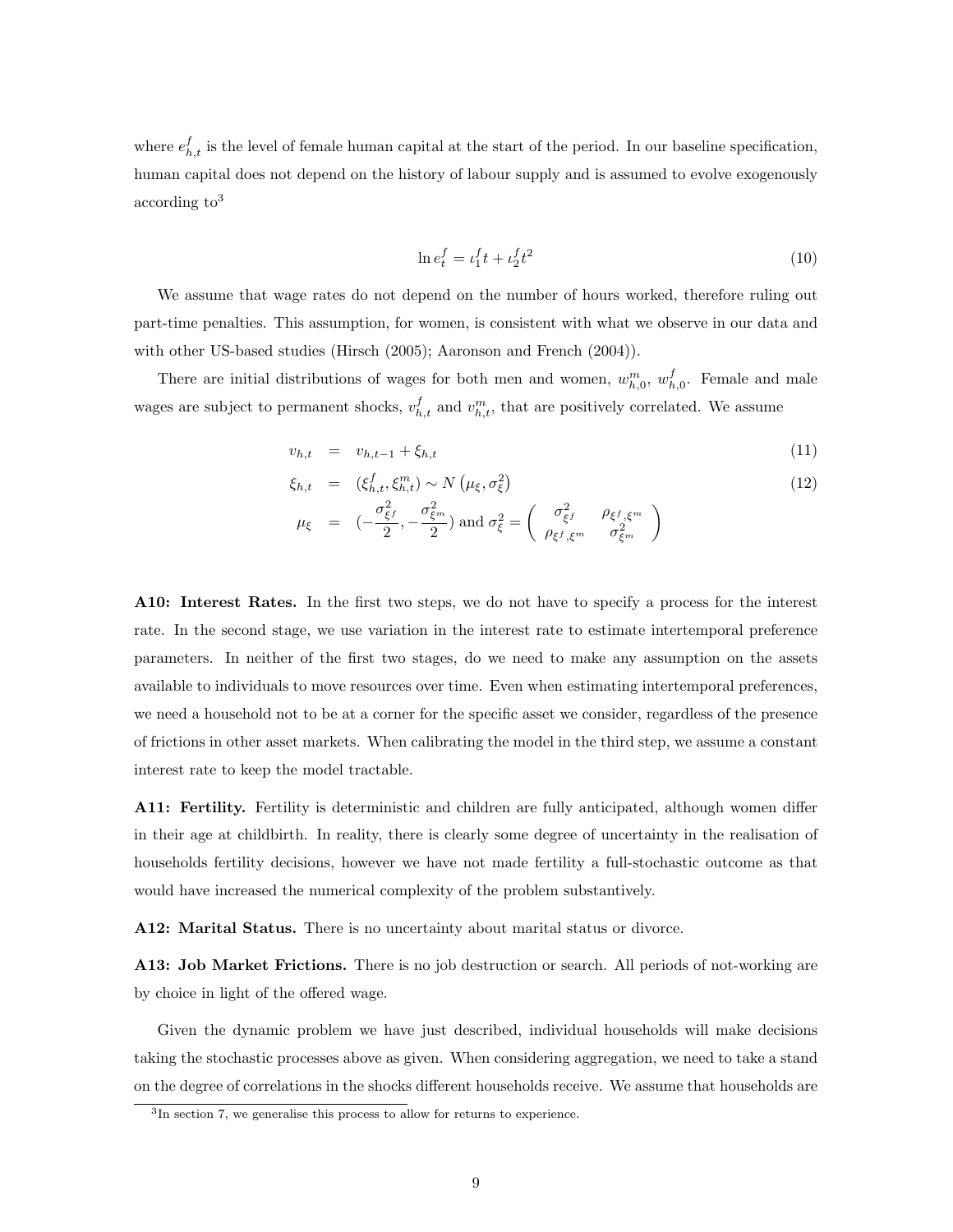subject to both idiosyncratic and aggregate shocks and so the shocks that affect individual households at a given point in time are correlated. However, from the household's perspective, they do not distinguish aggregate and idiosyncratic shocks and condition their future expectations only on their own observed wage realisations. Our framework is not a general equilibrium one: we do not construct the equilibrium level of wages (and interest rates). However, we study aggregate female labour supply and its elasticity to wages. We do so by simulating a large number of households and aggregating explicitly their behaviour.

#### 2.2 Marshallian, Hicksian and Frisch elasticities

As argued by Blundell and MaCurdy (1999) and, more recently by Keane (2011), estimates of the 'wage elasticity' may refer to different quantities depending on the type of variation in wages one is considering. On the one hand, one can consider the effect of changes in the entire wage structure, as induced, for instance, by a permanent changes in labour income taxation (or in the comparison between different countries). On the other, one can consider short term variations in wages, such as those one observe over the business cycle, akin to what Blundell and MaCurdy (1999) and MaCurdy (1983) define 'evolutionary' wage changes; a distinction also made by Chetty (2012) and Chetty et al. (2013). These different type of variations in wages in the data can be mapped in different theoretical concepts. The size of changes in labour supply induced by evolutionary wage changes is related to the size of the Frisch (or marginal utility of wealth constant) elasticity, while the size of changes induced by permanent shifts to the wage structure are determined by the size of Hicksian or Marshallian elasticities, depending on whether the changes in wages are compensated or not.<sup>4</sup>

More specifically, in a dynamic model, a Marshallian elasticity describes how hours of work within a period change holding end-of-period savings constant, whereas a Hicksian response conditions on utility within the period. As suggested by Keane (2009), an alternative representation of the Hicks elasticity can be given considering a tax change with a lump-sum transfer, keeping life cycle wealth constant.<sup>5</sup> In such a situation, the Marshallian elasticity would describe the change in labour supply if the tax change is not compensated. Therefore, if one wants to think about the implications for labour supply of permanent changes in taxes, the Marshallian and Hicksian elasticities are the relevant concepts, but both miss the possibility that savings change in response to the change in taxes.

Following the change in the structure of wages (possibly induced by changes in taxes), resources may be reallocated over time through changes to the time path of hours of work changing or through

<sup>4</sup>Blundell and MaCurdy (1999) and Keane (2011) discuss clearly how the concepts of Marshallian and Hicksian elasticities, which are typically derived within the framework of a static model can be put within the framework of a dynamic life cycle model through the machinery of two-stage budgeting, as developed by Gorman (1959) and applied to labour supply by MaCurdy (1981), MaCurdy (1983) and Blundell and Walker (1986)

 $5$ This concept of a Hicks elasticity is used in Keane and Rogerson (2011) and in Chetty (2012). It is equivalent to the static concept under the assumption that resources are freely transferable between periods and preferences are separable between consumption and leisure. Alternatively, it is equivalent if preferences are quasilinear, in which case the Marshallian, Hicksian and Frisch elasticities coincide.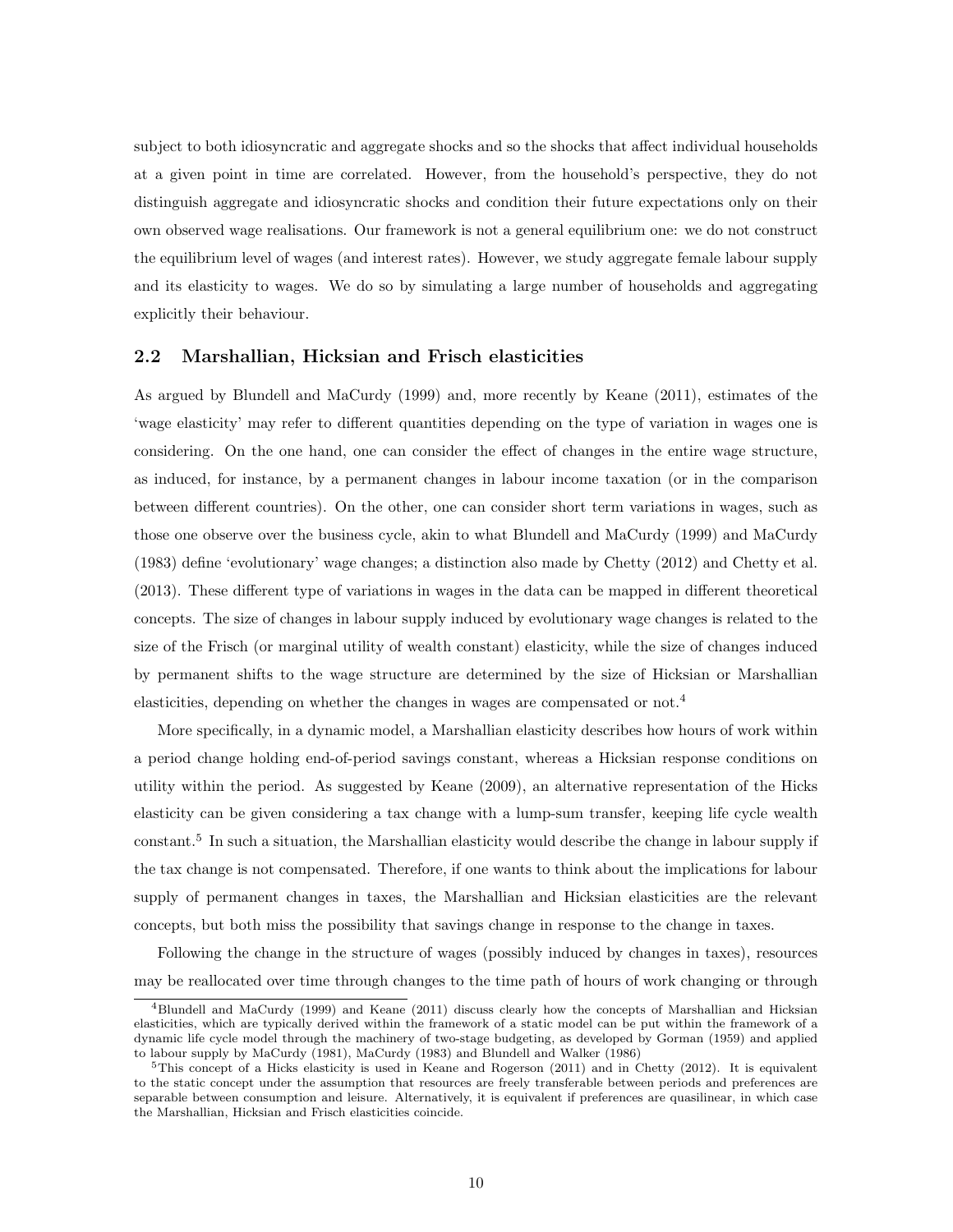changes to the time path of the marginal utility of wealth, or both. The Frisch elasticity captures the change over time in hours worked in response to the anticipated evolution of wages, with the marginal utility of wealth unchanged because the wage change conveys no new information.<sup>6</sup> This is then the right concept if one wants to think about the implications of changes in wages over the business cycle. Similarly, it is the right concept to use if we are thinking about temporary changes to taxation.

In each of these cases, the labour supply response can be thought of in terms of the intensive (hours) or the extensive (participation) margin. At the individual level, an elasticity is easily defined when thinking of the intensive margin, while the same concept is somewhat vaguer when thinking of the extensive margin, especially when thinking of the Frisch elasticity that is supposed to keep the marginal utility of wealth constant. For a macroeconomist, the next step is to think of how these individual responses are reflected in changes in employment and hours of work. Indeed, in the case of the extensive margin, one can think of the impact that a change in wages has on the fraction of individuals that change their participation status, given the distribution of state variables. In this sense, the consideration of the extensive margin brings to the forefront aggregation issues that have not figured prominently in the discussion of labour supply elasticities. Aggregate participation responses to an aggregate shock are bound to depend on the distribution of state variables in the cross section. As we discuss below, aggregation issues can also be relevant for the intensive margin.

#### 2.3 Marginal rate of substitution

We first consider the problem of allocating resources between consumption and female leisure within each period. The first block of assumptions in section 2.1.1 imply standard two-stage budgeting because of separability over time in the utility function and separability over time in the budget constraint. We do not need to make any assumptions about the intertemporal budget constraint, borrowing constraints, the nature of fixed costs of work, the stochastic process for wages, or indeed any of the further assumptions in section 2.1.2 or 2.1.3.<sup>7</sup>

Total within-period resources are allocated to consumption and leisure. If the optimum of this allocation problem yields a strictly positive number of hours work, the first order condition for withinperiod optimality is that the ratio of the marginal utility of leisure to that of consumption, that is the Marginal Rate of Substitution, equals the after tax real wage.

For our specification of preferences, for  $l_{h,t} < H$ , this equation will be:

$$
w_{h,t} = \frac{u_{l_{h,t}}}{u_{c_{h,t}}} = \alpha_{h,t} \frac{l_{h,t}^{-\theta}}{c_{h,t}^{-\phi}}
$$
(13)

<sup>&</sup>lt;sup>6</sup>When a wage changes stochastically, the response of hours worked will partly be due to the Frisch intertemporal substitution motive, but will also be affected by the change in the marginal utility of wealth due to the particular wage realisation.

<sup>7</sup> If the cost of work is not fixed but related to the number of hours worked, then we would have to use the wage rates net of these costs to consider the MRS equilibrium condition.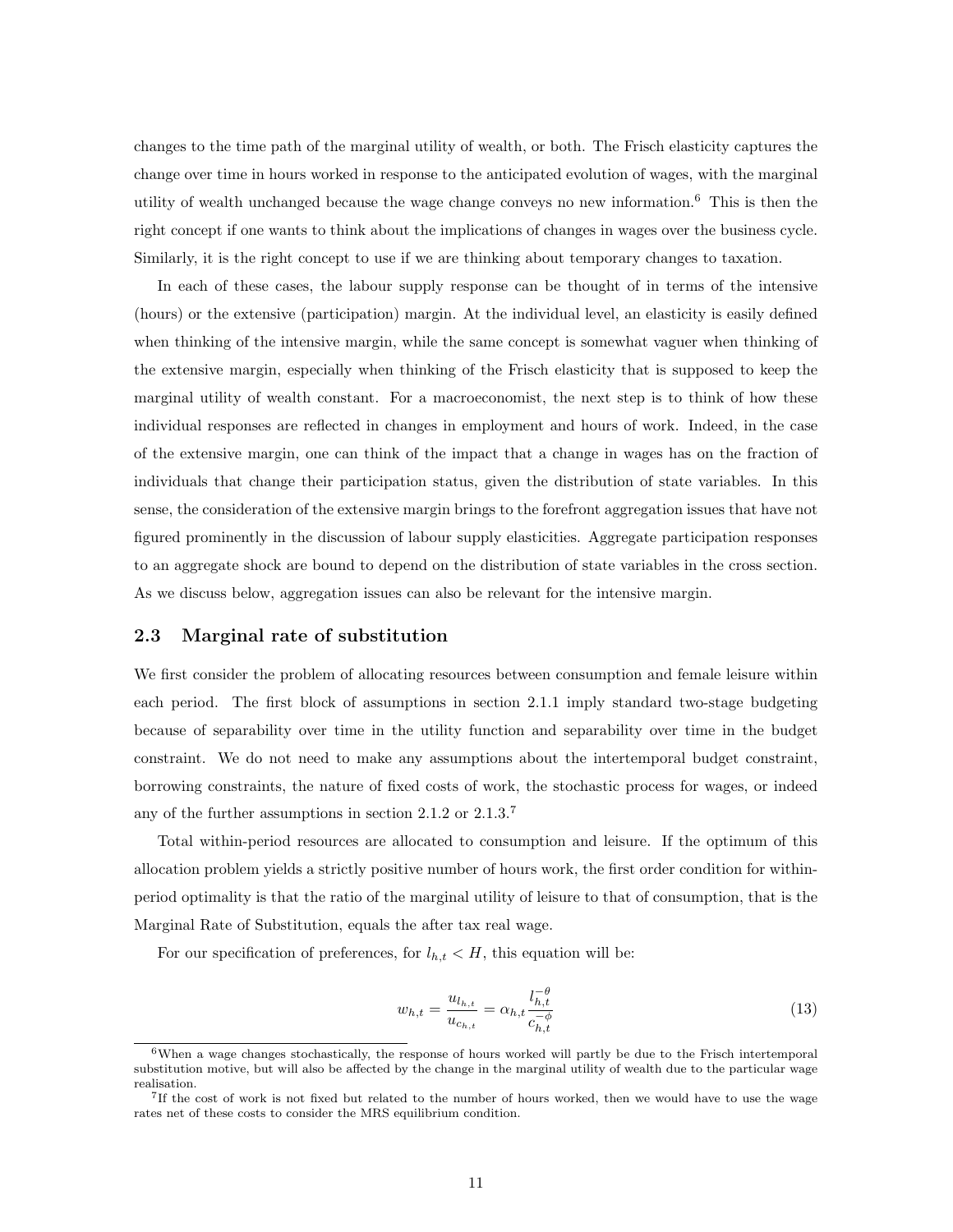This equilibrium equation can be used to compute static labour supply elasticities.

Differentiating the within-period budget constraint (equation 3 in assumption  $A\hat{z}$ ) and the MRS equation (13) with respect to wages, and solving, we obtain an expression for Marshallian elasticities for consumption and female leisure:<sup>8</sup>

$$
\varepsilon_c^M = \frac{\partial \ln c}{\partial \ln w} = \frac{\theta w \left( H - l \right) + w l}{\theta c + \phi w l} \tag{14}
$$

$$
\varepsilon_l^M = \frac{\partial \ln l}{\partial \ln w} = \frac{\phi w \left( H - l \right) - c}{\theta c + \phi w l} \tag{15}
$$

If preferences were Cobb-Douglas,  $\theta$  and  $\phi$  would both equal 1; and the Marshallian elasticities for consumption and for leisure would be equal to 1 and 0, respectively, if there were no unearned income or savings. In this case, if  $\phi$  is greater than 1, the Marshallian elasticity for consumption is less than 1, and the leisure elasticity greater than 0. If preferences were a standard CES, the values of  $\theta$  and  $\phi$ would be equal. In section 6 below, we show how much heterogeneity is introduced through our more general specification in equations (14) and (15) and through allowing for unearned income.

We can obtain Hicksian elasticities from the Marshallian elasticities by using the Slustky equation. We first calculate the income elasticities by differentiating the MRS equation and the budget constraint with respect to income:

$$
\varepsilon_c^y = \frac{\partial \ln c}{\partial \ln y} = \frac{\theta y}{\theta c + \phi w l} \tag{16}
$$

$$
\varepsilon_l^y = \frac{\partial \ln l}{\partial \ln y} = \frac{\phi y}{\theta c + \phi w l} \tag{17}
$$

This then gives the expressions for the Hicksian elasticities:

$$
\varepsilon_c^H = \varepsilon_c^M + \frac{\partial \ln c}{\partial \ln(c + ul)} \frac{wl}{(c + ul)} = \frac{-c}{\theta c + \phi w l}
$$

$$
\varepsilon_l^H = \varepsilon_l^M - \frac{\partial \ln l}{\partial \ln(c + ul)} \frac{w(H - l)}{(c + ul)} = \frac{wz}{\theta c + \phi w l}
$$

Several points are worth noting. First, despite their simplicity, these equations result in non-linear expressions for the elasticities that have the potential of varying greatly across consumers and do not aggregate in a straightforward way. Second, for the specification we have used, the Marshallian and Hicksian elasticities depend only on  $\phi$  and  $\theta$  (and on the values of earnings and consumption). In particular, they do not depend on the inter-temporal parameters or on whether consumption and

$$
\begin{bmatrix} 1 & \frac{wl}{c} \\ \phi & -\theta \end{bmatrix} \begin{bmatrix} \frac{\partial \ln c}{\partial \ln w} \\ \frac{\partial \ln l}{\partial \ln w} \end{bmatrix} = \begin{bmatrix} \frac{w(H-l)}{c} \\ 1 \end{bmatrix}
$$

<sup>8</sup>Taking the derivative of the budget constraint and the MRS equation and stacking them gives a matrix equation that can be inverted to give the elasticities: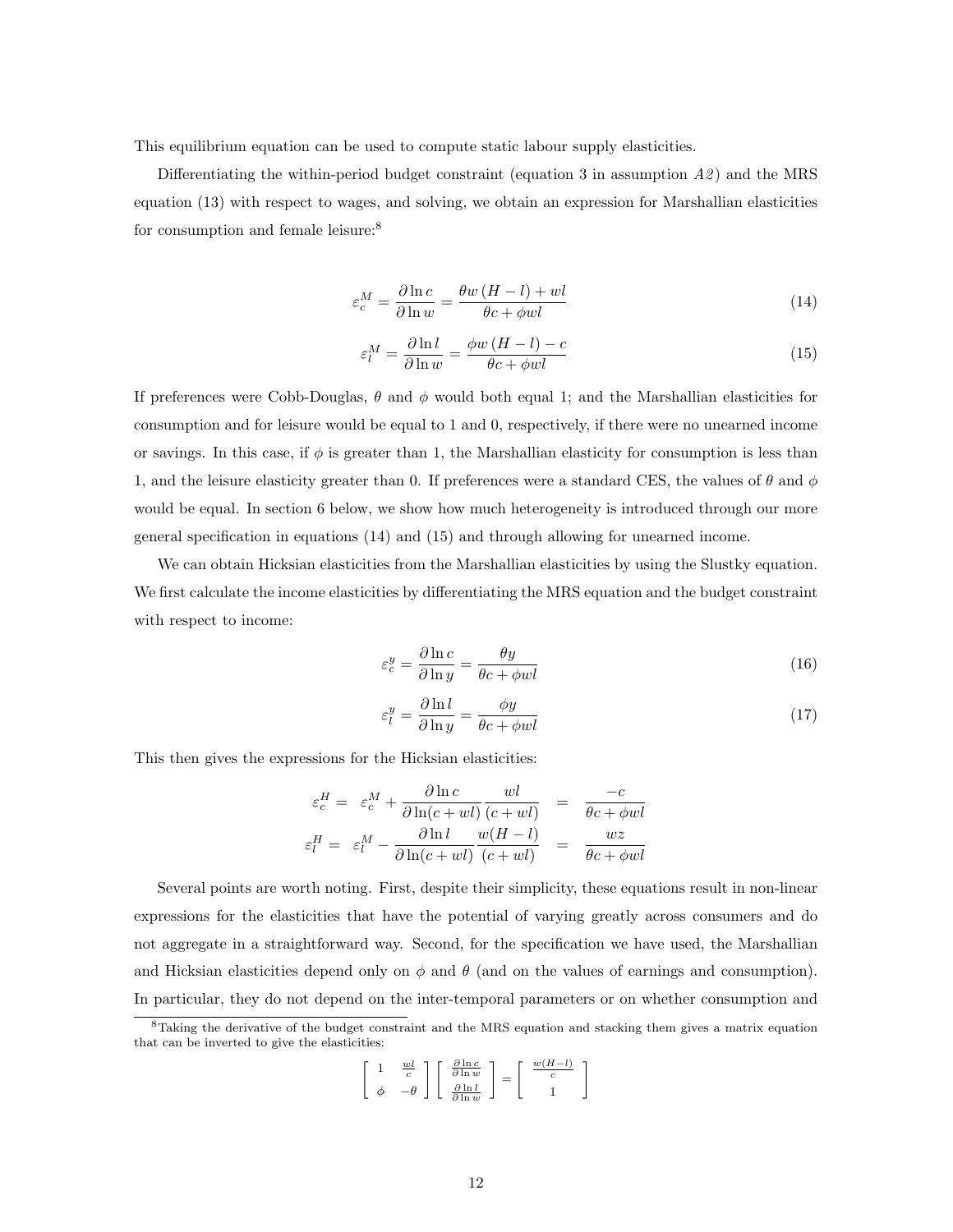leisure are separable in the utility function. Therefore, the specification of intertemporal utility in equation (5) is not needed to recover Marshallian and Hicksian elasticities. Third, by log-linearizing the Marginal Rate of Substitution equation (13), we can derive an expression that can be used to estimate the parameters needed to identify the Marshallian and Hicksian elasticities. Taking logs of equation (13), and noticing from equation (2) that  $\log \alpha_{h,t} = \psi z_{h,t} + \chi_{h,t}$ , we obtain:

$$
\ln w_{h,t} = \phi \ln c_{h,t} - \theta \ln l_{h,t} + \psi_z z_{h,t} + \psi_0 + \chi_{h,t}
$$
\n(18)

As we discuss in section 3 below, the first step of our empirical approach uses this equation to yields estimates of the parameters that enter  $\alpha_{h,t}$  (that is the vector  $\psi$ ), as well as  $\phi$  and  $\theta$ . These parameters pin down the within-period elasticities. In addition, as is well known, Frisch intertemporal elasticities, which we discuss below, must be at least as great as Hicks elasticities. Thus, static elasticities provide a bound on the intertemporal elasticity. In other words, we are able to obtain bounds on intertemporal elasticities without imposing any of the additional assumptions on the economic environment specified in section 2.1.2 or 2.1.3. This is particularly useful if there is limited data or complications in estimating Frisch elasticities directly.<sup>9</sup>

#### 2.4 Euler equations

Having considered the intratemporal margin conditional on participation (MRS), we now characterise the intertemporal optimization conditions for the household which are given by a set of Euler equations. In addition to the assumptions of the previous section, we now make the additional assumptions specified in section 2.1.2. However, we can proceed in this subsection without invoking the assumptions of section 2.1.3 which specify the exact form of the income process, the uncertainty that individuals face and other details of the economic environment. We can bring the intertemporal optimization conditions to data without specifying completely what is in the household's information set. Therefore, our estimates of the intertemporal elasticities will be robust to how the economic environment is specified in section 2.1.3.

While in principle we could consider either the Euler equation for hours or that for consumption, only one is relevant, when coupled with the intratemporal condition (13). If we were to use the Euler equation for labour supply, we would need to consider corner solutions at different points in time (and the dynamic selection problems these involve). Instead, we focus on the Euler equation for consumption. Assumption A5 rules out borrowing constraints. Therefore such a household is not at a corner solution for savings and, for them, the following intertemporal condition holds:

$$
E\left[\beta\left(1+r_{t+1}\right)\frac{u_{c_{h,t+1}}\left(\cdot\right)}{u_{c_{h,t}}\left(\cdot\right)}\bigg|I_{h,t}\right] = 1\tag{19}
$$

 $^{9}$ In the context of quasilinear utility as used by Chetty (2012), the Frisch elasticity equals the Hicks elasticity (and the Marshallian) because there are no wealth effects on hours of work.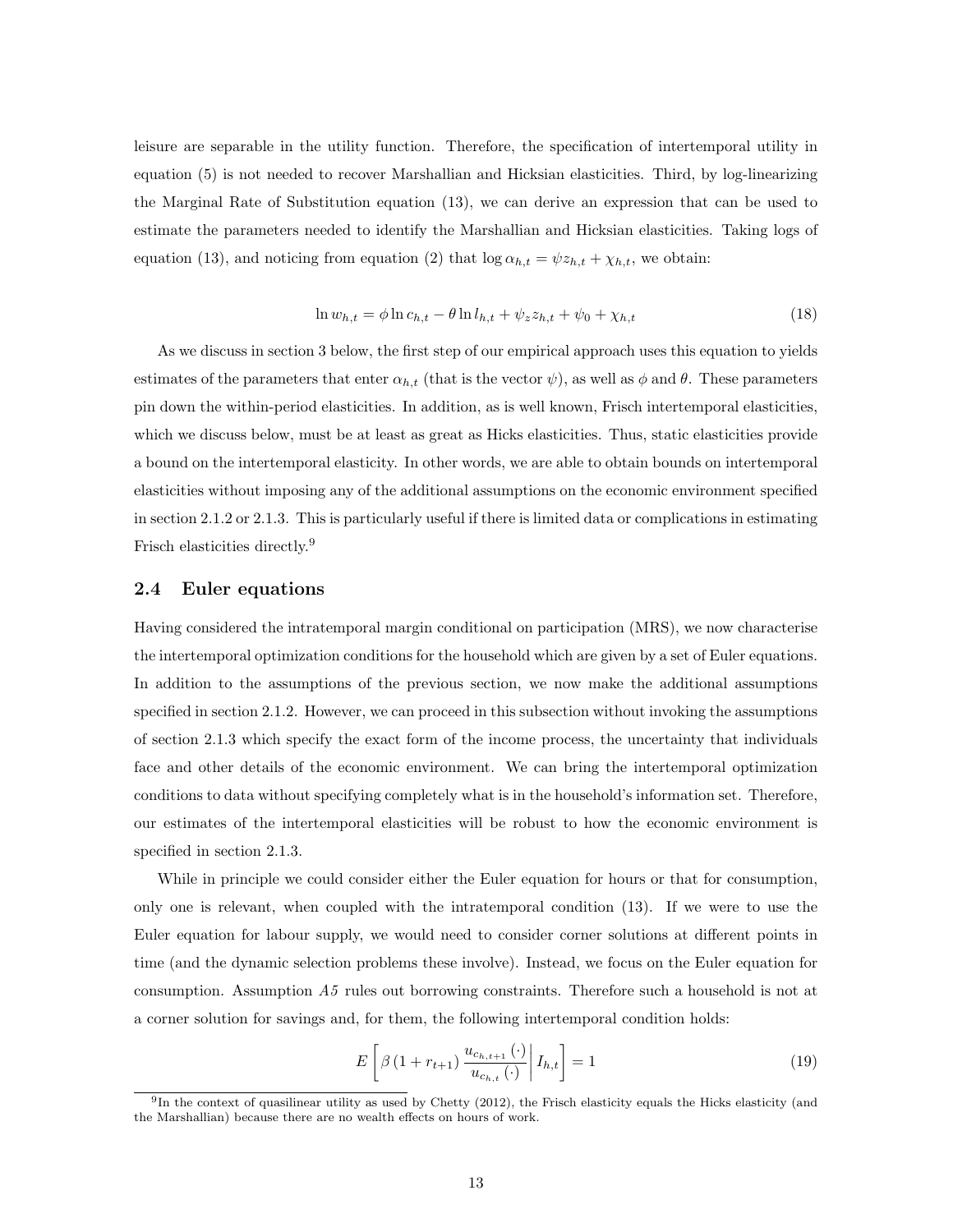The term  $I_{h,t}$  denotes the information available to the household at time t that conditions the expectations about the future.

The evolution of the marginal utility of consumption can then be written as:

$$
\beta (1 + r_{t+1}) u_{c_{h,t+1}} (\cdot) = u_{c_{h,t}} (\cdot) \epsilon_{h,t+1}
$$
\n(20)

where  $\epsilon_{h,t+1}$ , whose conditional expectation is 1, represents the innovation to the expected discounted marginal utility of consumption and it incorporates innovations about present and future expected wages, male earnings and interest rates, as well as the demographic variables  $z_{h,t+1}$  and taste shifters  $\chi_{h,t+1}, \zeta_{h,t+1}$ . The fact that equation (20) holds under different assumptions on the stochastic process is the strength of this approach.

The log of the marginal utility of consumption is given by:

$$
\ln u_{c_{h,t}} = -\gamma \ln M_{h,t} - \phi \ln c_{h,t} + \varphi P_{h,t} + \pi z_{h,t} + \zeta_{h,t}
$$
\n(21)

Taking the log of the Euler equation (20) and rearranging using equation (21) we get:<sup>10</sup>

$$
\eta_{h,t+1} = \kappa_{h,t} + \ln\beta + \ln(1 + r_{t+1}) - \phi \Delta \ln c_{h,t+1} \tag{22}
$$

$$
-\gamma \Delta \ln(M_{h,t+1}) + \varphi \Delta P_{h,t+1} + \pi \Delta z_{h,t+1}
$$
\n(23)

where  $\eta_{h,t+1} \equiv \ln \epsilon_{h,t+1} - E \left[ \ln \epsilon_{h,t+1} | I_{h,t} \right] + \Delta \zeta_{h,t+1}$  and  $\kappa_{h,t} \equiv E \left[ \ln \epsilon_{h,t+1} | I_{h,t} \right]$ . The error term,  $\eta$ , combines the expectation error and the taste shifters that are unobserved to the econometrician. Notice that  $E[\eta_{h,t+1} | I_{h,t}] = 0$  by construction. We discuss the identification and estimation of the parameters of this equation in section 3.3 below. Frisch wage elasticities on the intensive margin can be calculated directly from the Euler equations and are given by the following expressions (derived in Appendix A):

$$
\varepsilon_c^F = \frac{-\frac{u_{cl}}{u_l}w}{c\left(\frac{u_{ll}}{u_l}\frac{u_{cc}}{u_c} - \frac{u_{cl}^2}{u_c u_l}\right)} = \frac{w\gamma c^{-\phi}l}{\{\gamma\phi\alpha l^{1-\theta} + \theta\gamma c^{1-\phi} + M\phi\theta\}}\tag{24}
$$

$$
\varepsilon_l^F = \frac{\frac{u_{cc}}{u_l} w}{l \left(\frac{u_{ll}}{u_l} \frac{u_{cc}}{u_c} - \frac{u_{cl}^2}{u_c u_l}\right)} = \frac{-\left(\gamma c^{1-\phi} + M\phi\right)}{\left\{\gamma \phi \alpha l^{1-\theta} + \theta \gamma c^{1-\phi} + M\phi \theta\right\}}
$$
(25)

The Frisch interest rate elasticities are given by

$$
\varepsilon_c^{F_R} = \frac{\frac{u_{ll}}{u_l} - \frac{u_{cl}}{u_c}}{c \left(\frac{u_{ll}}{u_l} \frac{u_{cc}}{u_c} - \frac{u_{cl}^2}{u_c u_l}\right)} = \frac{-\theta M}{(\theta \phi M + \gamma \theta c^{1-\theta} + \gamma \theta \alpha l^{1-\theta})}
$$
(26)

$$
\varepsilon_l^{F_R} = \frac{\frac{u_{cc}}{u_c} - \frac{u_{cl}}{u_l}}{l\left(\frac{u_{ll}}{u_l}\frac{u_{cc}}{u_c} - \frac{u_{cl}^2}{u_c u_l}\right)} = \frac{-\phi M}{(\theta \phi M + \gamma \theta c^{1-\theta} + \gamma \theta \alpha l^{1-\theta})}
$$
(27)

 $10$ We assume that the marginal utility of consumption and the discount factor are always strictly positive, and that the real interest rate  $r_{t+1}$  is bounded away from -1, so that the support of  $\epsilon_{h,t+1}$  is  $\Re^+$ .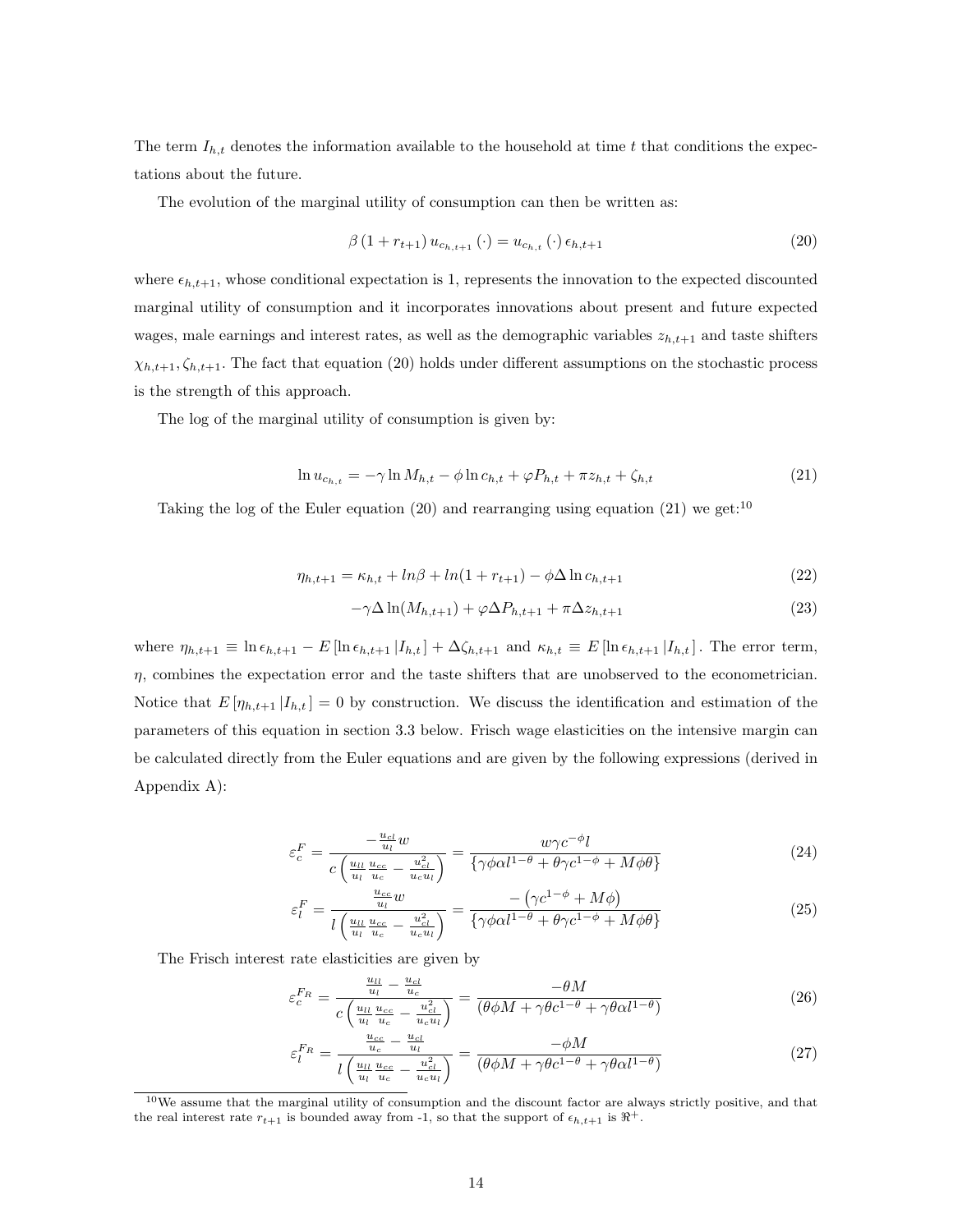## 3 Empirical strategy

In this section, we discuss our empirical approach, the identification assumptions we make, and what type of variability in the data identifies which parameters. Our empirical strategy proceeds in three steps, with each successive step requiring stronger assumptions for identification. We use US household level data on consumption, labour supply, earnings and wages (as well as a variety of demographic variables) to estimate the model parameters.

We estimate a complete model of individual labour supply. Considering the whole model in its various components is essential if one wants to use it to evaluate the size and aggregation properties of the elasticity of labour supply to changes in wages. Each component provides an important element of the overall effect which, as we discuss below, affects our interpretation of the aggregate data and provides important insights on the relationship between 'micro' and 'macro' elasticities. From an empirical point of view, the approach we take is attractive because it makes, at each stage, the weakest possible assumptions and identifies sets of structural parameters on the basis of these assumptions.

We estimate all the components of the model sketched in the previous section by exploiting different sets of equilibrium conditions and different sources of variability in the data. In the first step, we consider only the static first order condition that determines within-period optimal allocations, conditional on participation. This first set of parameters can therefore be identified while being agnostic about intertemporal conditions and on life cycle prospects. We adjust our estimates for the fact that we consider an equilibrium condition that holds *conditional on participation*. These parameters, as discussed in section 2.3, can be used to derive expressions of the Marshallian and Hicksian elasticities that are of interest in their own right. Following the most recent literature on labour supply (such as Blundell et al. (1998)), we refrain from using variation in individual wages. Instead we exploit variation induced by changes in taxation and/or aggregate demand for labour and make use of changes in cohort and education groups' average wages over time.

In the second step, the parameters that govern the intertemporal allocation of resources are identified using the Euler equation for consumption. Of course, in this second step, we make use of an additional set of assumptions, specified in section 2.1.2. However, we can still identify these parameters without specifying the entire life cycle environment faced by the household (the assumptions in 2.1.3. For instance, we can be silent about pension arrangements or the specifics of the wage and earning processes we consider. Crucially in our context, we can be agnostic about the specification of fixed costs that make the extensive margin particularly important for characterising fully labour supply behaviour. To estimate the parameters of the Euler equation, we use only variability in intertemporal prices over time to avoid making strong assumptions (such as that of complete markets) on intertemporal trades.

Finally, in the third step, we characterise behaviour at the extensive margin, and this requires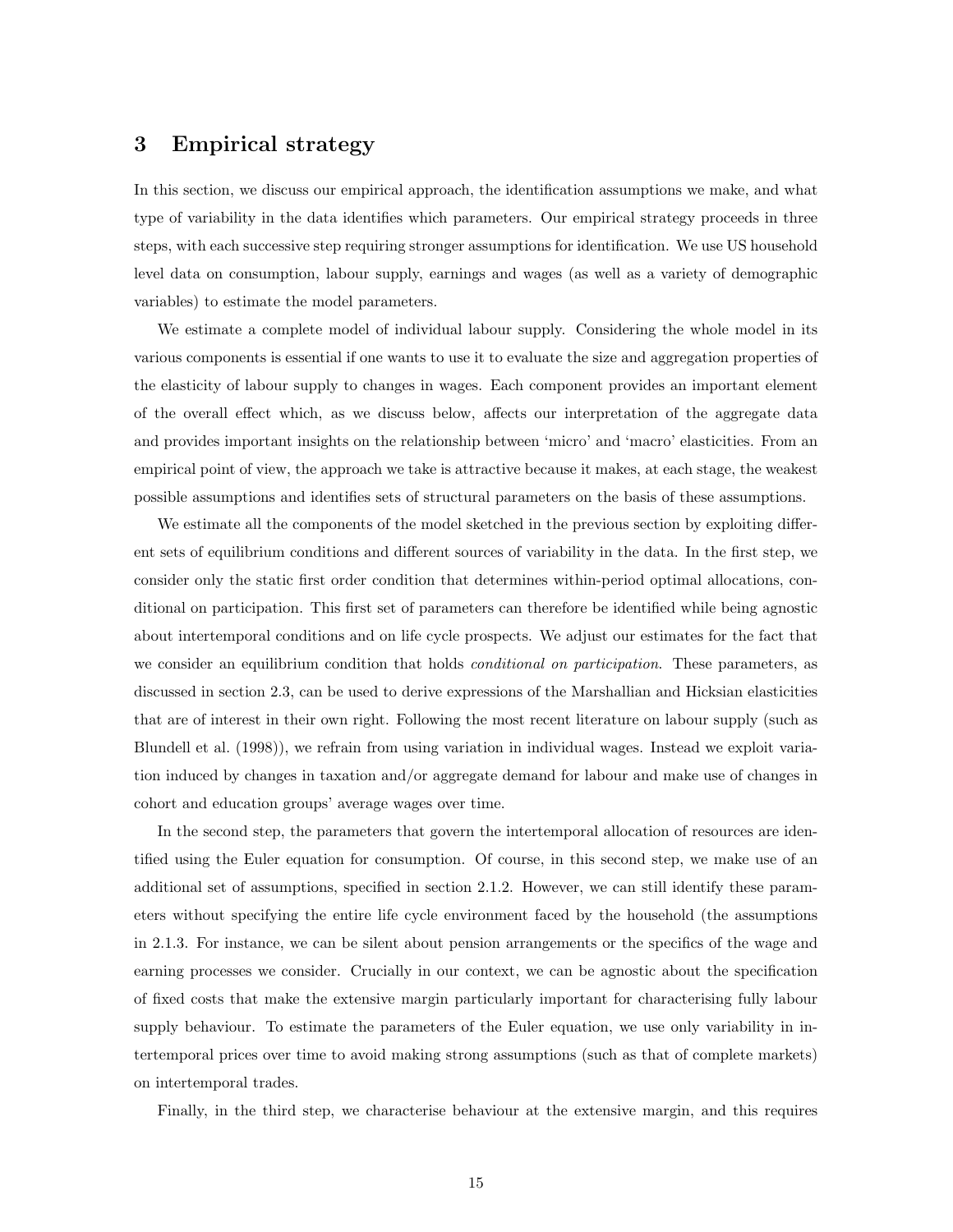solving the entire model and, therefore, specifying completely the environment in which the consumer operates. This requires the set of assumptions in section 2.1.3. Obviously for our results on the size and variability of labour supply elasticities both at the intensive and extensive margins, some aspects of the environment would be more relevant than others. We identify the final set of parameters by calibration, that is matching a set of life cycle statistics.

We divide the discussion of our empirical strategy into three sections, corresponding to the three steps of the procedure: the Marginal Rate of Substitution, the Euler equation and the dynamic problem that determines the extensive margin. Before delving into that discussion, however, we briefly mention some econometric issues that are relevant for the estimation of the parameters that characterise the Marginal Rate of Substitution and the Euler equation. These issues are relevant when using equilibrium conditions and some assumptions about the nature of the random variables that enter the problem that can be expressed as a set of orthogonality conditions.

#### 3.1 Using equilibrium conditions

When estimating the parameters that determine the MRS or those that enter the Euler equation, we make use of two sets of first order conditions to derive restrictions that can be imposed on the data to identify some of the structural parameters of our model. Although these sets of conditions are different, as one set is static in nature and one set is dynamic, they are of a similar nature, in that they can be reduced to an expression of the type

$$
E[h(X; \theta)z] = 0\tag{28}
$$

where  $h(.)$  is a function of data X and parameters,  $\theta$ , and is linear in the vector of parameters. z is a vector of observable variables that will be assumed to be orthogonal to  $h$ . The nature of the instruments that deliver identification depends on the nature of the residual  $h$  and, as we discuss below, is different when we estimate the MRS conditions or the Euler equations. However, in both cases, we exploit a condition such as (28).

In equation (28), one needs to normalise one of the parameters to 1. In the context of the MRS in equation (18), for example, we have set the coefficient on  $\ln w_{h,t}$  to 1, but we could have set the coefficient on  $\ln l_{h,t}$ , or that on  $\ln c_{h,t}$  to be 1. A well-known issue with many estimators in this class is that in small samples they are not necessarily robust to the normalisation used. A number of alternative estimators that avoid this issue are available, ranging from LIML-type estimators, to the estimator discussed in Alonso-Borrego and Arellano (1999), to the iterated GMM proposed by Hansen et al. (1996). We use the estimator proposed by Fuller (1977) to estimate both our MRS and Euler equations. While this estimator is not completely normalisation free, it is much less sensitive to the choice of normalisation than estimators such as 2SLS and GMM.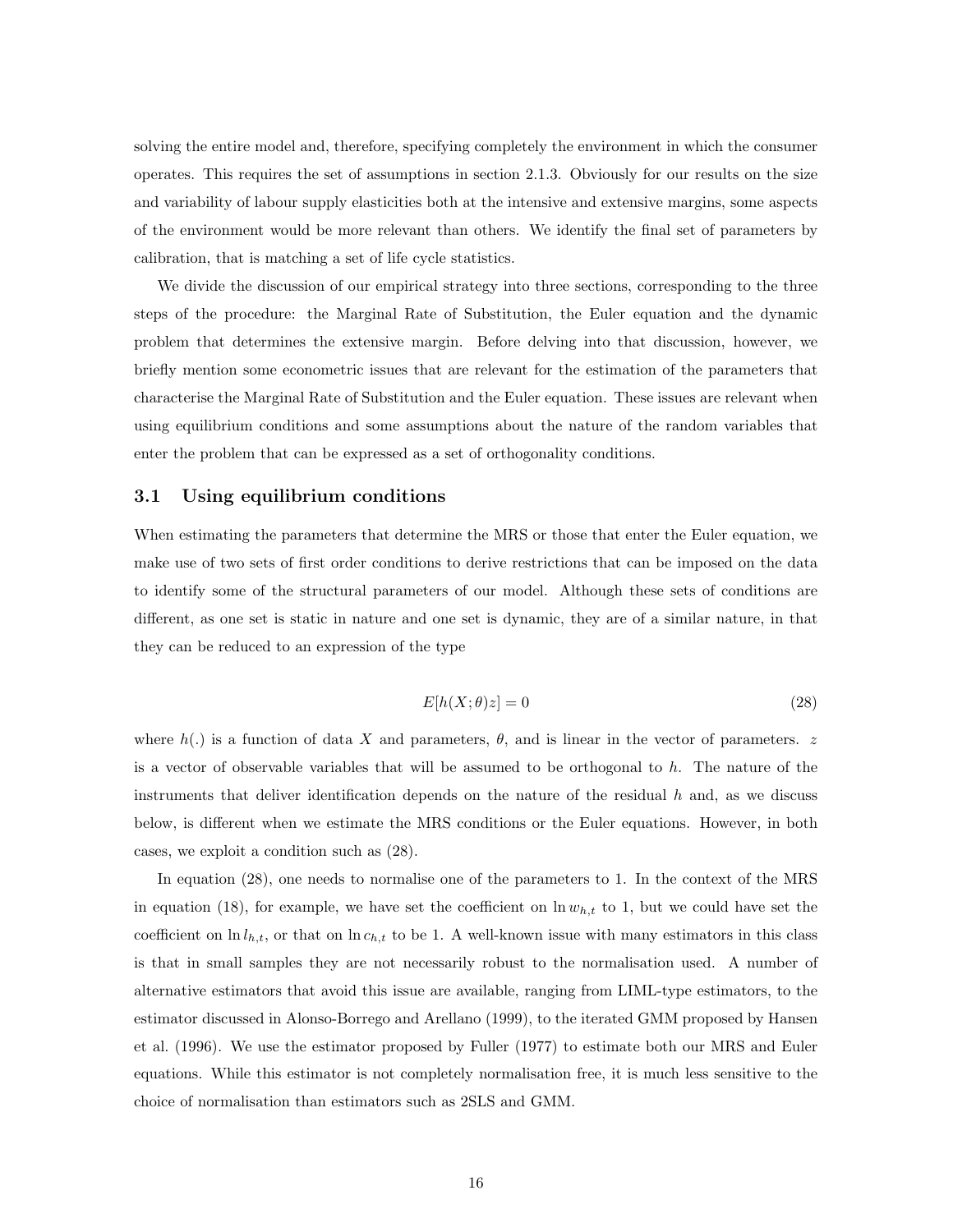An additional advantage of the Fuller estimator is that it is known to have better bias properties than estimators such as 2SLS, when instruments are relatively weak. In what follows, we test the strength of our instruments comparing the values of the Cragg-Donald test statistic to the relevant entries of the table supplied in Stock and Yogo  $(2005).<sup>11</sup>$  For the Fuller estimator that we employ, these critical values are typically lower than those for 2SLS, and, unlike 2SLS, they are decreasing in the number of instruments used. We report further details on the Fuller estimator in Appendix B.

#### 3.2 Step 1: Intratemporal margins

In step 1, we estimate the parameters of within-period utility function:  $\theta$ ,  $\phi$  and  $\alpha$ . As mentioned above, for households not at a corner, that is where the woman works, the relevant intra-temporal equilibrium condition is given by equation (18), which we reproduce here for convenience:

$$
\ln w_{h,t} = \phi \ln c_{h,t} - \theta \ln l_{h,t} + \psi z_{h,t} + \psi_0 + \chi_{h,t}
$$
\n(18)

where the vector  $\psi z_{h,t} + \psi_0 + \chi_{h,t} = \ln(\alpha_{h,t})$  and the vector  $z_{h,t}$  includes a number of observable variables, such as demographic variables, that are assumed to shift systematically the weight on leisure  $\alpha_{h,t}$  in the generalised CES function. Notice the importance of the unobserved heterogeneity term  $\chi_{h,t}$  in this equation: in its absence we would have an equation with perfect fit that would obviously be rejected by the data and would imply the ad-hoc consideration of measurement error in the relevant variables.

The econometric estimation of the MRS equation poses two problems. First, the subset of households for whom the wife works and the MRS condition holds as an equality is not a random subset. This would therefore imply that the unobserved heterogeneity term  $\chi_{h,t}$  would not average out to zero and would be correlated with the variables that enter equation (18). Second, even in the absence of participation issues and corner solutions, it is likely that individual wages (and consumption and leisure) will be correlated with the unobserved heterogeneity term, so that the use of OLS to estimate such an equation would result in biased estimates of the structural parameters  $\phi$  and  $\theta$ . We discuss these two issues in turn.

For participation, we first specify a reduced form equation for the extensive margin. We then use a Heckman-type selection correction approach to estimate the MRS equation (18) only on the households where the wife works and augmenting it with a polynomial in the estimated residuals of the participation equation. Non-parametric identification requires that some variables that enter the participation equation do not enter the specification for the MRS: these variables are male earnings and male employment status.<sup>12</sup>

<sup>&</sup>lt;sup>11</sup>The Cragg-Donald statistic is usually used to provide a test of underidentification. Stock and Yogo (2005) propose using it as a test of instrument relevance as well.

<sup>&</sup>lt;sup>12</sup>We assume that  $\chi_{h,t} = \beta_0 + \beta_1 e_{h,t} + \beta_2 e_{h,t}^2 + \beta_3 e_{h,t}^3$  and then compute  $E[e_{h,t}^s|e_{h,t} > -\Pi Z_{h,t}],$ ,  $s = 1, 2, 3$  where  $e_{h,t}$ is the normally distributed residual from the participation equation and  $\Pi Z_{h,t}$  are the determinants of participation.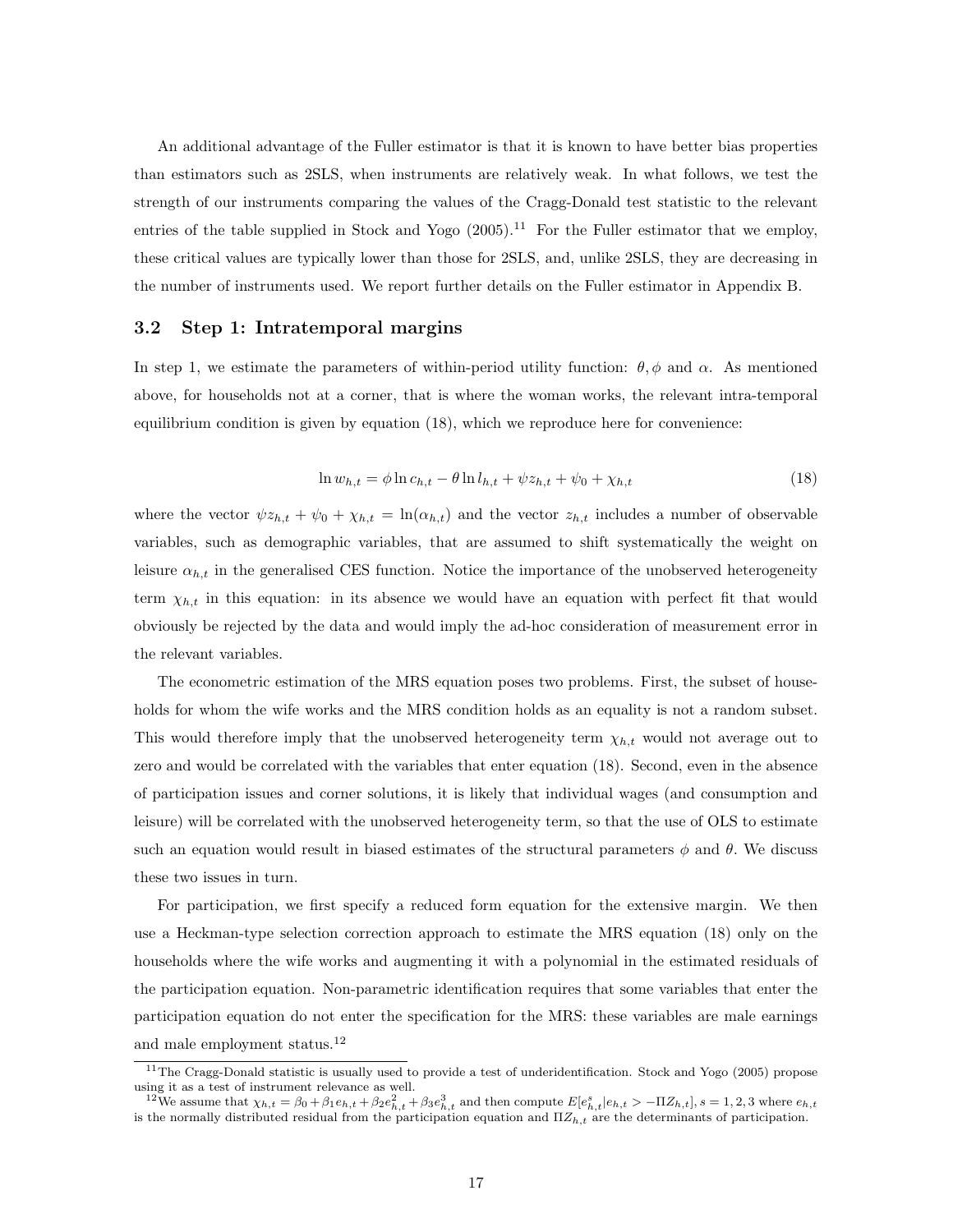The participation equation we use is consistent with our structural dynamic model we use in step 3, in that it models participation as a function of the state variables of the dynamic problem in equation (4). However, at this step, we do not solve the full model explicitly. Besides simplicity, this approach has the advantage of delivering consistent estimates of the parameters of the MRS equation even if some of the details of our full dynamic model were mis-specified, such as the specification of the innovation process. In other words, this approach does not require us to take a stand on either the dynamic aspects of the consumer problem or on the details of the stochastic processes faced by consumers. As it is based on two-stage budgeting, it only considers the within-period optimization. As discussed in section 2.1.1, however, two stage budgeting does rely on the assumption that hours of work have no impact on future wages.

The reduced form participation equation we use to correct for selection bias in estimating the parameters of the MRS is consistent with the life-cycle model we describe above in that its arguments are the same as the state variables that enter the policy function that would result from the solution of the full model. However, it is an approximation to such a policy function. The relevant issue is whether such an approximation yields a control function sufficiently flexible to avoid the selection bias in the estimation of the MRS parameters. In other words: if our life cycle model holds, would the MRS equation including the control function derived from such reduced form participation equation yield consistent estimates? An analytical answer to this question is not available. We therefore performed some Monte Carlo exercises, which we discuss in Section 5.4. In particular, we solve and simulate the entire model using the parameters we estimate. We then apply the approach we have just described to estimate the MRS and we show we can recover back the same parameters.

The second issue in the estimation of equation (18) is that our measures of wages, which is obtained by dividing earnings by hours, might be correlated with the residual term  $\chi_{h,t}$ . This correlation could be due either to measurement error in hours or earnings or to the possible correlation between taste for leisure and heterogeneity in productivity. To avoid these problems, we use an instrumental variable approach and exploit only part of the observed variability in wages to identify the parameters of interest.

Various papers have used differential changes in wages and hours across education groups as a means to identify labour supply elasticities; for example MaCurdy (1983) and Ziliak and Kniesner (1999) both use age-education interactions as instruments for wages and hours in their MRS/labour supply conditions. Similarly, Kimmel and Kniesner (1998) use education interacted with a quadratic time trend as an instrument for wages. However, one concern with using this source of variation in wages and hours is that individuals with different levels of education might have different preferences for leisure and consumption. Moreover, the composition of education groups has changed substantially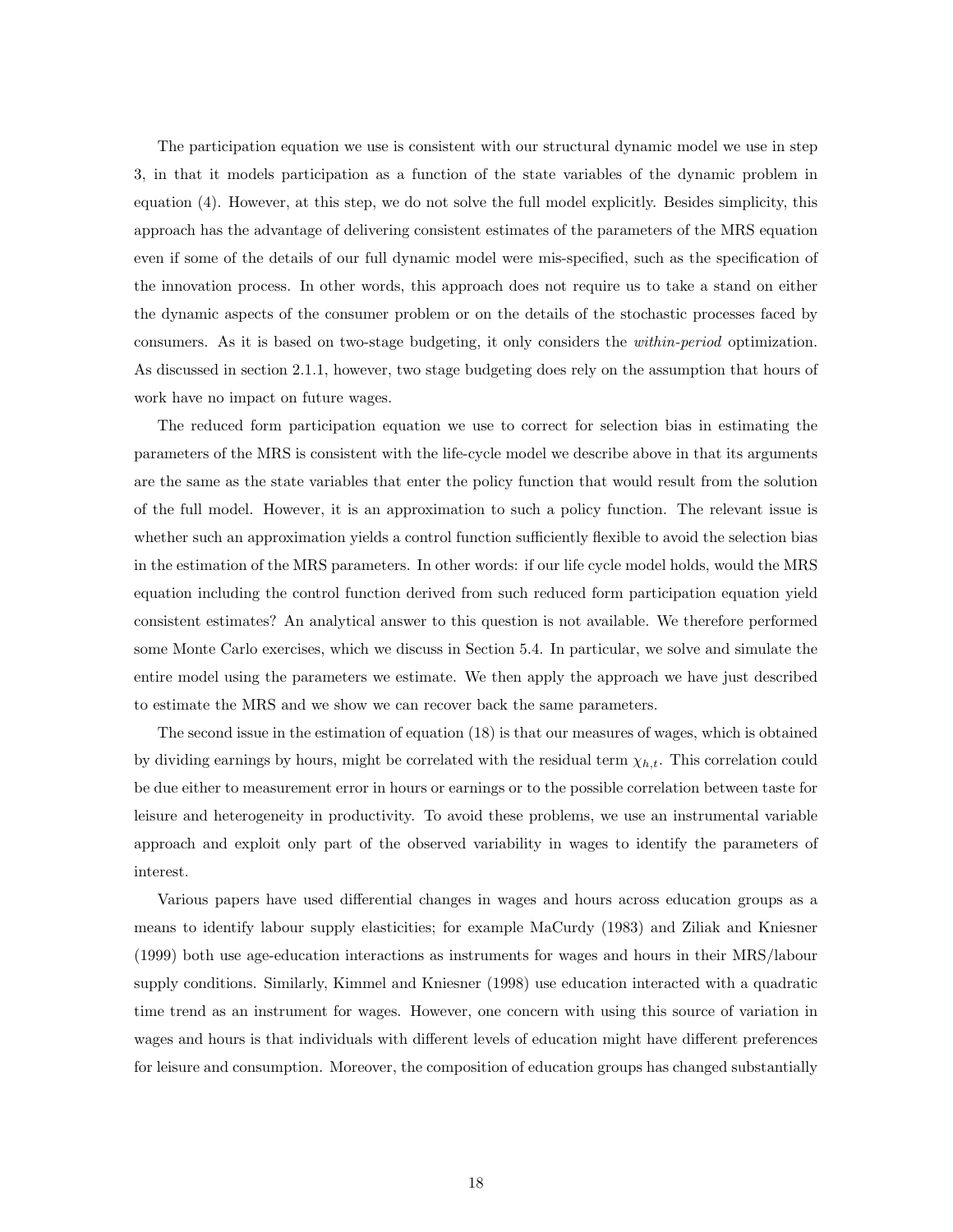over time: an issue which may be particularly important for women.<sup>13</sup> One would expect these compositional changes to also lead to changes in the mix of ability and preferences of workers within each education group over time - rendering education invalid as an instrument.

Our approach is to use as instruments the interaction of ten-year birth cohort and education dummies with a quintic time trend. Using fully interacted cohort-education and year dummies would be equivalent to taking averages within cells defined by year, education and cohort groups, and so use group level rather than individual level variability, as in Blundell et al. (1998). Given our sample size, however, we do not adopt this approach, as it would result in taking averages over relatively small cells and, therefore, getting very noisy estimates. Using very finely defined and small groups can introduce the very biases grouping is meant to avoid.<sup>14</sup> Our use of a quintic time trend rather than fully interacted time dummies, whilst in the spirit of Blundell et al. (1998), helps smooth intertemporal movements in the wages, consumption and hours for each of our cohort-education groups.

In our estimating equation, the z vector includes: log family size, race of woman, quartic in age of woman, an indicator for the presence of any child, number of children aged 0-2, number of children aged 3-15, number of children aged 16-17, the number of individuals in the household 65 or older, region dummies and season dummies, and, most importantly, cohort-education dummies. In other words, we allow all these variables to shift the taste for leisure through an effect on the term  $\alpha_{h,t}$ in the CES utility function. A corollary of putting variables such as cohort and education dummies in the vector  $z$  is that we do not exploit the variation in wages (and leisure and consumption) over these dimensions to identify the structural parameters  $\phi$  and  $\theta$ . In our estimation, we also control for year dummies, therefore removing year to year fluctuations from the variability we use to identify the parameters of interest. The inclusion of year dummies, which is consistent with Blundell et al. (1998), can be justified because aggregate fluctuations change the selection rule in ways that are not fully captured by the Heckman selection model we considered.<sup>15</sup>

#### 3.3 Step 2: Euler equation estimation

Step 2 uses the Euler equation (20) to estimate  $\gamma$ , which governs the intertemporal substitutability and non-separability between consumption and leisure. A natural approach to the estimation of equation (20) is non-linear GMM. However, given the nature of the data we have, it is only possible to bring is its log-linearized version, as in equation (23), to data. Moreover, as discussed in Attanasio and Low (2004), the small sample properties of non-linear GMM estimators can be poor when applied to Euler equations similar to that we are studying. We therefore focus on the estimation of equation (23).

<sup>13</sup>In 1980, 19.4% of married women had not attained a high school diploma, and only 18.4% had obtained a college degree in our data. By 2012, these proportions had changed to 9.7% and 36.5% respectively.

 $4$ Consider for example a case where both group average hours and group average wages are driven upwards by the inclusion of an individual with a particularly high wage and large unobserved tastes for work

<sup>&</sup>lt;sup>15</sup>We have also run specifications where we do not control for time dummies in the MRS and checked that our results are not affected much by the introduction of the time dummies.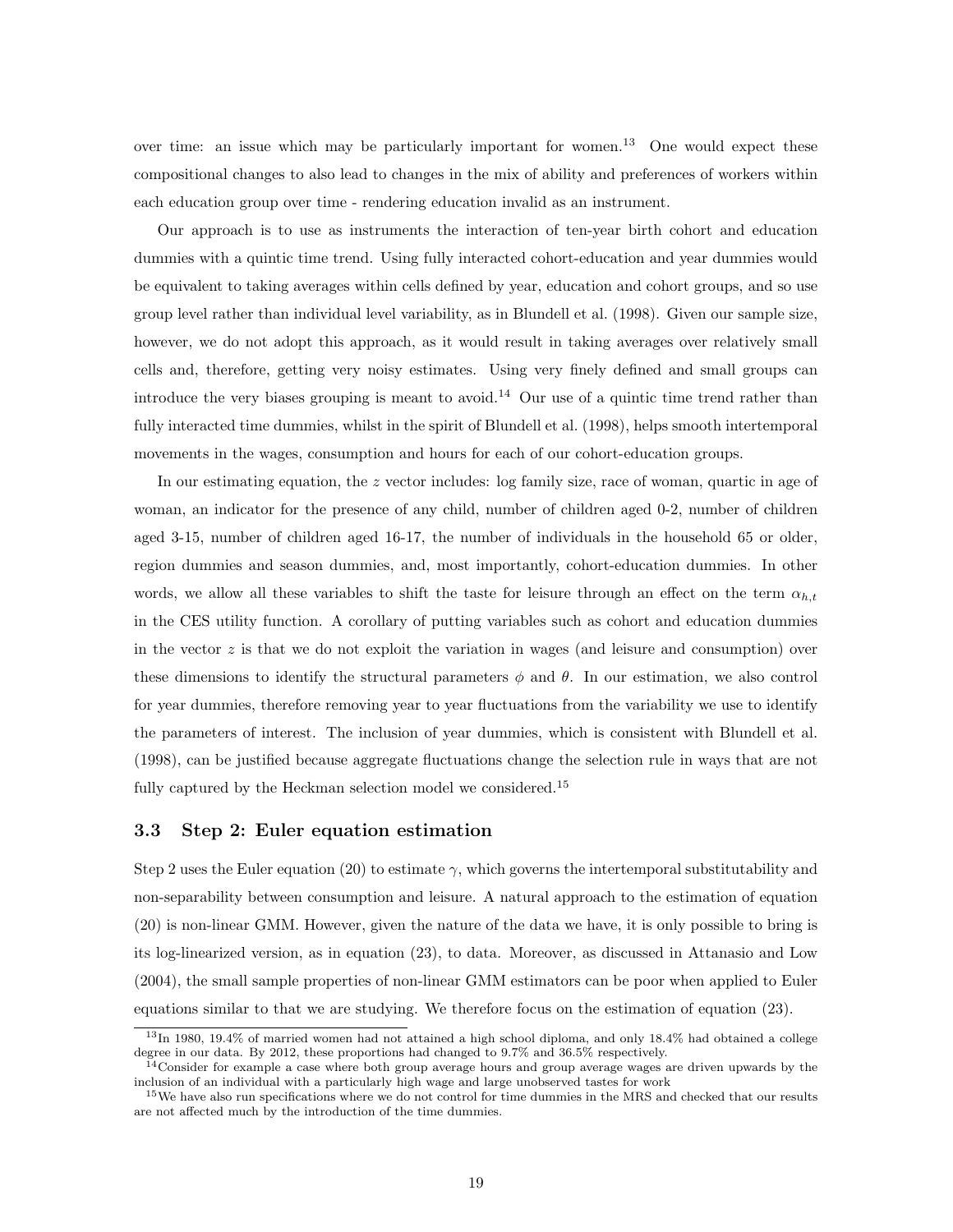The identification and estimation of the parameters of this equation depends, obviously, on the nature of the 'residual' term  $\eta_{h,t+1}$  on its right-hand-side. As noted above,  $\eta_{h,t+1}$  contains expectations errors  $(\varepsilon_{h,t+1})$  and taste shifters unobservable to the econometrician  $(\zeta_{h,t+1})$ . The expectation errors will be correlated with the realised values and so we would have biased parameter estimates if we used realised values directly. However, the rational expectations assumption that is typically invoked, implies that any variable known to the household at time  $t$  is a valid instrument. On the other hand, to achieve consistency using such an argument, it will be necessary to exploit explicitly the time series variation and, therefore, as discussed in Attanasio and Low (2004), a long time series is required to achieve consistency.<sup>16</sup>

Even if we can use a sample that covers a large number of time periods, we need to assume that the lagged variables that are used as instruments are uncorrelated with the innovations to the taste shifters  $\Delta \zeta_{h,t+1}$ . This is trivially true if individual taste shifters are constant over time or if they are random walks. In what follows we maintain that one of these two assumptions holds, which can be in part tested by considering over-identifying restriction tests.

The nature of the data we use, the Consumer Expenditure Survey (CEX), which we describe in section 4, poses some additional challenges to the identification and estimation of equation (23). In particular, although the CEX now covers many years over which we can consider quarterly data, as in many other household surveys, each household is only observed for a few quarters. Therefore, it is not possible to observe the same households over an extended period.

For this reason, we use a synthetic cohort approach (see Browning et al. (1985)). One can aggregate an equation such as (23) over certain groups with constant membership and then follow the average behaviour of the variables of interest (or their non-linear transformation) for such groups. A time series of cross sections can be used to construct consistent estimates of these aggregates and, in this fashion, use a long time period to estimate the parameters of the Euler equation and test its validity.

We define groups using ten year birth-cohorts. The assumption of constant membership of these groups might be questioned at the beginning and at the end of the life cycle for a variety of reasons, including differential rates of family formation, differential mortality and so on. To avoid these and other issues, we limit our sample to households whose husband is aged between 25 and 65 and where wives are aged between 25 and 60.<sup>17</sup>

Having identified groups and denoting them with the superscript g, we define as  $X_{g,t}$  the (population) average for group g of the variable  $X_{h,t}$ . We then aggregate equation (23) across households

<sup>&</sup>lt;sup>16</sup>The reason for the need of a long time series is that, even under rational expectations, expectations errors do not necessarily average out to zero (or are uncorrelated with available information) in the cross section, but only in the time series: expectation errors may be correlated with available information in the cross section in the presence of aggregate shocks. See the discussion in Hayashi (1987), Miller and Sieg (1997), Attanasio (1999), or Attanasio and Weber (2010).

 $17$ If credit constraints are binding, the Euler equation will not be holding as an equality. Very young consumers are excluded because they are more likely to be affected by this issue. For older consumers, in addition to changes in labour force participation and family composition, health status also changes in complex ways that maybe difficult to capture with the taste shifters that we have been considering.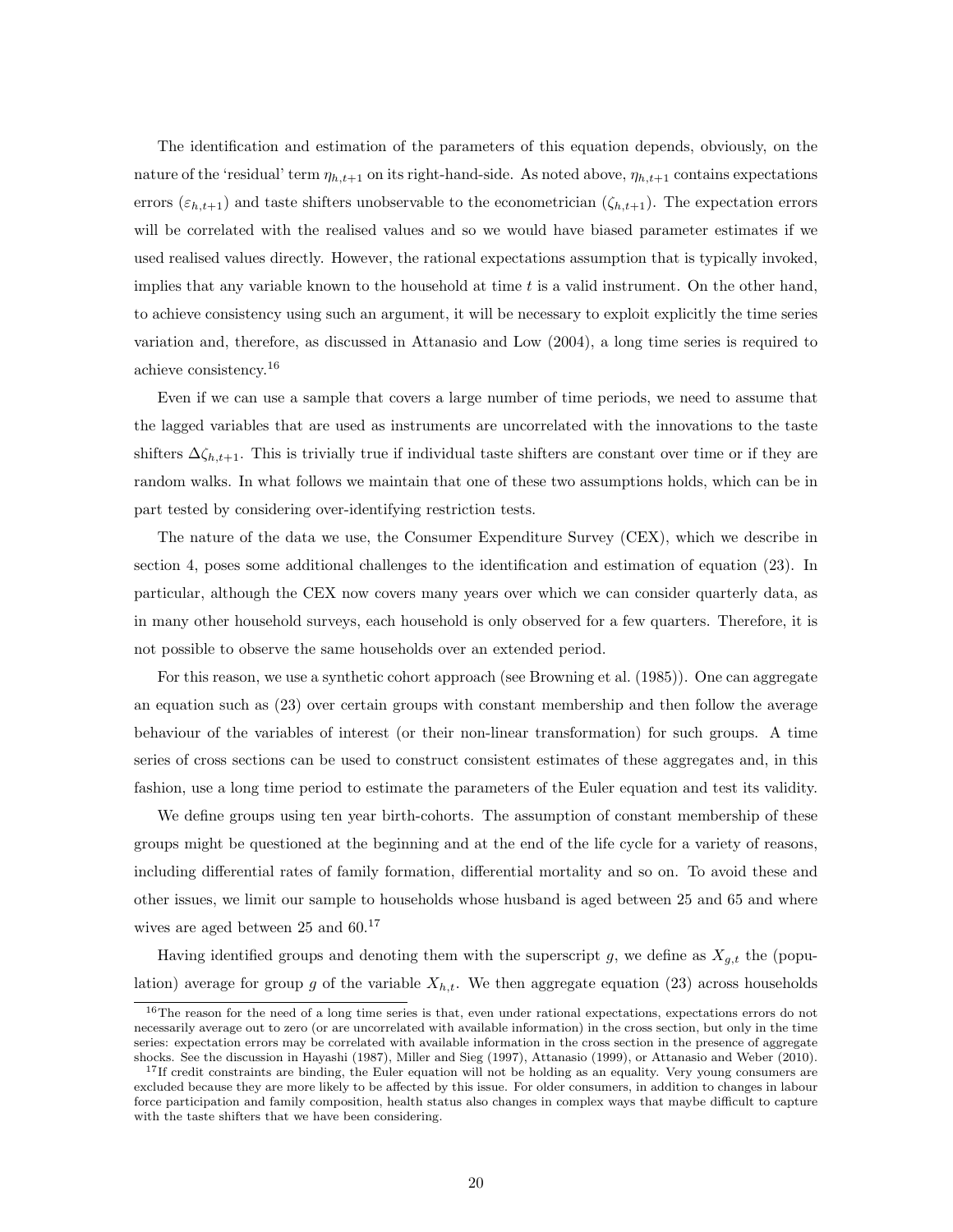belonging to group  $q$  to get:

$$
\eta_{g,t+1} = \kappa_{g,t} + \ln\beta + \ln(1 + r_{t+1}) - \phi \Delta \ln c_{g,t+1} +
$$
  
 
$$
\Delta \ln \alpha_{g,t+1} - \gamma \Delta \ln(M_{g,t+1}) + \varphi \Delta P_{g,t+1} + \pi \Delta z_{g,t+1}
$$
 (29)

For this approach to work, however, it is necessary that the relationship one studies is linear in parameters. If  $M_{h,t}$  were observable, this would be the case for equation (29). However,  $M_{h,t}$  is a non-linear function of data and unobserved parameters, so that, in principle it cannot be aggregated within groups to obtain  $M_{h,t}$ . To address this issue we use the fact that the parameters that determine  $M_{h,t}$  can be consistently estimated, as discussed in section 3.2, using the MRS conditions. Given these, consistent estimates of the parameters that enter  $M_{h,t}$ , one can construct consistent estimates of  $M_{h,t}$ and, effectively, treat it as data which can be aggregated across households to give  $M_{g,t}$ . We calculate  $\alpha_{h,t}$  (needed to estimate  $M_{h,t}$ ) for each individual household by evaluating  $\exp(\psi_0 + \psi_z z_{h,t} + \chi_{h,t}),$ where  $\chi_{h,t}$  is the sum of the residuals, time dummies and Heckman selection terms from our MRS equation.<sup>18</sup> Once we have obtained  $\alpha_{h,t}$  the calculation of  $M_{h,t}$  is straightforward.

Finally, the quantities that enter equation (29) are population means of the relevant variables and, as such, are not directly observable. However, we can obtain consistent estimates of these quantities from the time series of cross sections that we have. We can therefore substitute these observable quantities and obtain:

$$
\widetilde{\eta}_{g,t+1} = \overline{\kappa} + \ln\beta + \ln(1 + r_{t+1}) - \phi \Delta \overline{\ln c_{g,t+1}} +
$$
  

$$
-\gamma \Delta \ln(\overline{\widehat{M}_{g,t+1}}) + \varphi \Delta \overline{P_{g,t+1}} + \pi \Delta \overline{z_{g,t+1}}
$$
(30)

The residual term  $\tilde{\eta}_{q,t+1}$  now includes, in addition to the average of the expectation errors and of the changes in taste shifters, several other terms. In particular, it includes: (i) a linear combination of the difference between the population and sample averages at time t and  $t + 1$  for all the relevant variables (induced by the fact that we are considering sample means rather than population means for group g); (ii) the difference between the (consistently) estimated  $M_{q,t}$  and its actual value (induced by estimation error in the parameters of the MRS); (iii) the difference between the innovation over time to the average value of  $\kappa_{q,t}$ , which we have denoted with the constant  $\bar{\kappa}$ .

All the variables on the right hand side of equation (30) are observable. We can therefore use this equation to estimate the parameters of interest. However, the instruments need to be uncorrelated with

<sup>&</sup>lt;sup>18</sup>This must also be calculated for non-participants for whom we do not have estimates of the MRS residuals. We do this by imputing wages to those out of work using a regression of wages on family characteristics and instrument set, calculating a lower bound on what this would imply for their residuals given our MRS coefficients and their nonparticipation, and then adjusting these residuals such that for all participants and non-participants  $E[v_{h,t}] = 0$ .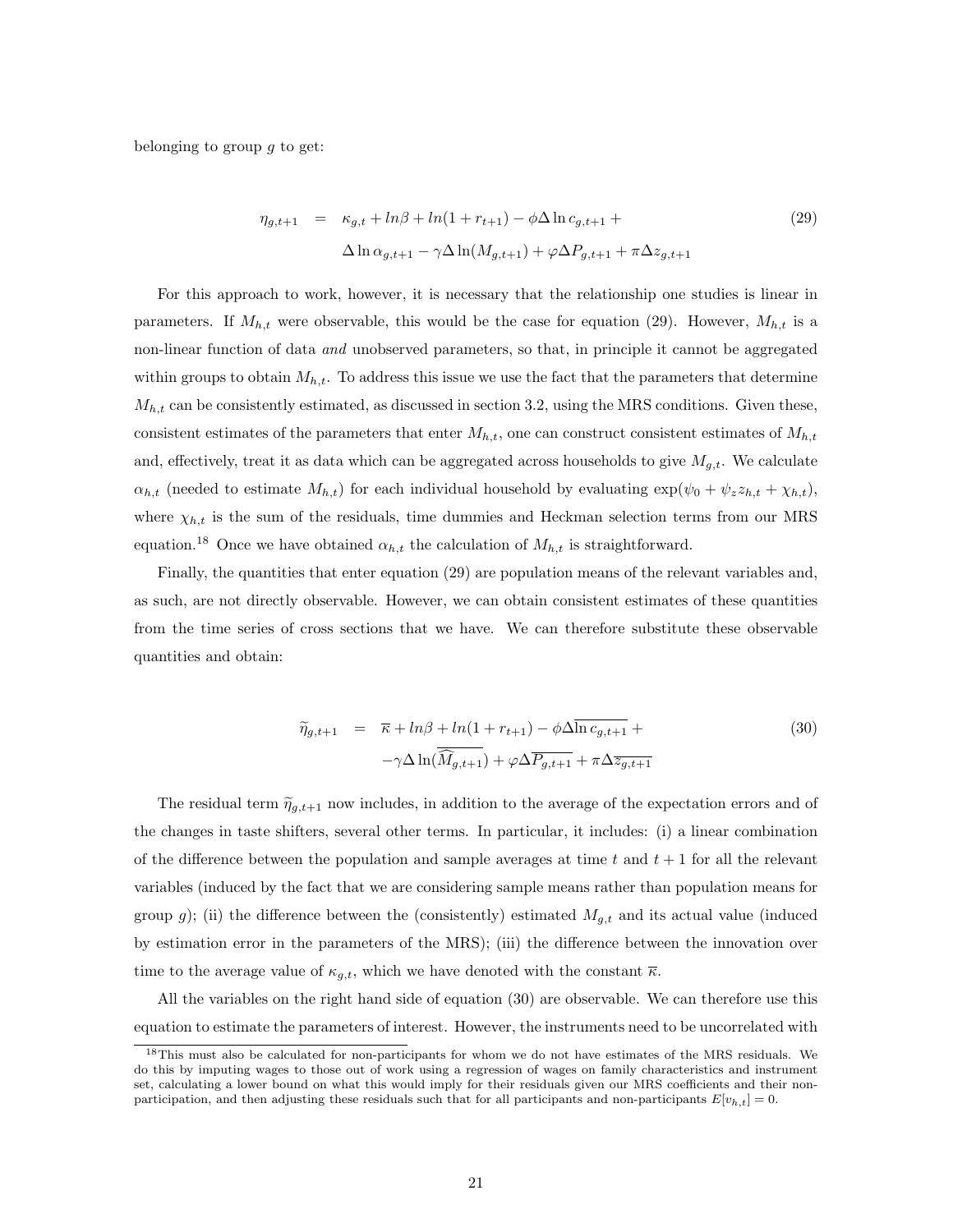$\tilde{\eta}_{g,t+1}.$ <sup>19</sup> The covariance structure of the  $\tilde{\eta}_{g,t+1}$  is quite complex. The contemporaneous covariance of  $\tilde{\eta}_{g_i,t+1}$  and  $\tilde{\eta}_{g_i,t+1}$  is not, in general zero, as aggregate shocks will have effects that correlate across the various groups. When computing the variance-covariance matrix of the estimates, this structure should be taken into account. Whilst it is in principle possible, given our assumptions, to estimate the variance covariance of  $\tilde{\eta}_{g,t+1}$  from the estimated parameters, in practice it turns out to be cumbersome, as there is no guarantee that, in small samples, these estimates are positive definite. Given these difficulties, we decided to follow a different and, as far as we know, novel approach based on bootstrapping our sample, with a structure consistent with the basic assumption of our model. We describe the bootstrapping procedure in detail in Appendix D.

In principle, steps one and two of the estimation could be followed without making parametric assumptions about the form of utility and instead estimating demand directly. However, this would require that the demand functions satisfy integrability conditions. Further, the actual underlying utility function would still need to be recovered to use in the third step of the estimation when carrying out the explicit solution to the utility maximisation problem. We follow the alternative approach of making functional form assumptions and allowing for a general and flexible parametric specification of utility.

#### 3.4 Extensive margins

Step 3 estimates the remaining parameters of the model, including the fixed costs of work and childcare costs which drive the extensive margin decision. When considering this extensive margin, it is necessary to solve explicitly the dynamic problem. This involves the third block of assumptions in section 2.1.3 that specify completely the economic environment the individual households live in, including both present and future conditions. We solve the model numerically and use the numerical solution to estimate and calibrate the model parameters.<sup>20</sup>

We take as given the estimates of the other parameters that we obtained from the MRS and the Euler Equation, and obtain some parameters from other sources: either the literature or auxiliary regressions. Armed with these parameters, we use a number of life cycle facts and match similar moments computed by simulating our model to obtain the remaining parameters. In particular, we chose to calibrate the model so that it would match key aspects of the extensive margin: the participation rate, the participation rate of mothers and average wage growth of participants (which is endogenous because of selection). We will then simulate the model for a large number of individuals to study the properties of individual and 'aggregate' labour supply.

<sup>19</sup>As noted by Deaton (1985) and discussed extensively in the context of the CEX by Attanasio and Weber (1995), the use of sample rather than population averages for all the 'group' variables induces an MA(1) in the residuals, induced by the sampling variation in the rotating panel structure. We need to assume that the instruments are not correlated with the (average) estimation error of the  $M_{h,t}$  or with the innovations to the higher moments of the expectation errors  $(\kappa_{g,t} - \overline{\kappa})$ . This last assumption is discussed in Attanasio and Low (2004).

 $^{20}$ See Appendix G for details of the numerical solution.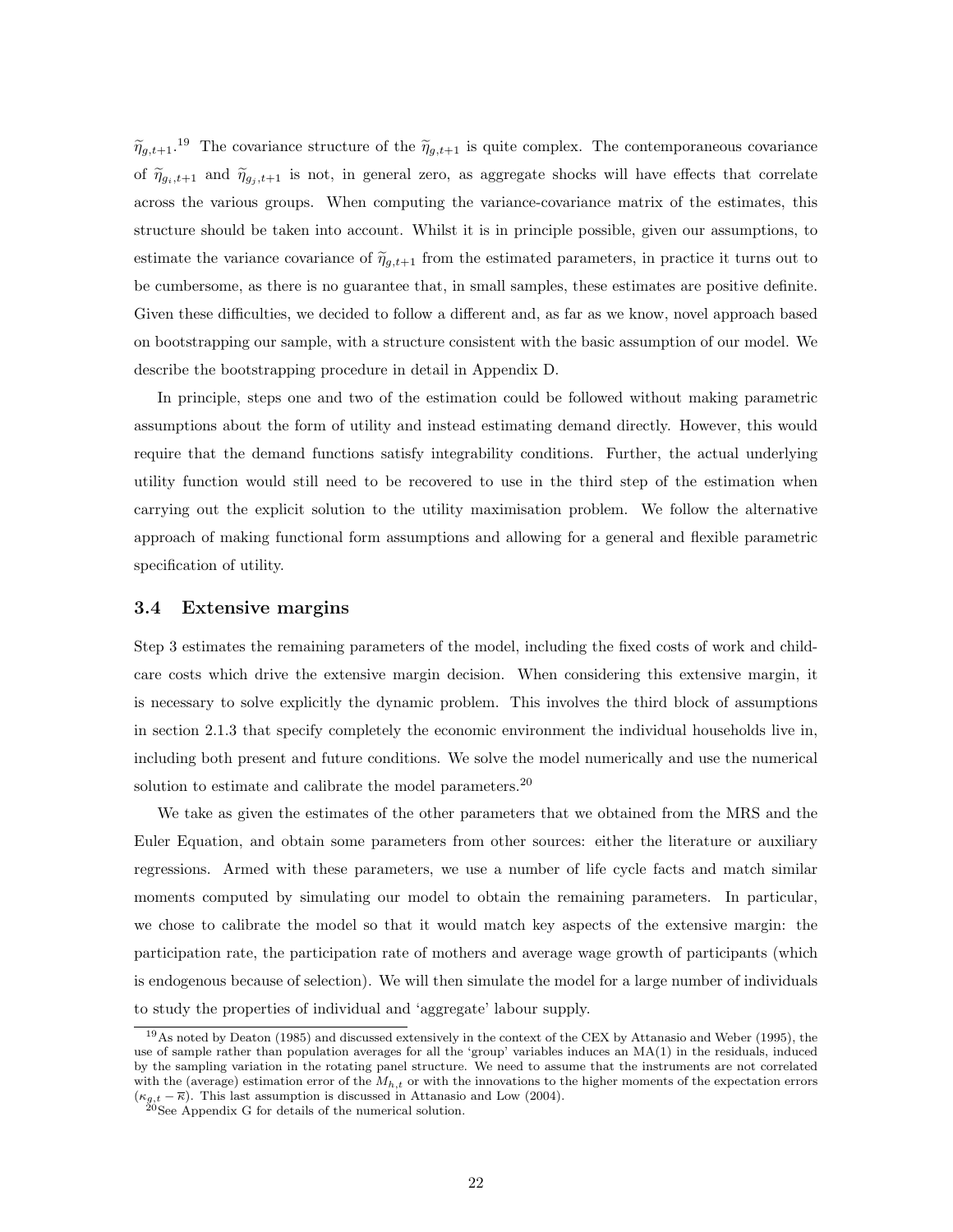Goodness of fit Having estimated all parameters, we simulate the model and check whether it is able to fit several features of the data, over and above those that have been used to derive the parameter estimates (either by econometric methods or by calibration). In particular we explore: participation and hours life cycle profiles, participation rates conditioning on several characteristics such as motherhood, and the distribution of hours worked and of wages.

## 4 Data and descriptive statistics

Except for information on interest rates, which is defined as the return on 3 month Treasury Bills, taken from the Federal Reserve Bank of St Louis, and the price level, we take our data from the American Consumer Expenditure Survey (CEX) for the years 1980-2012. In the CEX, households are interviewed up to five times, but only very limited baseline questions are asked in the first interview. In the second to fifth interviews households are asked detailed recall questions on expenditures as well as on the demographics, incomes and labour supply of household members.

We calculate gross hourly wages for individuals using information on the value of each individual's last pay cheque, the number of weeks it covered and the typical number of hours worked per week over the previous year. Net wages are then calculated by subtracting marginal federal income tax rates generated using the NBER TAXSIM model (Feenberg and Coutts,  $1993$ ).<sup>21</sup> We deflate all expenditures, wages and incomes using the Consumer Price Index for the appropriate period. Weekly leisure is calculated by subtracting weekly hours worked from the maximum number an individual has to divide between leisure and labour supply per week (which we set to 100). Our definition of consumption covers nondurable goods excluding medical and education spending. We divide quarterly consumption spending by 13 to put it in weekly terms.

Our sample consists of couples where the female is aged between 25 and 60 and males are aged between 25 and 65. We drop those in rural areas and those in the top 1% of the distribution of consumption and net wages. We also trim those who are seen to earn less than 3 quarters of the national minimum wage in any given year, and those who are employed but who report working less than 5 hours a week. Since labour supply and income questions are (almost always) only asked in the second and fifth interviews, we drop responses from interviews apart from these two. Our sampling choices leaves us with a sample of just under 79,000 households (50,895 where the female is working).

#### 4.1 Statistics on wages and hours

Before presenting our structural estimates, it is useful to consider some of the main features of the data. Married women have seen large changes in their wages, hours and patterns of employment over our sample period, as Table 1 illustrates using data from three particular years (1980, 1995 and 2012).

<sup>21</sup>We are grateful to Lorenz Kueng for making his mapping of the CEX to TAXSIM publically available.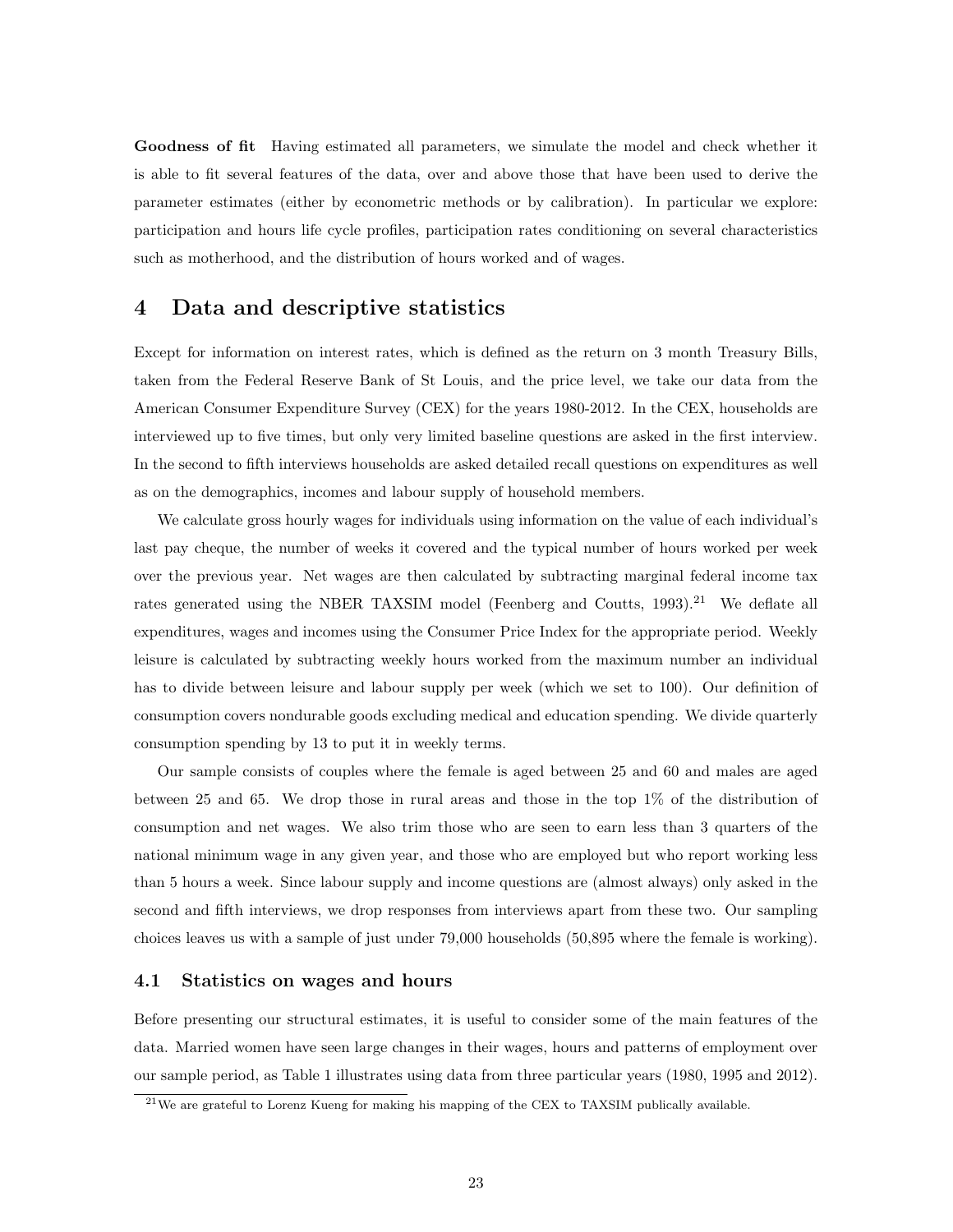|                                      | 1980         | 1995         | 2012         |
|--------------------------------------|--------------|--------------|--------------|
| % Employed<br>% Workers part-time    | 60.0<br>28.4 | 69.8<br>23.7 | 61.9<br>20.6 |
| No. of children                      | 1.25         | 1.15         | 1.17         |
|                                      |              |              |              |
| Education<br>% Less than high school | 19.4         | 12.3         | 9.7          |
|                                      |              |              |              |
| % High school                        | 44.1         | 36.8         | 25.3         |
| % Some college                       | 18.1         | 25.3         | 28.5         |
| % Degree or higher                   | 18.4         | 25.5         | 36.5         |
|                                      |              |              |              |
| Hours (workers)<br>All               | 35.2         | 37.5         | 38.4         |
| Less than high school                | 34.9         | 37.4         | 34.2         |
| High school                          | 35.2         | 36.2         |              |
|                                      |              |              | 38.6         |
| Some college                         | 35.0         | 36.7         | 37.1         |
| Degree or higher                     | 35.5         | 39.7         | 39.5         |
| Part-time                            | 21.5         | 22.0         | 22.7         |
| Full-time                            | 40.6         | 42.3         | 42.4         |
|                                      |              |              |              |
| Hourly net wages (\$ 2016)           |              |              |              |
| A11                                  | 15.58        | 16.63        | 18.95        |
| Less than high school                | 12.16        | 11.23        | 11.33        |
| High school                          | 14.22        | 13.41        | 14.61        |
| Some college                         | 16.62        | 16.41        | 17.28        |
| Degree or higher                     | 19.30        | 22.26        | 23.20        |
|                                      |              |              |              |
| Sample sizes                         |              |              |              |
| A11                                  | 2,199        | 2,064        | 2,026        |
| Workers                              | 1,318        | 1,441        | 1,254        |

Table 1: Descriptive statistics for married women, 1980, 1995 and 2012

Part-time is defined as working less than 35 hours per week.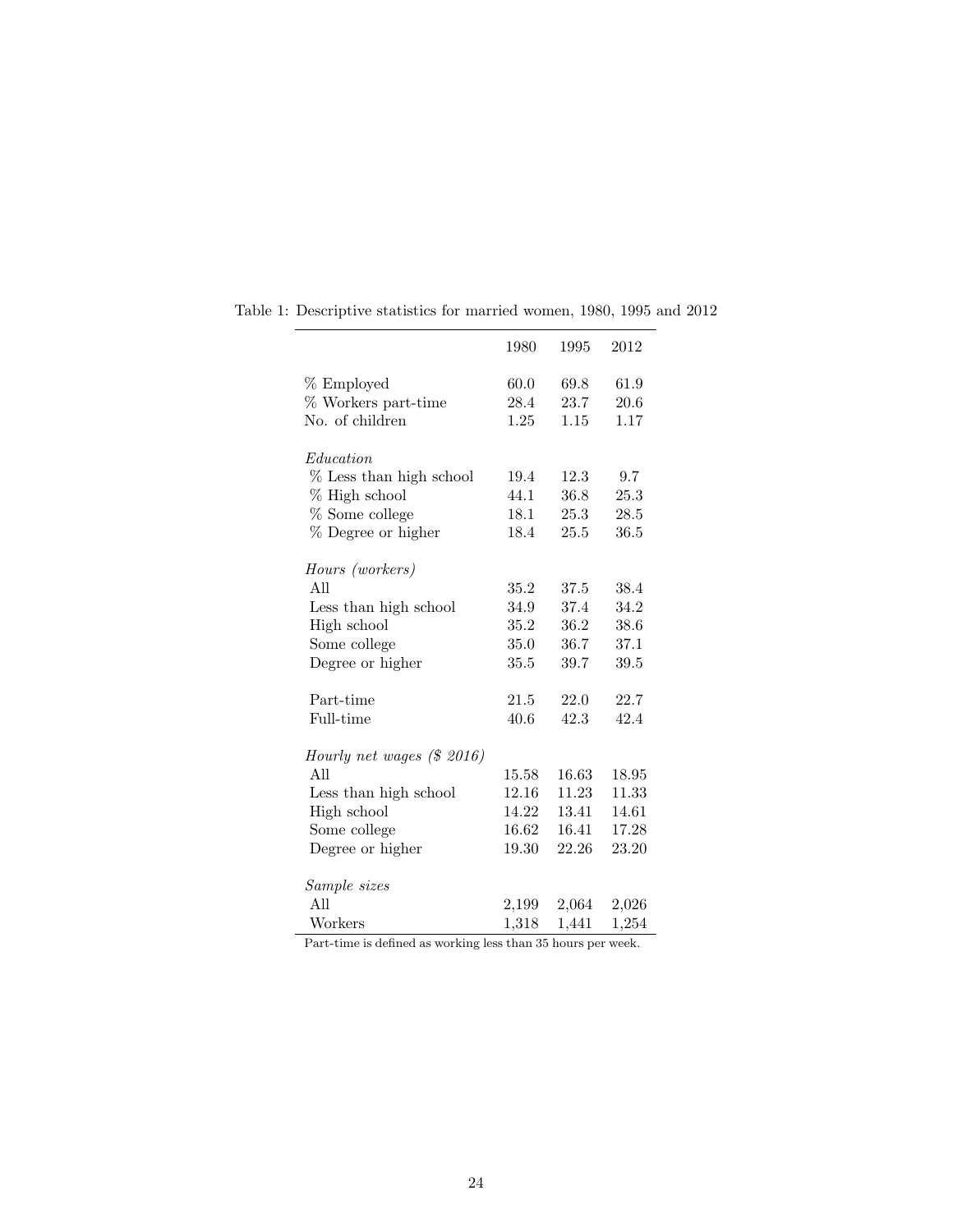Employment rates increased from 60% in 1980 to 69.8% in 1995 before falling back to 61.9% in 2012.

While employment fluctuated over the business cycle, average hours worked among workers rose steadily from 35.2 hours per week in 1980 to 37.5 in 1995 to 38.4 hours in 2012. This increase reflects two developments. The first is a steady decrease in the proportion of employed women who were working part-time (defined here as working fewer than 35 hours per week), which fell from 28.4% in 1980 to 20.6% in 2012. The second is an increase in the hours worked by both part-time and full-time workers. Full-time increased their average hours from 40.6 per week in 1980 to 42.4 hours in 2012. Over the same period, part-time workers increased their average hours from 21.5 to 22.7 per week.

Table 1 also shows wage changes between the three years. Unsurprisingly real wages increased over this period from \$15.58 an hour in 1980 to \$16.63 in 1995 to \$18.95 in 2012. There were however differences in the rate of increase by education group. The wages of those with less than high school education actually fell slightly from \$12.16 in 1980 to \$11.33 in 2012. By contrast, married women with a college degree or higher saw a 20% increase in their wages between 1980 and 2012 (from \$19.30) to \$23.20). This increase in the education premium has been attributed to skill-biased technological change which outstripped the supply of educated workers (Goldin and Katz, 2007).

Changes in hours worked across education groups appear to mirror these patterns. While all education groups worked very similar hours in 1980, by 2012 those with a college degree were working on average five hours more per week than those with less than high school education, although the fraction with a college degree has markedly increased over the period.

#### 4.2 Cohort averages

In what follows, we exploit differences in the rate of growth of wages and hours over time across education-cohort groups to identify the relevant elasticities. As the CEX is not a panel data, rather than following individuals over time, we follow group averages. In particular, we separate households into birth cohorts and examine changes in wages and hours by education within each cohort group. The advantage of considering the variability over time of a given cohort, is that their composition is unlikely to change as it is relatively rare for workers to increase their educational qualifications after age 25. This is the approach taken in Blundell et al. (1998), and the approach we adopt to estimate our MRS equation.

Once we look within cohorts (in the bottom panel of Figure 1), the differences in the evolution of hours worked for workers with more than a high school education and those with less are clearly much smaller than they appear in Table 1. Taking the 1950s cohort the net wages of those with more than high school education increased from an average of \$16.90 per hour in 1980 to \$21.40 in 2012 (an increase of 27%), while the wages of those with less than high school education only increased by 19% from \$13.40 to \$16.00. Despite this, the average weekly hours of less educated worked actually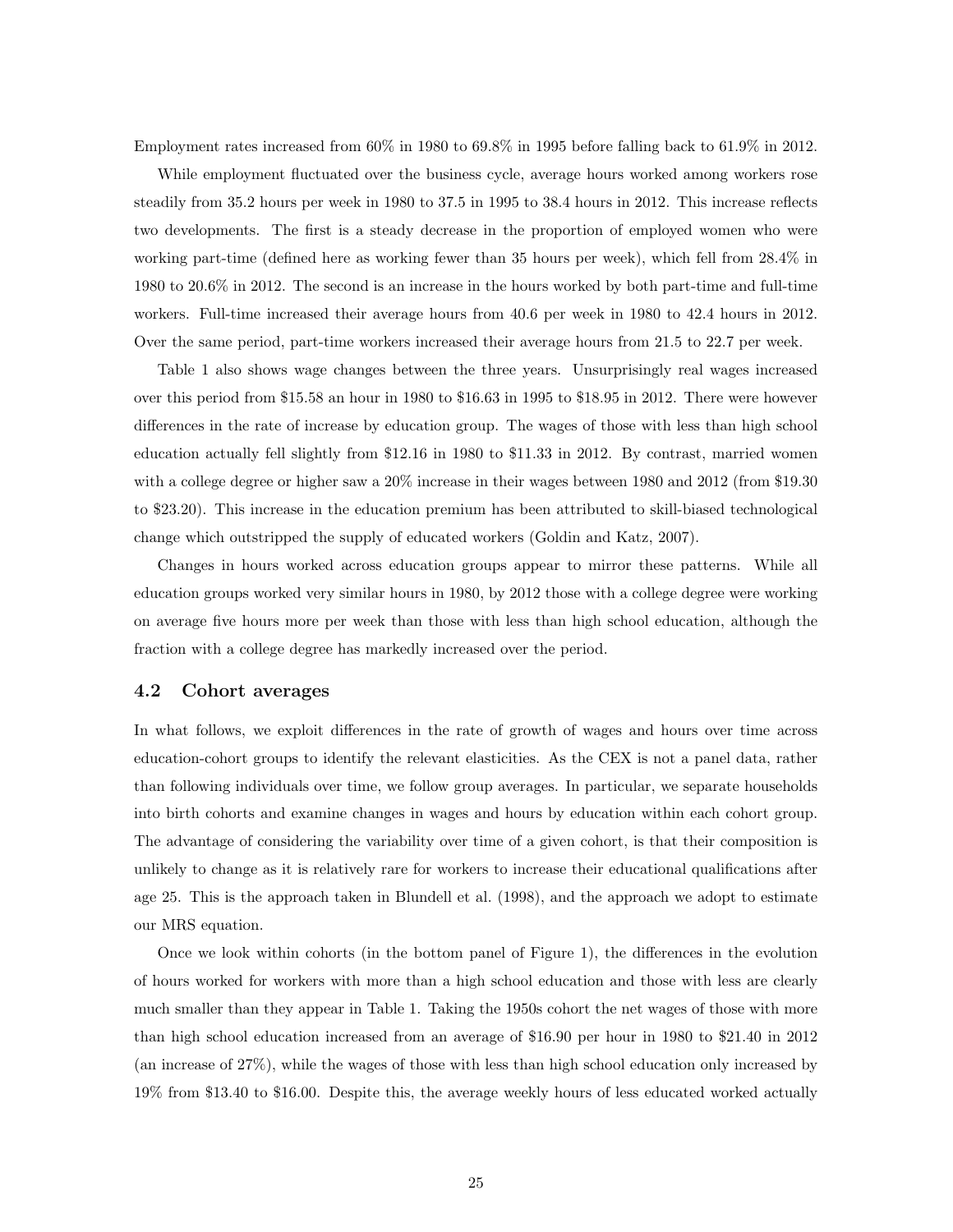increased by more than those from the more educated group (increasing from 36.8 hours per week to 38.2 compared to an increase from 37.4 to 38.5 for those with more than high school education).



Figure 1: Wages and hours by education group and cohort

#### 4.3 Individual variation in hours and wages

In addition to these changes in average hours and wages over our sample period, there are two important issues at the individual level: first, what is the relative importance of the intensive and extensive margins in the raw data; second, what fraction of individuals are experiencing changes in hours or wages over time.

We think of the individual extensive margin decision as being whether to incur a fixed cost  $F(a_{h,t})$ and participate in the current quarter, and the intensive margin decision as being over how many hours to work per week (when working). An additional labour supply response may be through changing weeks worked per quarter. However, we are not able to esitmate this margin of adjustment because of data limitations: the CEX asks current workers about the number of weeks they worked over the previous year rather than the previous quarter.

If workers do partially adjust hours worked within a quarter by changing the number of weeks worked, rather than just their weekly hours conditional on participation, then our approach will miss some relevant variation in workers' labour supply choices. The key question is how much of the variance of workers' quarterly hours could conceivably be driven by differences in weeks worked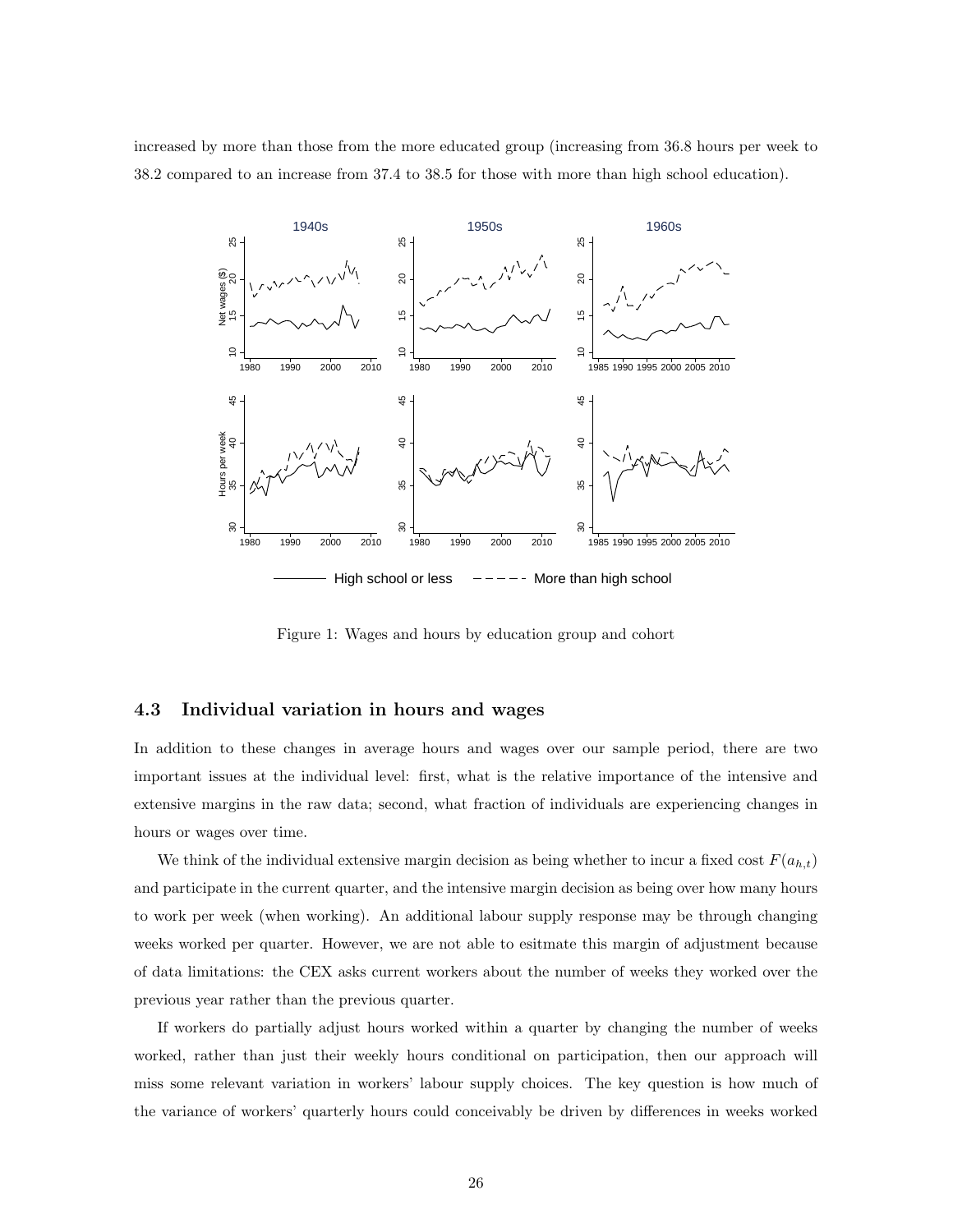within a quarter rather than hours per week. Table 2 decomposes the variance of log annual hours into that due to variation in log annual weeks, log workers' typical weekly hours, and their covariance. The first panel shows this breakdown for the entire sample of workers. It is clear that the variance in annual weeks worked makes for the larger share (around two thirds) of the total variance in hours worked. However, much of this could be due to some workers not participating for entire quarters: our extensive margin. In the second panel, we therefore restrict our sample to workers who we observe working for more than 39 weeks (and thus could not have been unemployed for a complete quarter). Focusing attention on these workers, who account for 84% of the total, we see that almost all of the variance in annual hours is a result of differences in hours worked per week, with differences in weeks worked having a negligible contribution. In the third panel, we restrict our sample further to those working exactly 52 weeks per year and notice that even among workers who do not differ in the number of weeks worked, the variance in log hours per week remains substantial (at 0.08).

These results suggest that among participating workers, hours worked per week is the key margin by which workers adjust their quarterly hours, lending support to our approach of modelling weekly hours choices to get at workers' intensive margin decisions. In Appendix B, we check the robustness of this strategy by examining how our estimates and results are affected when we replace our current measure of hours worked with a measure of annual hours worked. It turns out that the elasticities and parameter estimates under this approach are similar to the results from our main specification.

|                                                                                                                               | Less than<br>high school            | High<br>school                   | Some<br>college                  | Degree or<br>higher              | All                              |
|-------------------------------------------------------------------------------------------------------------------------------|-------------------------------------|----------------------------------|----------------------------------|----------------------------------|----------------------------------|
| All workers                                                                                                                   |                                     |                                  |                                  |                                  |                                  |
| Variance (ln hours per week)<br>Variance (ln weeks per year)<br>Covariance (ln hours, ln weeks)<br>Variance (ln annual hours) | 0.148<br>0.550<br>0.031<br>0.761    | 0.117<br>0.271<br>0.046<br>0.479 | 0.128<br>0.231<br>0.010<br>0.380 | 0.126<br>0.482<br>0.028<br>0.665 | 0.126<br>0.367<br>0.027<br>0.546 |
| Working at least 39 weeks<br>$(84\% \text{ of workers})$                                                                      |                                     |                                  |                                  |                                  |                                  |
| Variance (ln hours per week)<br>Variance (ln weeks per year)<br>Covariance (ln hours, ln weeks)<br>Variance (ln annual hours) | 0.061<br>0.001<br>$-0.001$<br>0.062 | 0.040<br>0.003<br>0.001<br>0.042 | 0.086<br>0.003<br>0.002<br>0.090 | 0.110<br>0.005<br>0.000<br>0.115 | 0.086<br>0.004<br>0.001<br>0.090 |
| <i>Working</i> 52 weeks<br>$(69\% \text{ of workers})$<br>Variance (ln hours per week)                                        | 0.064                               | 0.031                            | 0.068                            | 0.117                            | 0.080                            |

Table 2: Variances of log hours per and week and log annual weeks worked, 2012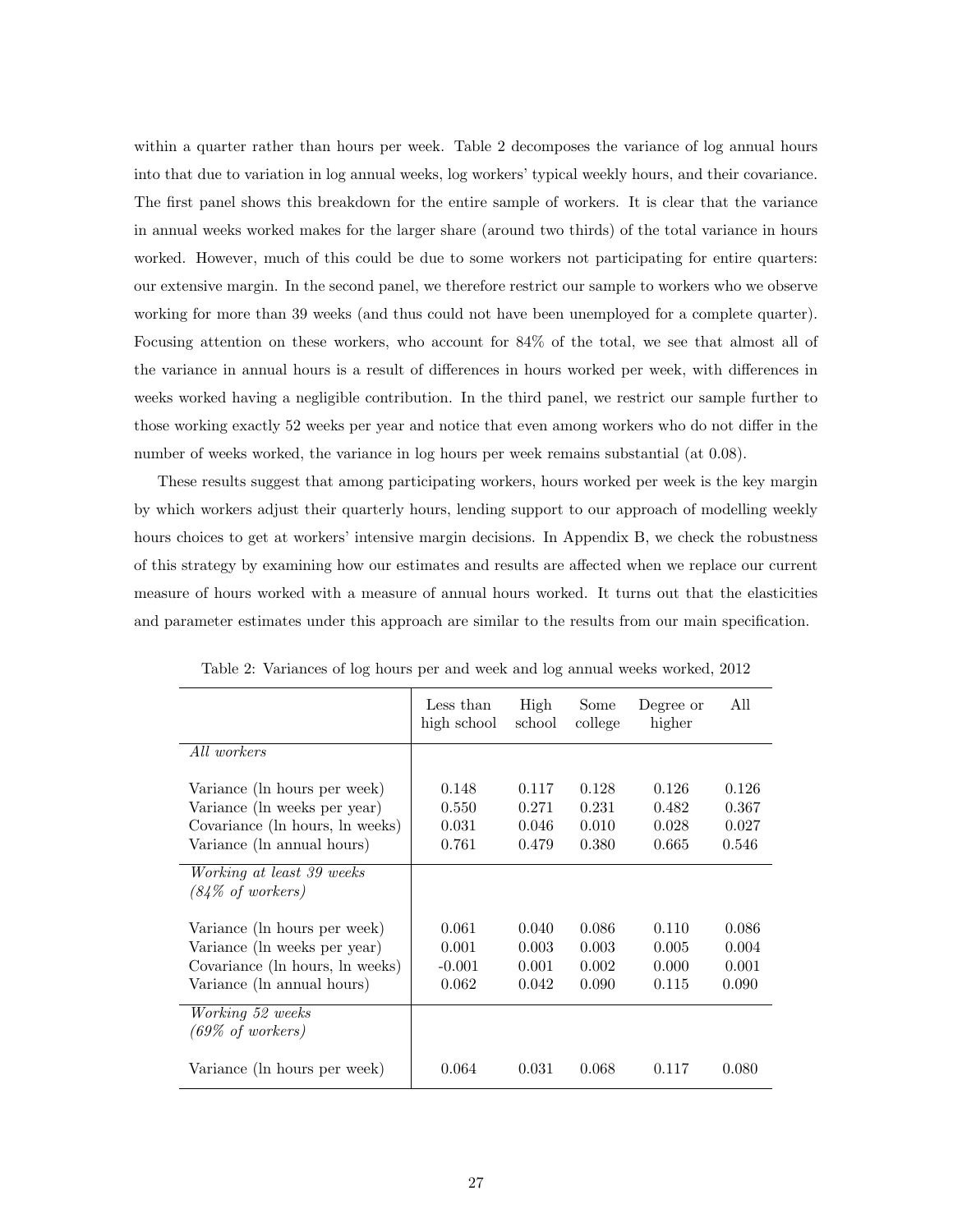A further question is whether individual workers adjust their weekly hours at all in response to wage changes, or whether there are market frictions which prevent this. To understand how much individuals vary their weekly hours, Table 3 shows the proportion of workers who changed their hours from the second CEX interview to the fifth interview (a period of nine months). While it is true that most women do not change their hours within this period, a substantial fraction (46%) do. Around a quarter of individuals change their weekly hours by 1-5 hours, and 2% change their hours by more than 20 hours. One question is whether these changes in hours are associated with new jobs. We do not observe whether individuals switch employers in the CEX, but do see if individuals enter a different code for their occupation. Those who change occupations show very similar hours changes to those who do not. A second question is whether these intensive margin changes in hours reflect changes in wages. The last two rows of Table 3 shows that those who saw larger real wage changes were more likely to change their hours: 47.5% of those who saw wage changes of over 5% did not change their hours, compared to 75.9% who experienced a wage change of 5% or less.

| Change in Weekly Hours                                                  | No change                | $1-5$ hrs                     | $6-10$ hrs               | $11-20$ hrs                   | $>20$ hrs                  |
|-------------------------------------------------------------------------|--------------------------|-------------------------------|--------------------------|-------------------------------|----------------------------|
| All Workers<br>Changes occ.<br>No change in occ.                        | 53.8%<br>51.1\%<br>54.9% | $25.2\%$<br>$25.6\%$<br>24.9% | 11.9%<br>12.4\%<br>11.8% | $6.9\%$<br>$7.6\%$<br>$6.6\%$ | $2.2\%$<br>$3.4\%$<br>1.7% |
| Extent of Change in wages:<br>$< 5\%$ wage change<br>$>$ 5% wage change | 75.9%<br>47.5%           | 17.5%<br>27.5%                | $4.6\%$<br>14.0%         | $2.3\%$<br>8.2%               | $0.71\%$<br>$2.7\%$        |

Table 3: Changes in Weekly Hours among the Employed

Notes: Changes in hours are measured between the 2nd and 5th interviews for individuals who are employed at each interview.

## 5 Results: Parameter Estimates, Calibration, Goodness of fit

In this section, we report the estimates of the structural parameters of our model we obtain from the three steps of the estimation procedure. In sections 5.1 and 5.2 we report the estimation results obtained using the MRS conditions and the Euler equation. In section 5.3, we discuss the calibration of the remaining parameters of the model that govern choices at the extensive margin. In the last subsection, we show how well the complete model fits a number of features of the data that were not explicitly used to obtain the parameter estimates.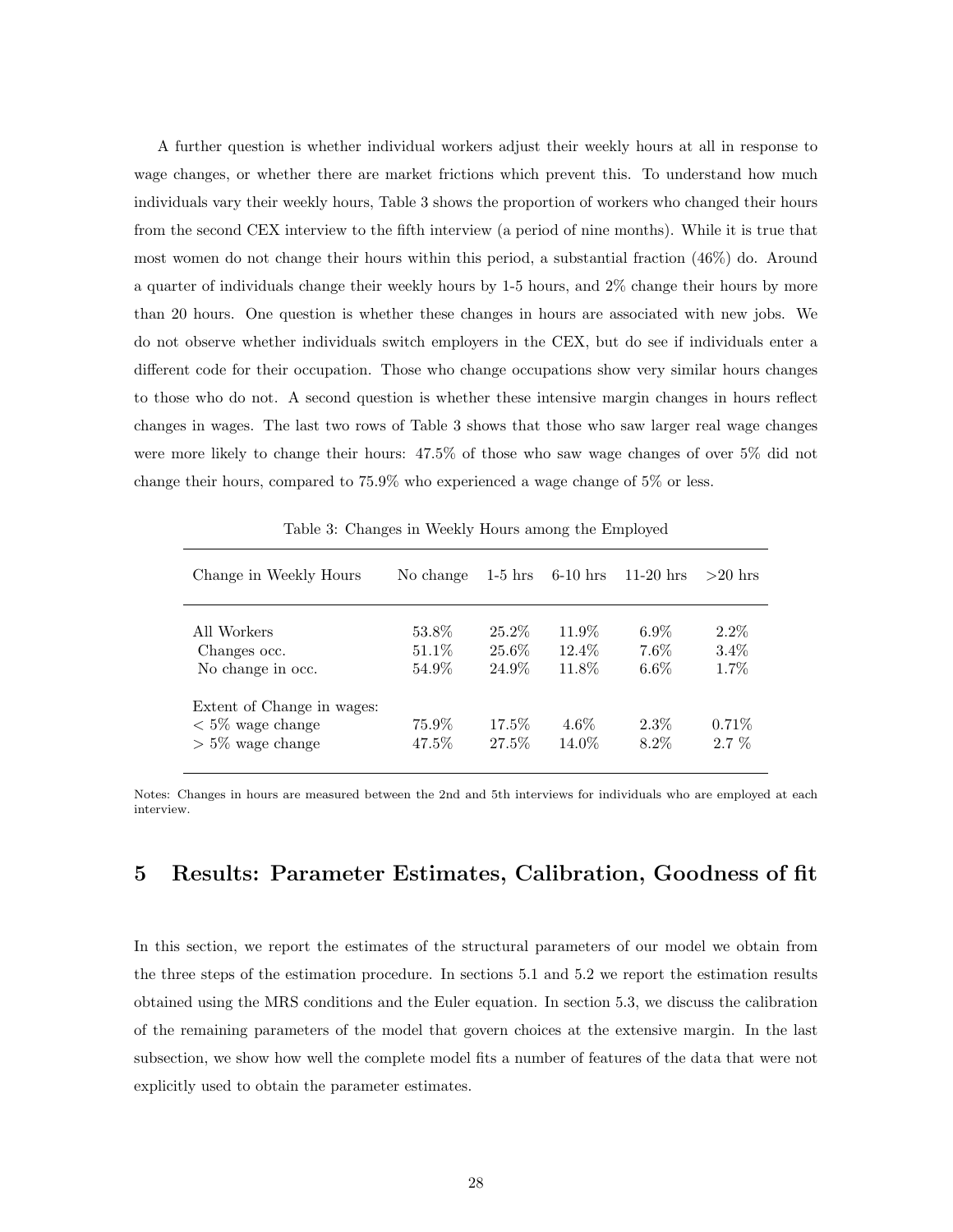#### 5.1 MRS estimates

In Table 4, we report the estimates of key parameters for the MRS equation and tests on the quality of our instruments. The results for the participation model are reported in Appendix C.

The Cragg-Donald statistic for weak instruments in our MRS equation takes a value of 2.00 for 138 instruments, well above the relevant Stock and Yogo (2005) critical level of 1.69, and therefore suggesting that weak instruments are not a problem.<sup>22</sup> The Sargan test does not reject the null of no violation of the overidentifying restrictions.

| Parameter                                                                                       | Estimate                                                       | (Standard Error)                                    | [95\% Confidence Interval]                                                         |
|-------------------------------------------------------------------------------------------------|----------------------------------------------------------------|-----------------------------------------------------|------------------------------------------------------------------------------------|
| $\theta$<br>$\phi$                                                                              | $1.75***$<br>$0.76***$                                         | (1.230)<br>(0.103)                                  | [0.34, 5.12]<br>[0.55, 0.95]                                                       |
| Ψ<br>ln(famsize)<br>Has kids<br>No. of kids $0-2$<br>No. of kids 3-15<br>No. of kids 16-17      | $-0.32***$<br>$0.07***$<br>$0.15***$<br>$0.06***$<br>$-0.02**$ | (0.037)<br>(0.021)<br>(0.030)<br>(0.017)<br>(0.011) | $[-0.38,-0.23]$<br>[0.04, 0.10]<br>[0.10, 0.22]<br>[0.04, 0.10]<br>$[-0.05, 0.00]$ |
| Heckman selection terms<br>e <sub>1</sub><br>e <sub>2</sub><br>$e_3$                            | 0.07<br>0.05<br>0.01                                           | (0.167)<br>(0.172)<br>(0.052)                       | $[-0.18, 0.48]$<br>$[-0.21, 0.51]$<br>$[-0.08, 0.13]$                              |
| Joint test of selection terms (p-value)<br>Cragg-Donald statistic<br>Sargan statistic (p-value) |                                                                | 0.87<br>2.00<br>127.8(0.66)                         |                                                                                    |

Table 4: Estimation of MRS equation

 $N = 50,895$ . \*p<0.10, \*\* p<0.05, \*\*\* p<0.01. Additional controls for the number of elderly (aged over 65) individuals in the household, a quadratic in age, race, region, season, cohort-education interactions and year dummies. Consumption and leisure are instrumented with the interaction of cohort and education groups and a fifth-order polynomial time trend. Confidence intervals are bootstrapped with 1000 replications allowing for clustering at the individual level.

We estimate a value for  $\theta$  of 1.75 and a value for  $\phi$  of 0.76: there is much more curvature in utility on leisure than on consumption. A standard Cobb-Douglas specification imposes that  $\phi = \theta = 1$ , while

 $22$ The value of 1.69 is given for two endogenous variables and 100 instruments, and given that the critical values for a maximum 5% relative bias for the Fuller estimator are decreasing in the number of instruments, the use of this test statistic is conservative.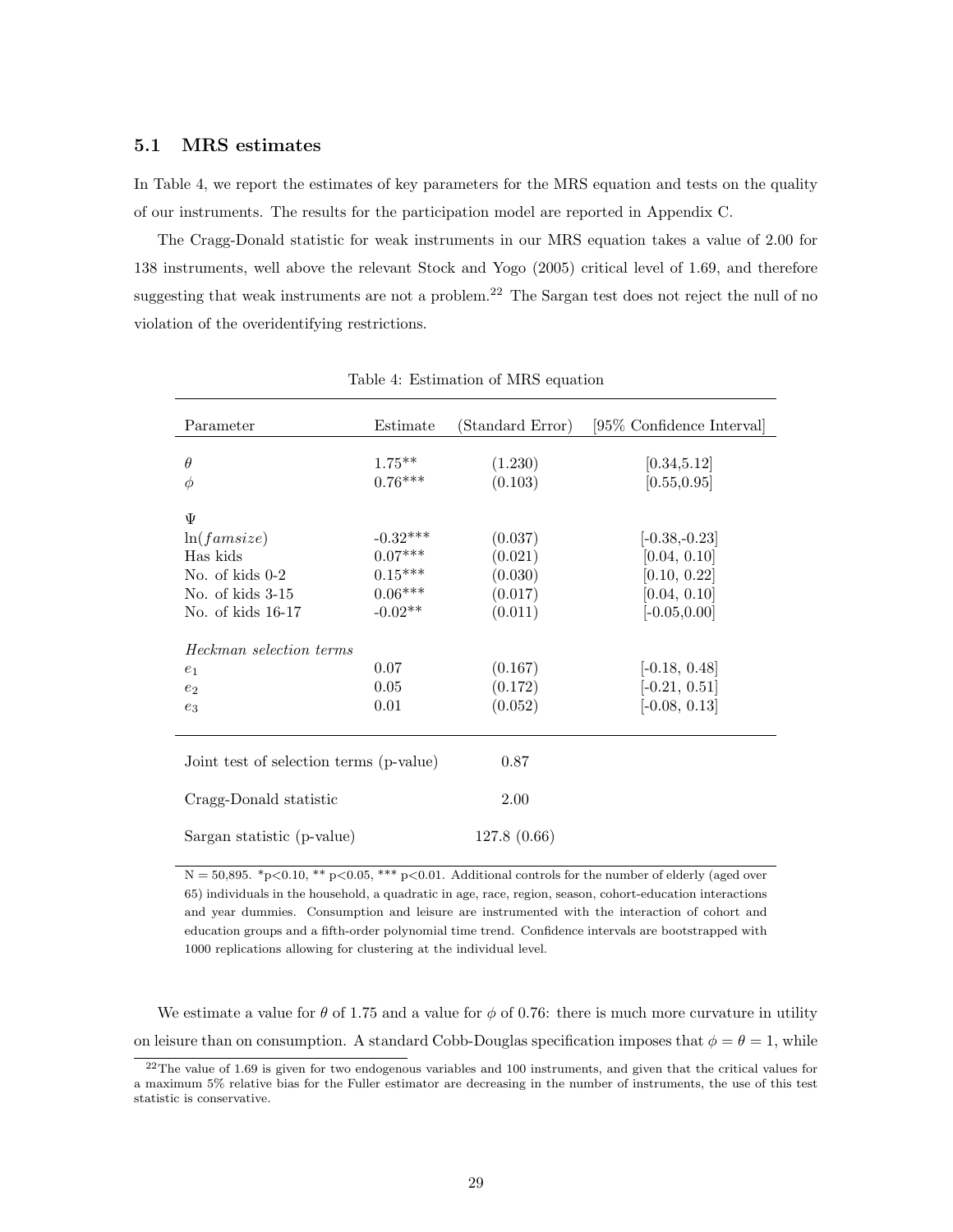a standard CES specification imposes that  $\phi = \theta$ . The values of  $\theta$  and  $\phi$  we estimate are however quite different. We test the restrictions implied by Cobb-Douglas and standard CES and specifications in our framework using a wild-cluster residual bootstrap. The Cobb-Douglas specification for preferences is rejected at the 5% level (p-value 0.01), while the standard CES specification is rejected at the  $10\%$ level (p-value 0.06).

Table 4 also shows the coefficients attached to some of the variables included in  $z_{h,t}$  (a dummy for having children, the number of children of various ages and for family size), reflecting the impact of these demographic variables on the  $MRS<sup>23</sup>$  A positive coefficient on one of these variables implies that women will supply less hours of work in the market, for a given level of consumption and wages, when this variable increases: a larger value for  $\psi$  means, other things equal, a higher marginal utility of leisure. The positive and significant coefficient on the dummy for having children thus indicates that the presence of children tends to reduce labour supply, but the effect of children on hours worked depends on the age of the children. The coefficient on the number of children aged 0-2 is positive and highly significant, on children aged 3-15 the coefficient is positive, but smaller; for older children, the coefficient is negative.

We include three Heckman selection terms corresponding to the first, second and third moments of the truncated normal distribution (as described in footnote 12). These terms are not significant, individually or jointly, with a test of whether they enter the MRS equation giving a p-value of 0.87. One possible reason for this is that our other controls (including time dummies) already correct for the biases resulting from selective participation.

#### 5.2 Euler equation estimates

Table 5 shows the results we obtain from estimating the Euler equation (30). Our instruments are second, third and fourth lags of  $\ln M_{g,t}$  and the lagged real interest rate, and we have two endogenous variables  $\phi(\Delta \ln c_{g,t} + \ln(1 + r_{t+1}))$  and  $\Delta \ln M_{g,t}$ . We place the second of these on the left-hand side of the equation. With only one left-hand side endogenous variable, the Cragg-Donald test for weak instruments is equivalent to a standard F-test of the instruments' joint significance in the first stage regression. The critical values of these F-tests suggest that the instruments are highly correlated with the dependent variable (with an F-statistic of 7.95) but less strongly correlated with our choice of left-hand side variable (with an F-statistic of 2.08). The relevant Stock and Yogo test statistic for having less than a 5% relative bias in our parameter estimates when there are four instruments and one left-hand side endogenous variable is 7.63. When we carry out a Sargan test for the Euler equation, we fail to reject the null of over-identification (p-value 0.13) as we do for the MRS.

We estimate a value for  $\gamma$  of 2.07. This value is significantly different from zero at the 10%

 $^{23}$ A complete set of parameter estimates is in the Appendix.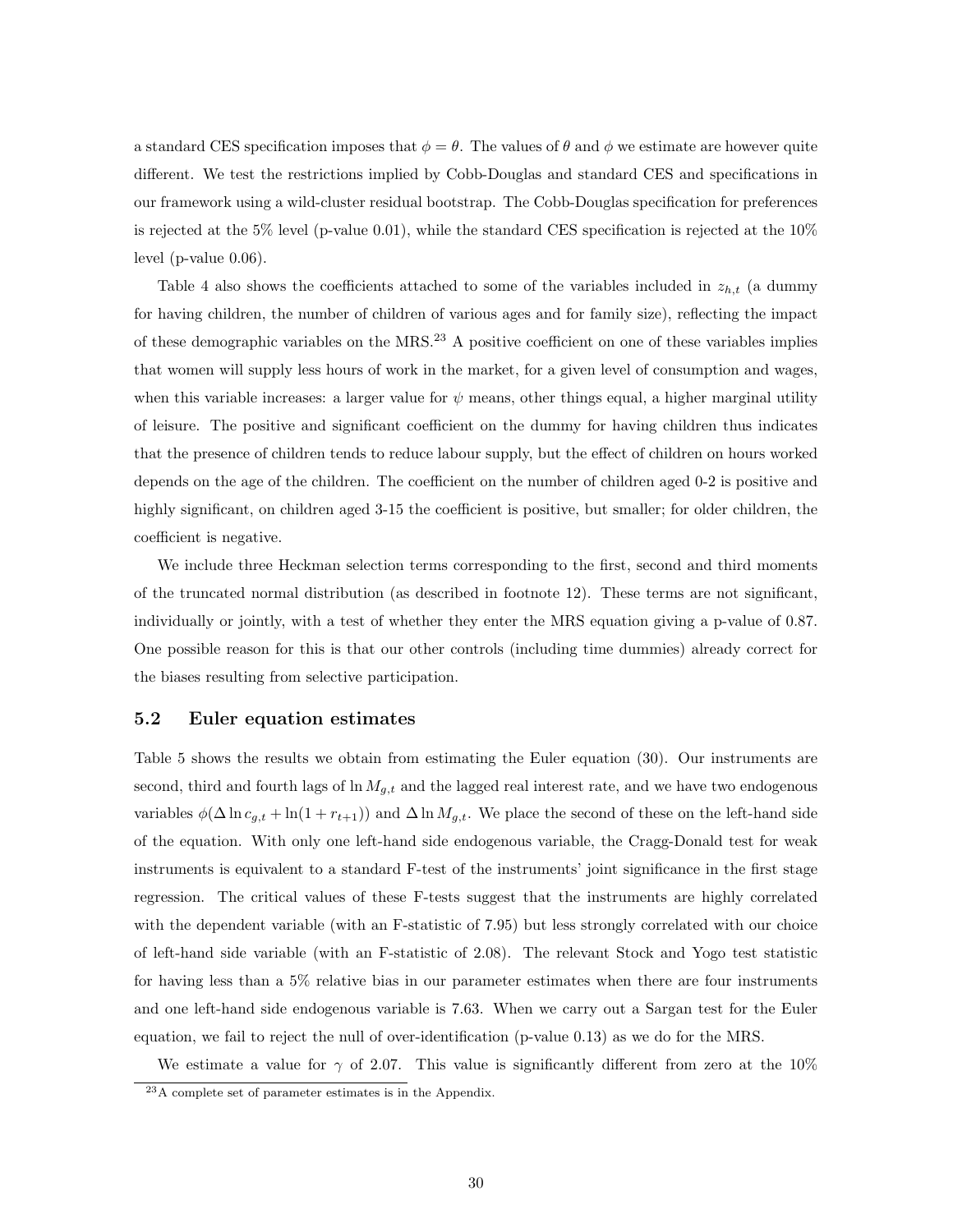| Parameter                                                                        | Estimate        |                    | (Standard Error) [95% Confidence Interval] |
|----------------------------------------------------------------------------------|-----------------|--------------------|--------------------------------------------|
| $\gamma$<br>$\bar{\kappa} + \ln(\beta)$                                          | $2.07*$<br>0.03 | (0.656)<br>(0.040) | $[-0.11, 2.60]$<br>$[-0.08, 0.10]$         |
| $\pi$                                                                            |                 |                    |                                            |
| ln(famsize)                                                                      | $-0.47$         | (0.244)            | $[-0.69, 0.31]$                            |
| Has kids                                                                         | 0.05            | (0.069)            | $[-0.09, 0.19]$                            |
| No. of kids aged 0-2                                                             | 0.22            | (0.099)            | $[-0.05, 0.35]$                            |
| No. of kids aged 3-15                                                            | 0.03            | (0.038)            | $[-0.06, 0.09]$                            |
| No. of kids aged 16-17                                                           | 0.03            | (0.071)            | $[-0.11, 0.18]$                            |
| First Stage F-stats (p-values)<br>$-\phi(\Delta \ln c_{q,t} + \ln(1 + R_{t+1}))$ |                 | 7.95 ( $<$ 0.001)  |                                            |
| $\Delta \ln M_{a,t}$                                                             |                 | 2.08(0.08)         |                                            |
| Sargan statistic (p-value)                                                       |                 | 5.70(0.13)         |                                            |

Table 5: Estimation of Euler equation

 $N = 1,519.$  \*p<0.10, \*\* p<0.05, \*\*\* p<0.01. Additional controls for season dummies, a quartic in age, the change in the proportion of households in each of four education groups, the change in proportion who are white, and the change in the average number of elderly individuals per household. Instruments are second, third and fourth lags of  $\ln M_{g,t}$ , as well as the lagged real interest rate. Confidence intervals are bootstrapped with 1000 replications.

level, providing evidence that preferences are non-separable and that consumption and leisure are substitutes (as a a value of 0 for  $\gamma$  would imply additive separability in preferences over consumption and leisure). Since  $\phi$ ,  $\theta$  and  $\gamma$  are all positive, the concavity requirements of the utility function are satisfied. The coefficients on the control variables included in the vector  $z_t$  are not significant which means demographics have no role over and above their impact on the relative weight on leisure within-period. We report results below where we impose that  $\xi$ , the parameter on participation in equation  $(5)$ , is zero.<sup>24</sup>

### 5.3 Calibration of the remaining parameters

As discussed in section 2.1.3 and in section 3.4, to estimate the responsiveness on the extensive margin, we need to specify all the details of the model and to quantify each of its elements. There are three sets of parameters used in the calibration: those estimated via the MRS conditions and the Euler equation, those coming from external sources and those that we calibrate using the full model.

<sup>24</sup>When we include this term (instrumented with its own lags), it enters negatively and is highly insignificant.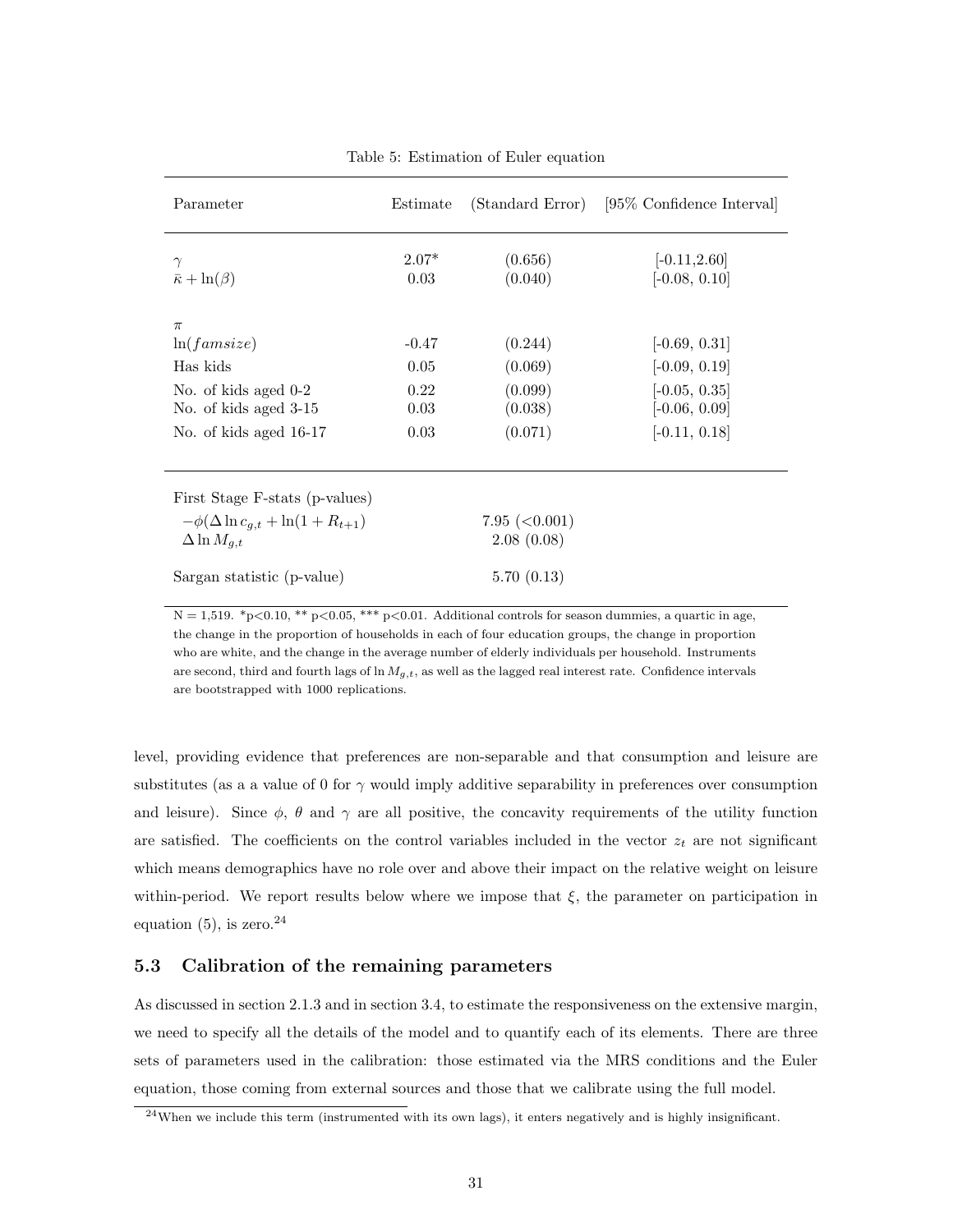To obtain the calibrated parameters of our model, we have to specify the ex-ante heterogeneity that is captured by z,  $\chi$  and  $\zeta$  in our estimation. To to this, we focus on the cohort of women born in the 1950s. We further assume there are nine different types of women within this cohort: one group of women who remain childless for the whole of their lifetime, and eight groups of women who differ by maternity experience. These women exogenously receive two kids but differ in the age at which the first child arrives. To determine when these children are born, we draw on Rendall et al. (2010) who use population and survey data sources to calculate the distribution of maternity age at arrival of the first child for different cohorts of women in various countries. Consistent with the distribution they provide for our cohort of interest, we assume 16% of women are childless, 27% have their first child at the age of 19, 12% at the age of 22, 11% at the age of 24, 5% at the ages of 26, 28, 30 and 32 and, finally, 14% at the age of 34. We assume that the second child arrives 2 years after the first.

External Parameters. Table 6 reports the estimated and external parameters used in the calibration. The first panel reports the estimated parameters from Tables 4 and 5 above. The second panel reports parameters which come from external sources.

| Estimated Parameters (from first-order conditions)    |                                               |                    |  |  |  |
|-------------------------------------------------------|-----------------------------------------------|--------------------|--|--|--|
| Curvature on leisure                                  | $\theta$                                      | 1.75               |  |  |  |
| Curvature on consumption                              | Φ                                             | 0.76               |  |  |  |
| Curvature on utility                                  | $\gamma$                                      | 2.07               |  |  |  |
|                                                       |                                               |                    |  |  |  |
| Exogenous Parameters                                  |                                               |                    |  |  |  |
| Interest Rate (annual)                                | $\boldsymbol{r}$                              | 0.015              |  |  |  |
| Regression Log Wage on Age and Age <sup>2</sup> (Men) | $\iota_1^m, \iota_2^m$                        | $0.0684, -0.00065$ |  |  |  |
| Husband and Wife Wage Correlation                     | $\rho$                                        | 0.25               |  |  |  |
| Standard Deviation of Permanent Shock (Men)           | $\sigma$ <sub><math>\epsilon</math></sub> $m$ | 0.077              |  |  |  |
| Standard Deviation of Initial Wage (Men)              | $\sigma_{\xi^m,0}$                            | 0.54               |  |  |  |

Table 6: External Parameters

We fix the annualized interest rate to equal the average real return on three monthly T-bill at 0.015. The deterministic component of the male earnings process is estimated from the CEX: we take the two parameters of a regression of husband log earnings on age and age squared. Both the

Length of Life (in years)  $T = 50$ Length of Working Life (in years)  $R = 40$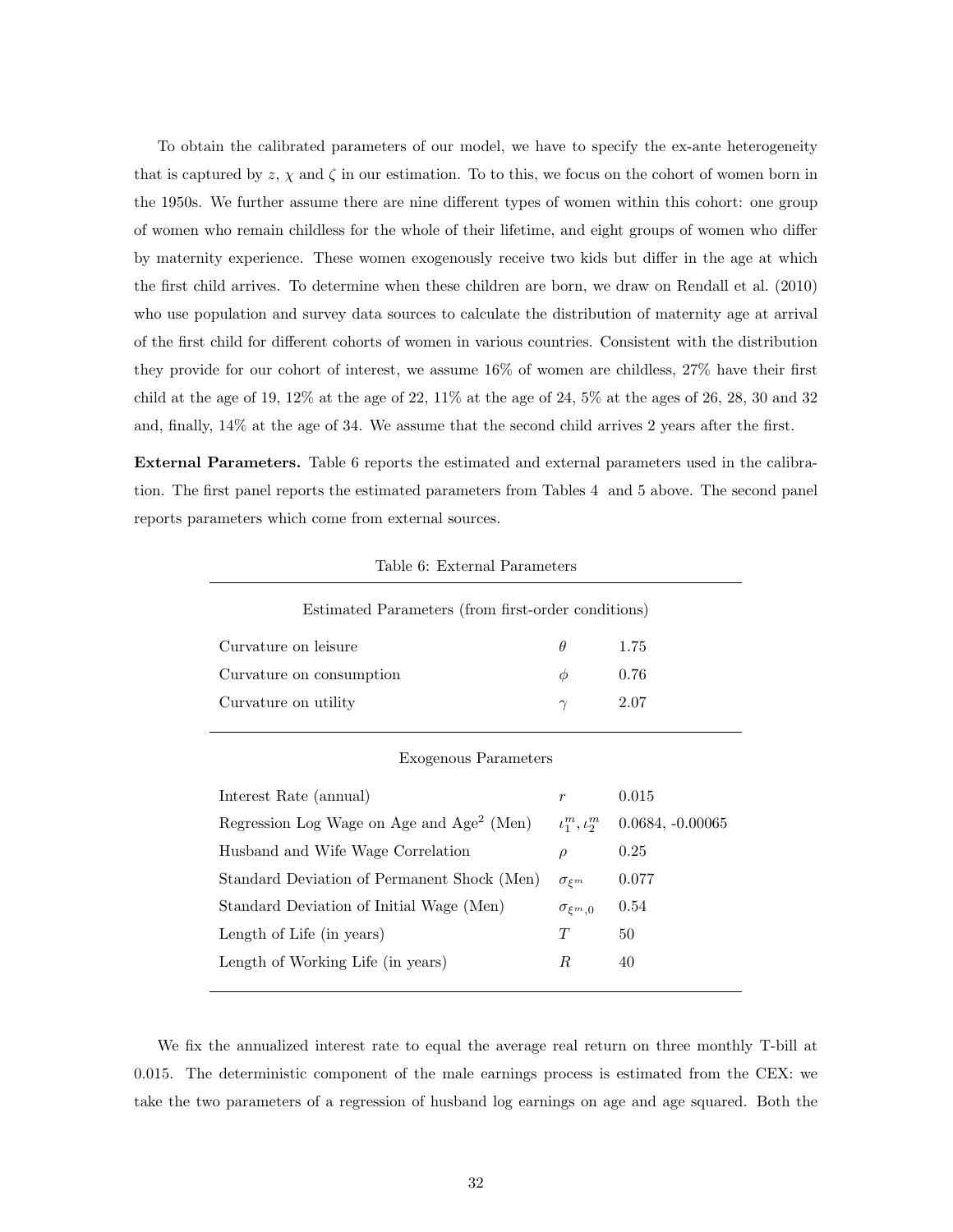innovations to male earnings and those to female wages are assumed to have a unit root, consistent with the evidence on men produced by MaCurdy (1983) and Abowd and Card (1989). This is in addition to heterogeneity in the initial value of wages.

The standard deviation of the innovation for husband's earnings is set to be 0.077, consistent with Huggett et al. (2011). Further, we estimate an initial standard deviation of husband earnings of 0.54. There is limited evidence on the variability of female wages and/or earnings. Further, in contrast with men, this statistic is highly affected by non-random self-selection into the labour market, therefore we calibrate the parameters that characterise the women's wage process within the model as explained below. Finally, we assume that the correlation coefficient between the two shocks (for husband and wife) is equal to 0.25 as estimated by Hyslop (2001).

As in Attanasio et al. (2008), there are two components to child care costs: the function  $G(a_{h,t})$ and the price p. We estimate the function  $G(a_{h,t})$  directly from data. In particular, for households where the mother is working, we regress total childcare expenditure on the age of the youngest child, the age of the oldest child, the number of children and a dummy that equals one if the youngest child is 0. The shape  $G(a_{h,t})$  can be derived from the coefficients of this regression function, considering that in our model all women with children have two of them and at the same interval between children of two years.<sup>25</sup> This implies that the child care cost can be expressed as a function of the age of the oldest child.

Finally, we assume individuals in this cohort live for 50 years from age 22, with the last 10 in retirement, and we assume that the household receives a pension equal to 70% of the husband's earnings in the final working period.

Calibrated parameters. There are nine parameters that we calibrate within our decision model: the fixed cost of working,  $\bar{F}$ ; the price of child care, p; the offered wage gender gap,  $y_0^f/y_0^m$ ; the standard deviation of the permanent shock to women,  $\sigma_{\xi} f$ ; the standard deviation of the initial wage for women,  $\sigma_{\xi^f,0}$ ; two parameters that determine exogenous wage growth,  $\iota_1^f$  and  $\iota_2^f$ ; and the base weighting on leisure in the CES utility function,  $\psi_0$ , which, together with a set of demographics z and the estimates of  $\psi_z$ , determine the total weight on leisure in the utility function. Finally, we also calibrate the discount rate  $\beta$ .

The targets for the calibration are taken from the data for the cohort of women born in the 1950s and observed between age 25 and 55. We target the female participation rate, the participation rate of mothers, average hours worked, the observed wage gender gap, the observed variance wage growth, the observed initial variance in wages and the observed wage growth at two different stages of the life cycle. Finally, we target median wealth to median household income ratio as in Low (2005).

<sup>&</sup>lt;sup>25</sup>Our estimate of  $G(a_{h,t})$  combines the cost of the first born child along with any subsequent costs associated with additional children who are born later. In this way, any economies of scale in child costs will be captured by  $G(a_{h,t})$ , but we do not identify separately the marginal cost of extra children.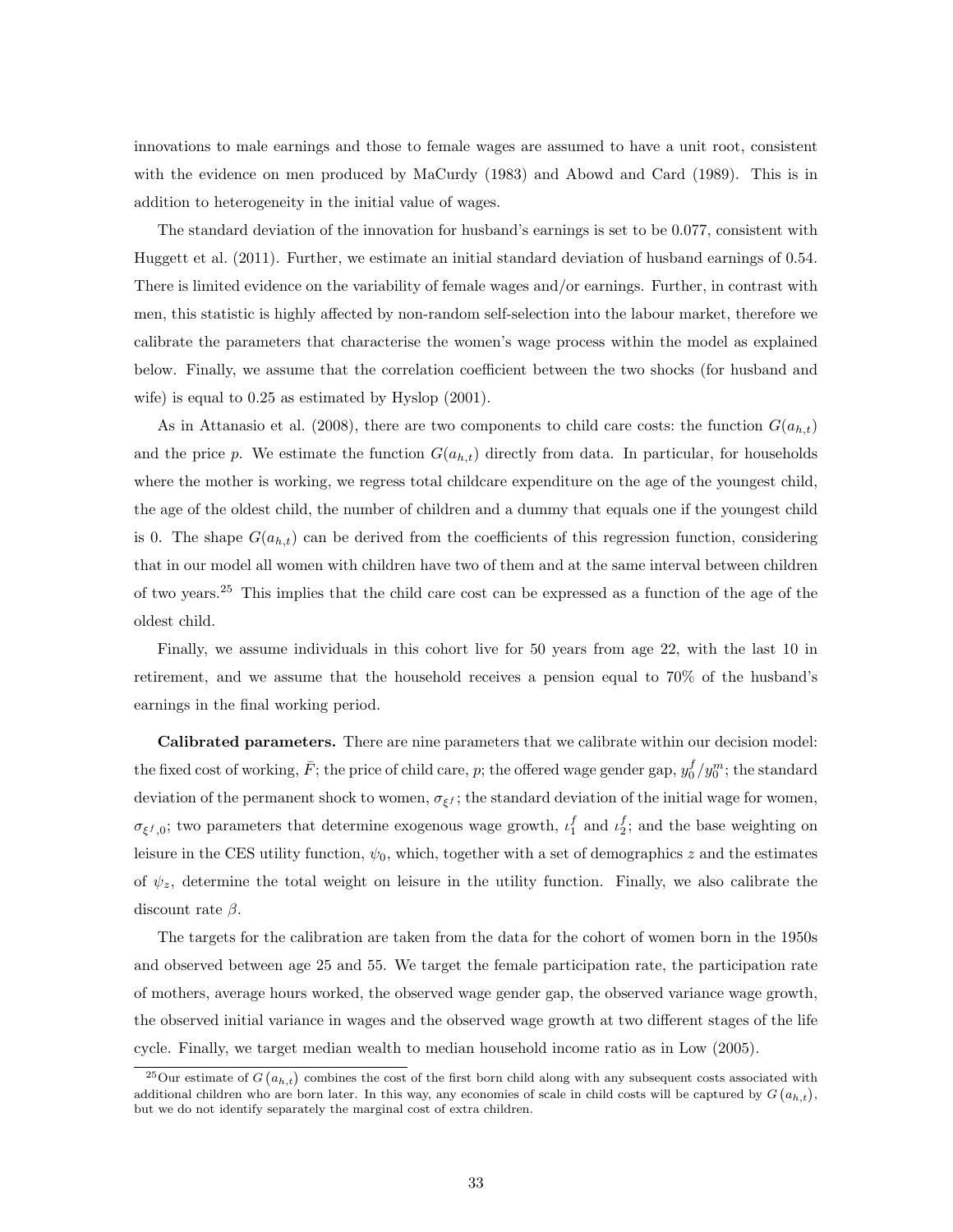In Table 7, we report the value of the parameters we obtain in this calibration exercise as well as the value of the targeted moments in the data and in the simulated data. The monetary fixed cost of working is about 6% of median earnings of women aged 25 to 55. The monetary fixed childcare cost is up to 13% of median earnings of women aged 25 to 55 for a child age 0-2.

The initial offered wage gender gap that it is needed to target the observed wage gender gap of 0.72 is 0.74. Note however than in addition to the initial wage gender gap there is a further, exogenous wage gap that opens up through differential wage growth for men and women over the life cycle. In particular the calibrated exogenous wage growth implies that male wages are on average 77% higher by the age of 45 than at the moment of entering the labour market. In contrast for a female the figure will be only 31%. We calibrate the standard deviation of female wages innovations to be 0.063 and the standard deviation of the initial women's wages to 0.50.

#### 5.4 Goodness of fit

Our next step is to show to what extent the model can account for some observed features of female labour supply behaviour that were not explicitly targeted in the calibration. The calibration was focused on averages taken over the life cycle. Our focus here is on life cycle paths and on the distribution of hours and wages. Figure 2 shows life cycle profiles in the simulations and in the data while Table 8 reports additional moments on heterogeneity.



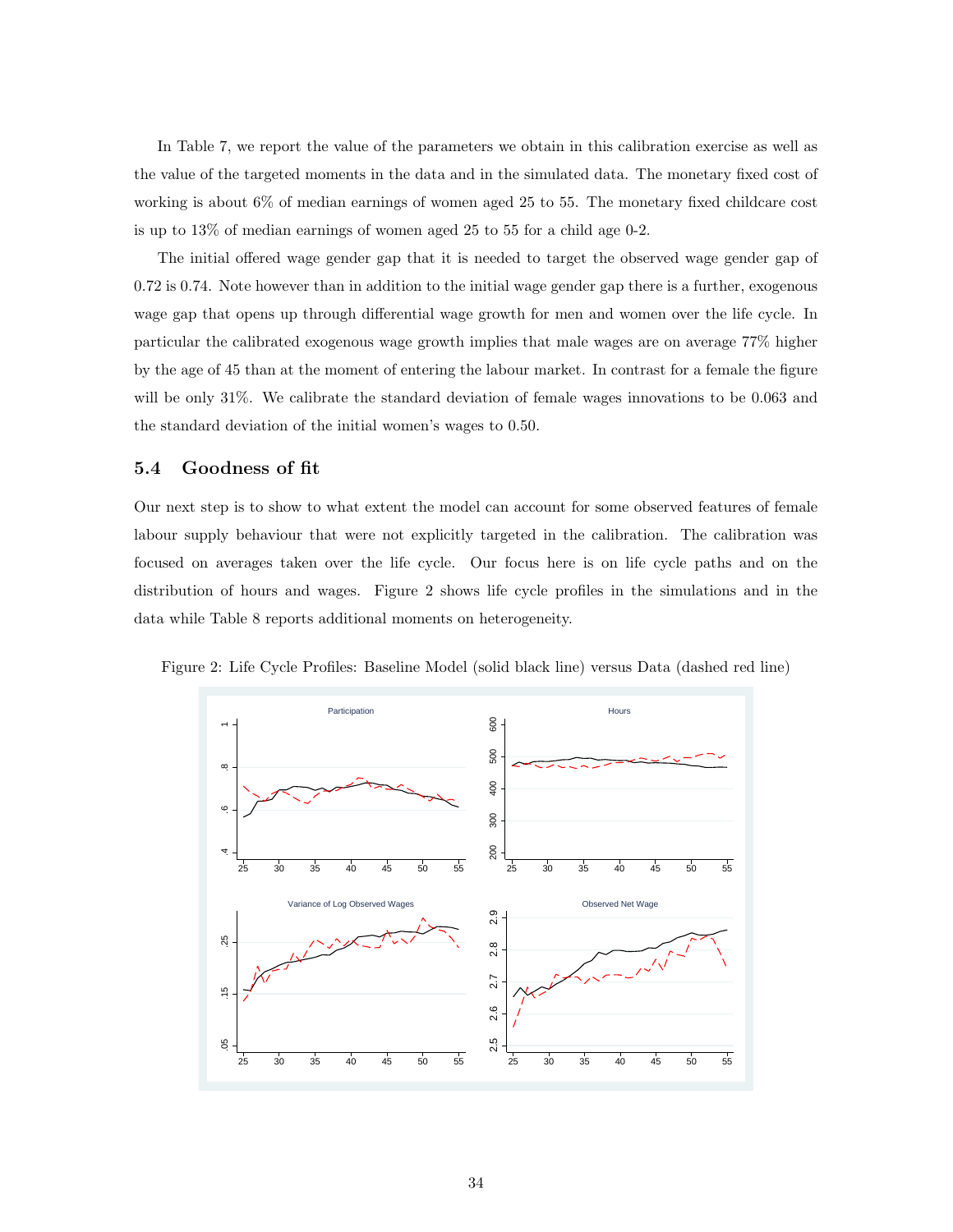| Parameters                                    |                          | Value     |
|-----------------------------------------------|--------------------------|-----------|
| Constant term weight of leisure               | $\psi_0$                 | 4.20      |
| Childcare Cost                                | $\boldsymbol{p}$         | 967       |
| Fixed Cost of Working                         | F                        | 468       |
| Offered Wage Gender Gap at age 22             | $y_0^f / y_0^m$          | 0.74      |
| Standard Deviation of Permanent Shock (Women) | $\sigma_{\varepsilon f}$ | 0.063     |
| Standard Deviation of Initial Wage (Women)    | $\sigma_{\xi^f,0}$       | 0.50      |
| Exogenous growth in offered wage              | $\iota_1^f$              | 0.052     |
| Exogenous growth in offered wage              | $\iota_2^f$              | $-0.0006$ |
| Discount Factor (annualized)                  | B                        | 0.99      |
|                                               |                          |           |

|  |  | Table 7: Baseline economy: Calibrated Parameters and Targets |  |  |
|--|--|--------------------------------------------------------------|--|--|
|  |  |                                                              |  |  |

| <b>Targets</b>                             | Data  | Model |
|--------------------------------------------|-------|-------|
| Weekly hours worked                        | 37.3  | 37.3  |
| Participation Rate                         | 0.677 | 0.678 |
| Participation Rate of Mothers              | 0.538 | 0.546 |
| Observed Wage Gender Gap                   | 0.720 | 0.727 |
| Observed Variance Wage Growth (Women)      | 0.005 | 0.005 |
| Observed Initial Variance of Wages (Women) | 0.15  | 0.15  |
| Wage Growth (if younger than 40)           | 0.012 | 0.010 |
| Wage Growth (if older than 40)             | 0.001 | 0.004 |
| Median wealth to income ratio              | 1.84  | 1.80  |

Statistics for women born in the 1950s and aged 25 to 55. Wage growth is annual.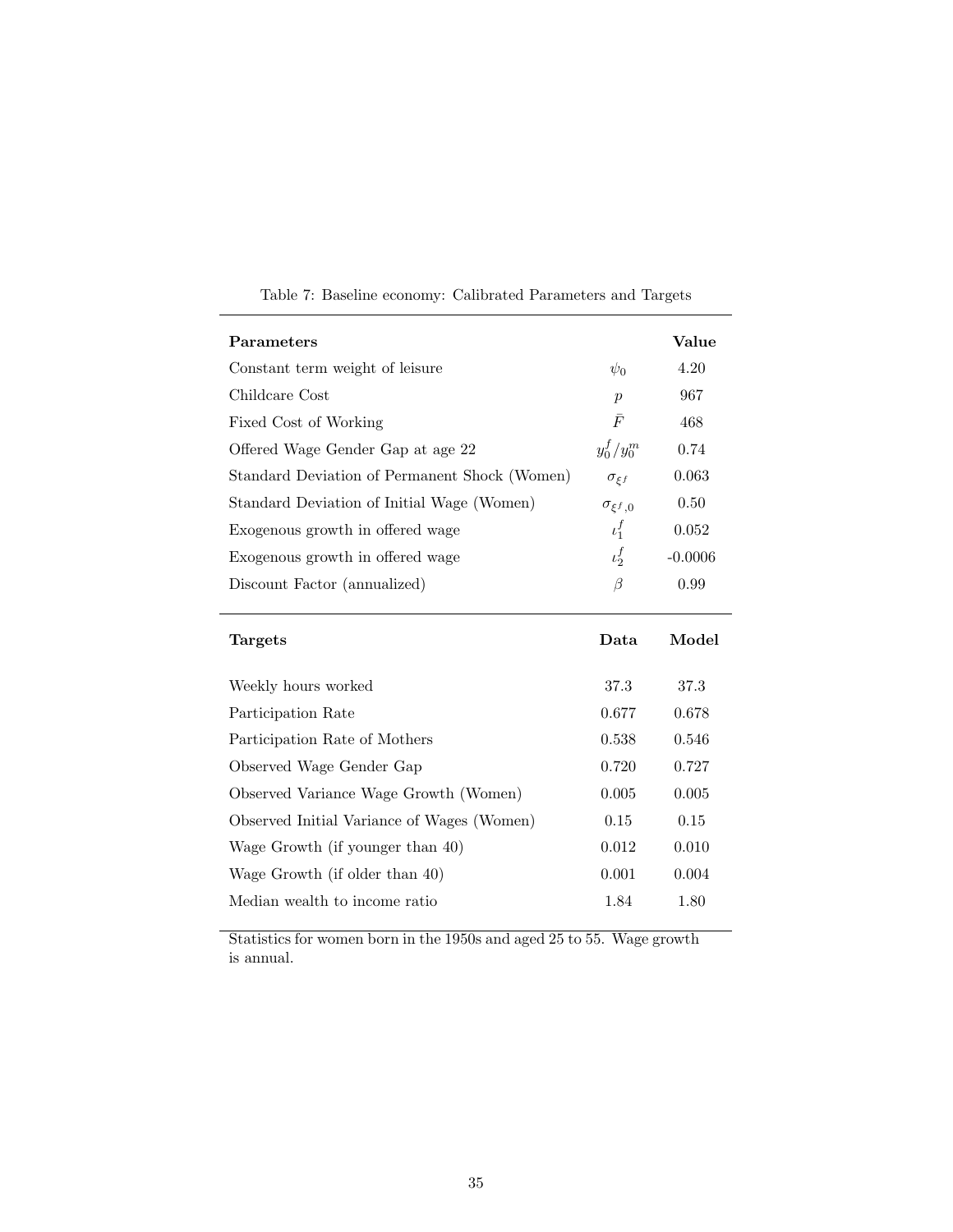The life cycle path of female labour supply both at the extensive and intensive margin is similar in the model and in the data. From Table 8, the model does a good job in terms of participation of other demographic groups such as women who have no dependent children, and mothers of children aged 3 to 17. Regarding the intensive margin the distribution of hours worked is very close to the data, although the fraction of women working an average of 40 hours a week is higher in the data. Observed female wages and the variance of wages are increasing with age in our simulations, consistent with what we observe in the data. The profiles shown are shaped not only by our assumptions on the wage process, but also by the endogenous selection of women into the labour market. The distribution of observed wages is also similar to that in the data. It is worth emphasizing here that these facts about the comparison of wages in the model and in the data speak well about our model of selection into participation.

|                                                      | Data. | Model |
|------------------------------------------------------|-------|-------|
| Participation Rate: Mothers with Children Aged 3-17  | 0.682 | 0.687 |
| Participation Rate: Women without Dependent Children | 0.730 | 0.694 |
| Average Hours Worked 10th Percentile                 | 20    | 25    |
| Average Hours Worked 25th Percentile                 | 35    | 31    |
| Average Hours Worked 50th Percentile                 | 40    | 38    |
| Average Hours Worked 75th Percentile                 | 40    | 44    |
| Average Hours Worked 90th Percentile                 | 48    | 48    |
| Wage 10th Percentile                                 | 8.17  | 8.36  |
| Wage 50th Percentile                                 | 15.09 | 16.02 |
| Wage 90th Percentile                                 | 29.45 | 31.02 |

Table 8: Statistics on Hetereogeneity

Women without dependent children are women who have never had children and those whose children are over 17.

Finally, we use a simulated sample to reestimate the MRS equation, employing the same procedure used in getting our estimates from the data and described in section 2.3. The estimates of the MRS parameters  $\theta$  and  $\phi$  that we obtained from actual data (and that were used to generate the simulated data) are almost identical to those we recover from the simulated data. Given the complexity of the model that includes discrete choices over the life cycle, this is an important validation of our strategy.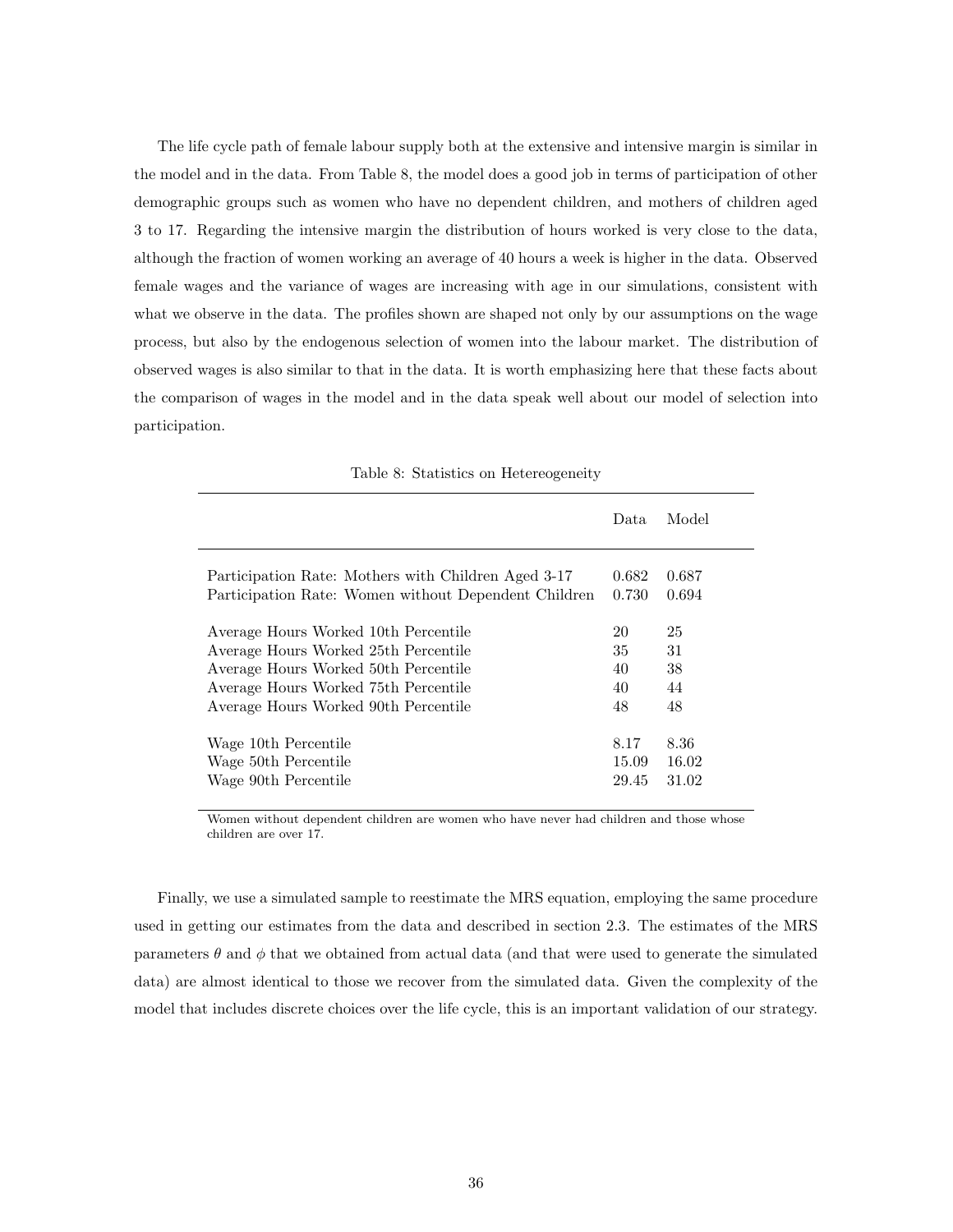## 6 Labour supply elasticities

This section provides the key results of the paper. We use the estimates of the model to discuss implications for various wage elasticities. We start our discussion with the Marshallian and Hicksian elasticities that can be obtained from the MRS parameters estimated in step 1. We then move on to the Frisch elasticities at the intensive margin using step 2 estimates. We then simulate the full callibrated model to obtain elasticities at the extensive margin. In the final subsection, we look at aggregation issues and discuss the implications of our estimates for aggregate labour supply elasticities.

#### 6.1 Marshallian and Hicksian hours elasticities

The first two columns in Table 9 show how the MRS parameters translate into within-period Marshallian and Hicksian wage elasticities for hours of work, for lesiure and for consumption. These elasticities vary according to family characteristics and the levels of consumption and leisure. We report elasticities at different points of the distribution of Marshallian elasticities to highlight the heterogeneity across individuals.

The median Marshallian hours elasticity is estimated to be 0.18, implying an upward sloping labour supply function. Given that the estimates of the utility function parameters satisfy quasiconcavity, Hicksian elasticities must be greater than Marshallian elasticities: for the household with the median Marshallian elasticity, the Hicksian hours elasticity is three times larger at 0.54, indicating large income effects.

The Marshallian and Hicksian elasticities show substantial heterogeneity. The 90-10 range of the Marshallian hours elasticity is  $0.93$  (from  $-0.14$  to  $0.79$ ). For the Hicksian hours elasticity it is  $0.78$ (from 0.38 to 1.16). Differences in hours worked are an important source of variation in both the Hicksian and Marshallian elasticities. In Figure 3 we plot the full distribution of elasticities again by percentiles of the Marshallian distribution and according to hours worked. It is clear that those working the fewest hours show the largest proportional response to a wage increase.

In common with much of the labour supply literature, our estimates of the Marshallian elasticity are quite small (see Keane (2011) for a survey). They are comparable to those found for female labour supply in Blundell et al. (1998), who find values of the Marshallian elasticity ranging from 0.13 to 0.37 (depending on the age of the youngest child). Our estimates of the Hicksian elasticity are not too dissimilar from other estimates in the literature obtained a similar methodology to ours. For example, Blundell et al. (1998) obtain Hicksian elasticities ranging from just 0.14 to 0.44. Other results in the literature, however, report much larger estimates. MaCurdy (1983), for instance, estimates elasticities ranging from 0.74 to 1.43 (for men). The meta-study by Chetty et al. (2011) report an average elasticity (for men and women) of 0.33.

We investigated extensively the main reasons for different estimates of labour supply elasticities.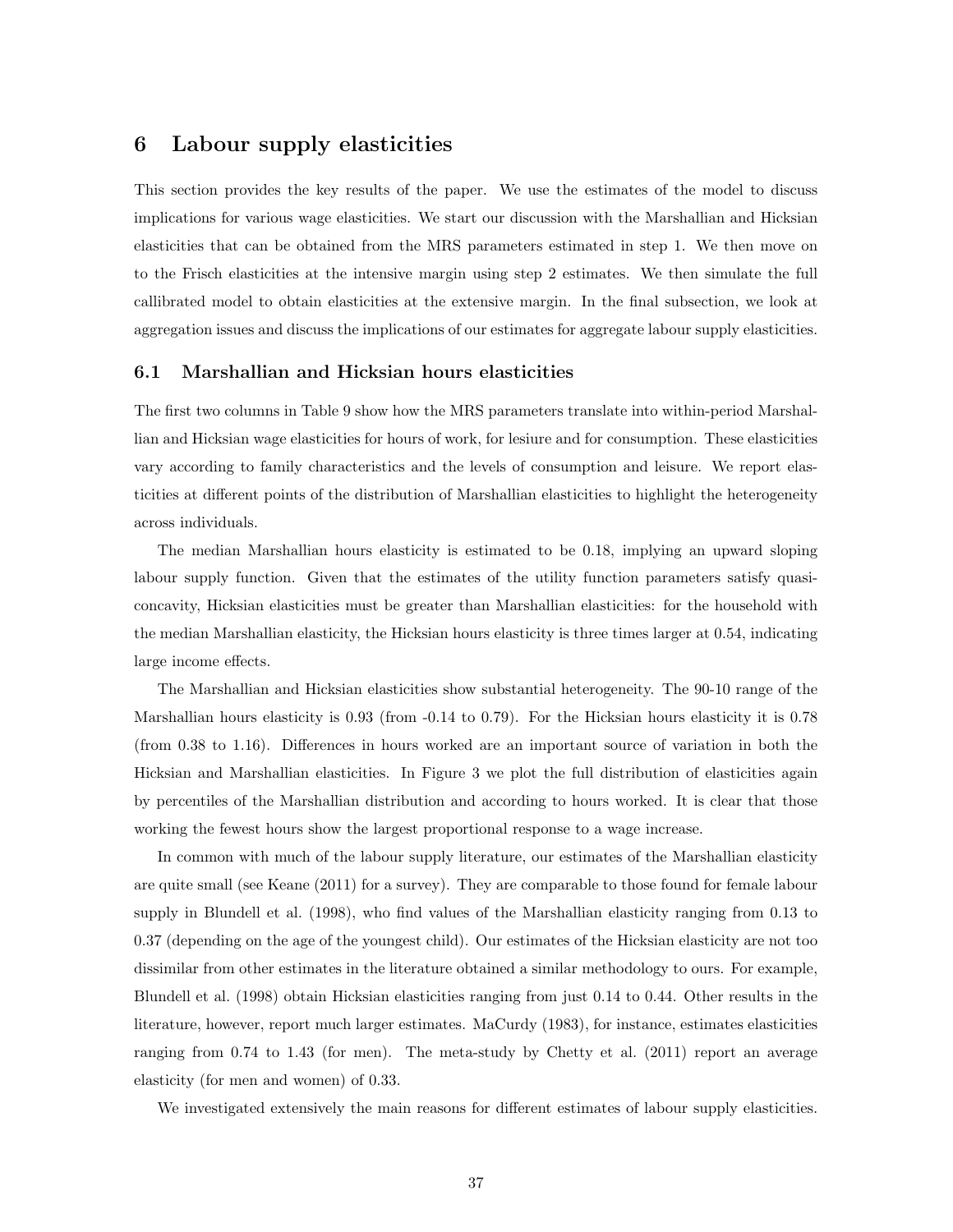Our hypotheses ranged from the type of specification used, $2<sup>6</sup>$  to the type of variation in wages that is used to identify the elasticity (that is what type of instruments are used), to sample selection rules. As 2SLS or GMM approaches to estimate equilibrium conditions such as the MRS equation are sensitive to the normalization used, we also investigated whether the results we obtain depend on which variable is used as a dependent variable. It turns out that the normalization issue drives the result in a fundamental fashion, while results are robust to the other hypotheses considered. In particular, we find that IV or GMM estimates obtained using wages as the left hand side variable (as in MaCurdy) results in very large elasticities while putting leisure on the left hand side (similar to Blundell et al. (1998), who have hours worked as their dependent variable) yields very small elasticities. As noted above, we use a the Fuller estimator which is less sensitive to the normalisation of the estimating equation than these alternative methods. In Appendix B we report results from GMM estimation with different variables placed on the left hand side of the estimating equation.



Lines show the distributions of Marshallian, Hicksian and intensive Frisch elasticities smoothed using a local polynomial.

Figure 3: Intensive elasticities

#### 6.2 Frisch hours elasticity

We use the estimates we obtain from the the Euler equation reported in section 5.2 to estimate the Frisch elasticities with respect to wages (at the intensive margin). Notice that these elasticities can

<sup>26</sup>That is whether one uses consumption to proxy for the marginal utility of wealth or other indicators.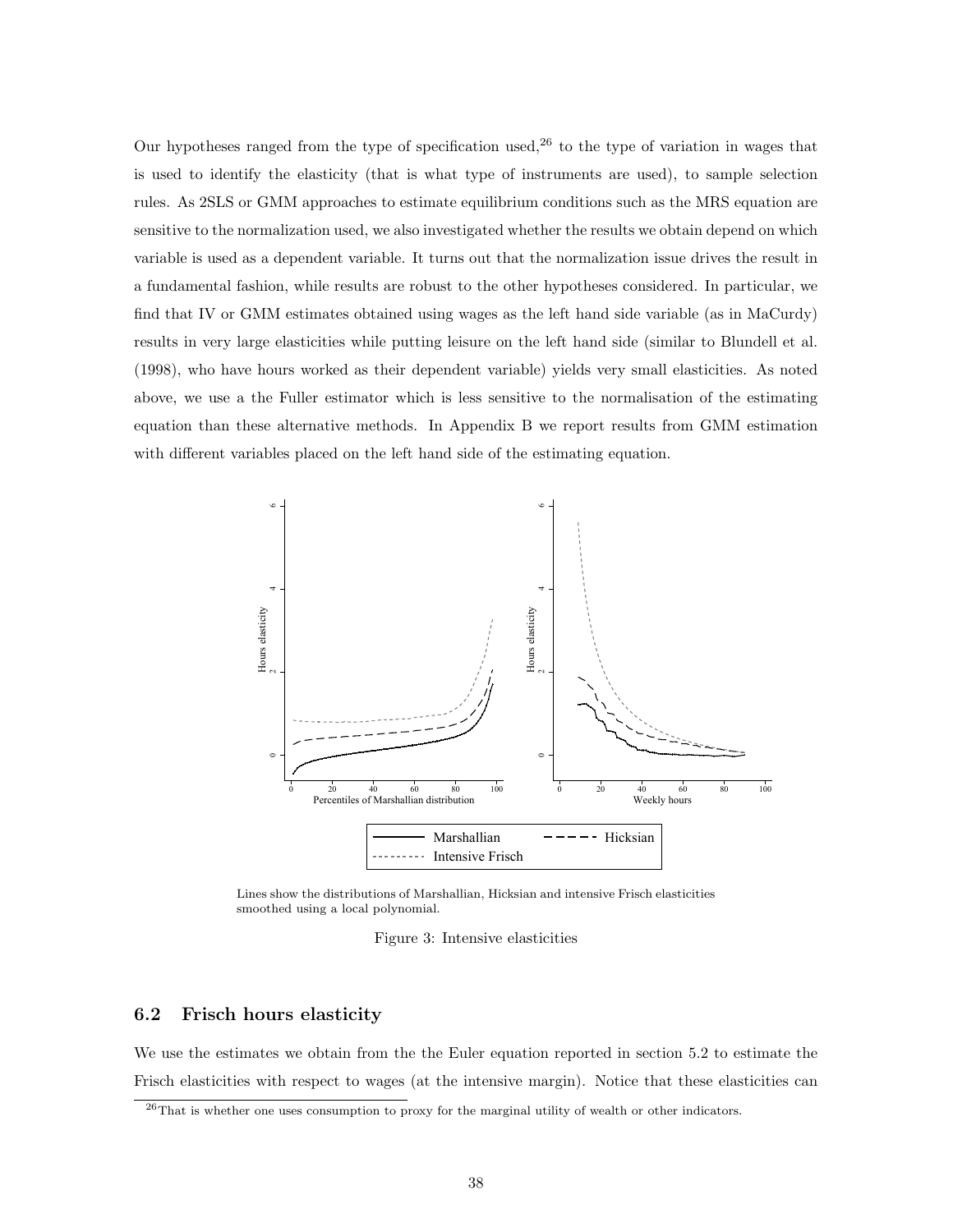|                  |                  | Wage             |                  | Interest rate    |
|------------------|------------------|------------------|------------------|------------------|
|                  | Marshallian      | Hicksian         | Frisch           | Frisch           |
| Hours worked     |                  |                  |                  |                  |
| 10 <sub>th</sub> | $-0.14$          | 0.38             | 0.80             | 0.78             |
|                  | $[-0.31, 0.00]$  | [0.19, 0.60]     | [0.23, 1.83]     | [0.23, 1.59]     |
| 25th             | 0.01             | 0.44             | 0.80             | 0.76             |
|                  | $[-0.12, 0.13]$  | [0.20, 0.78]     | [0.24, 2.05]     | [0.24, 1.75]     |
| 50 <sub>th</sub> | 0.18             | 0.54             | 0.87             | 0.81             |
|                  | [0.05, 0.37]     | [0.24, 1.07]     | [0.24, 2.35]     | [0.24, 1.92]     |
| 75th             | 0.39             | 0.69             | 1.00             | 0.93             |
|                  | [0.16, 0.84]     | [0.29, 1.50]     | [0.29, 2.99]     | [0.29, 2.44]     |
| 90 <sub>th</sub> | 0.79             | 1.16             | 1.92             | 1.82             |
|                  | [0.38, 1.69]     | [0.55, 2.32]     | [0.58, 4.67]     | [0.58, 3.86]     |
| Leisure          |                  |                  |                  |                  |
| 25th             | $-0.21$          | $-0.38$          | $-0.55$          | $-0.51$          |
|                  | $[-0.45, -0.09]$ | $[-0.83, -0.16]$ | $[-1.56, -0.16]$ | $[-1.27, -0.16]$ |
| 50 <sub>th</sub> | $-0.11$          | $-0.34$          | $-0.55$          | $-0.52$          |
|                  | $[-0.23, -0.03]$ | $[-0.65, -0.16]$ | $[-1.44, -0.16]$ | $[-1.19, -0.16]$ |
| 75th             | $-0.01$          | $-0.31$          | $-0.55$          | $-0.52$          |
|                  | $[-0.09, 0.08]$  | $[-0.52, -0.14]$ | $[-1.37, -0.17]$ | $[-1.15, -0.17]$ |
| Consumption      |                  |                  |                  |                  |
| 25th             | 0.82             | 0.43             | 0.04             | $-1.17$          |
|                  | [0.68, 1.08]     | [0.18, 0.87]     | $[-0.02, 0.50]$  | $[-1.83, -0.54]$ |
| 50 <sub>th</sub> | 1.05             | 0.52             | 0.05             | $-1.19$          |
|                  | [0.93, 1.23]     | [0.24, 0.99]     | $[-0.02, 0.58]$  | $[-1.84, -0.52]$ |
| 75th             | 1.30             | 0.61             | 0.05             | $-1.20$          |
|                  | [1.14, 1.46]     | [0.30, 1.07]     | $[-0.02, 0.64]$  | $[-1.84, -0.50]$ |
|                  |                  |                  |                  |                  |

Table 9: Elasticities at Percentiles of Marshallian distribution

Elasticities are calculated as averages of the 10th, 25th, 50th, 75th and 90th percentiles of the Marshallian distribution. 95% confidence intervals in square brackets. Confidence intervals are bootstrapped with 1000 replications.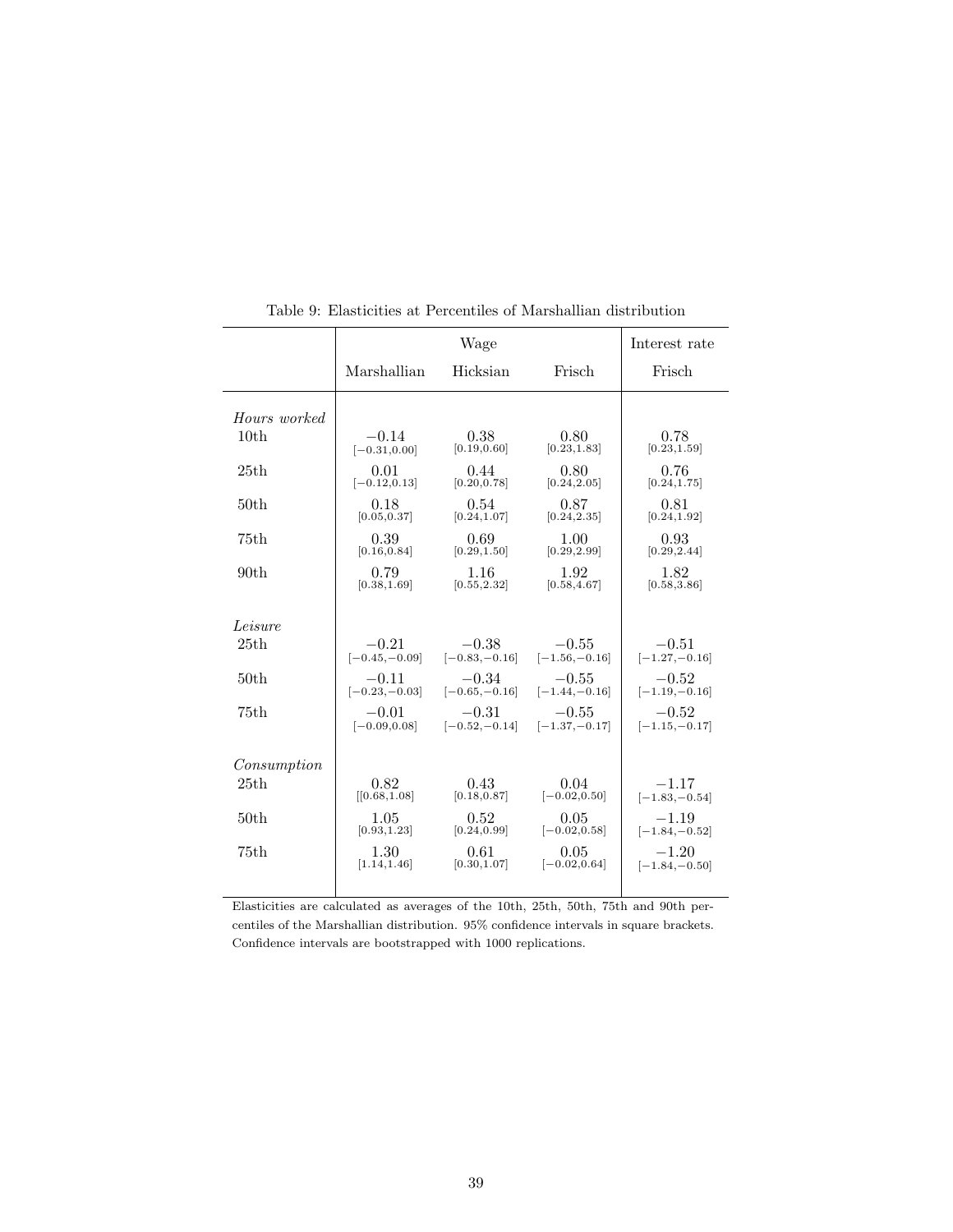be obtained directly from the Euler equation using equations (24) and (25). These are shown in the third column of Table 9 and are plotted alongside Hicksian and Marshallian elasticities in Figure 3.

The Frisch elasticity for hours of work is larger than the Hicksian elasticity, as theory would predict. The elasticity also varies in the cross section rising from 0.8 at the 10th percentile of the Marshallian elasticity to 1.92 at the 90th percentile. The median value is 0.87. It is quite common to find large estimates of the Frisch hours elasticity among married women, and our findings are broadly in line with those of previous studies. In a recent paper, Blundell et al. (2016b) find a Frisch elasticity for married women of 0.96. Kimmel and Kniesner (1998) estimate a Frisch elasticity for this group of 0.67. Heckman and MaCurdy (1982) who also look at married women however obtain a much larger value for the Frisch of 2.35 (as reported in Keane (2011)).

Part of the heterogeneity we observe in the Frisch elasticities is due to differences across the life cycle and in demographics, but once again much of it is also due to differences in the level of hours of work. As with the Hicksian and Marshallian elasticities, Figure 3 shows that Frisch hours elasticities are largest for those working the fewest hours.

The elasticity of consumption with respect to anticipated wage changes is small but positive (owing to the fact consumption and leisure are substitutes). The Frisch elasticity of consumption with respect to the interest rate at the median level of consumption is -1.19.

We compare these results with those obtained when we impose additive separability for preferences over consumption and leisure, as well as when we use a standard CES utility specifications in Appendix E. This exercise highlights the importance of adopting a flexible utility specification. A standard CES specification, which is shown to be rejected by the estimation in section 5.1 leads to similar estimates of Marshallian hours elasticities, but much larger Hicksian and Frisch elasticities. The median Frisch hours elasticity estimated using the more restrictive standard CES specification is 1.33, which is roughly 50% larger than our baseline result. The corollary of this is that the Frisch with respect to the interest rate is much lower: imposing a standard CES forces consumption and leisure to have the same substitution parameters and so consumption is less elastic and leisure more elastic than in our baseline. In addition, the standard CES utility implies much greater non-separability between consumption and leisure: implying a Frisch wage elasticity of consumption of 0.4 compared to 0.05 under our more general utility specification.

#### 6.3 The extensive margin and aggregate elasticities

The focus of the previous two subsections was on how responsive individuals' decisions over hours worked are to wage changes. This subsection reports on how responsive individuals' decisions about whether or not to participate are to wage changes. We approach this question by asking how much the percentage of women who work changes as the wage changes. We then calculate how total hours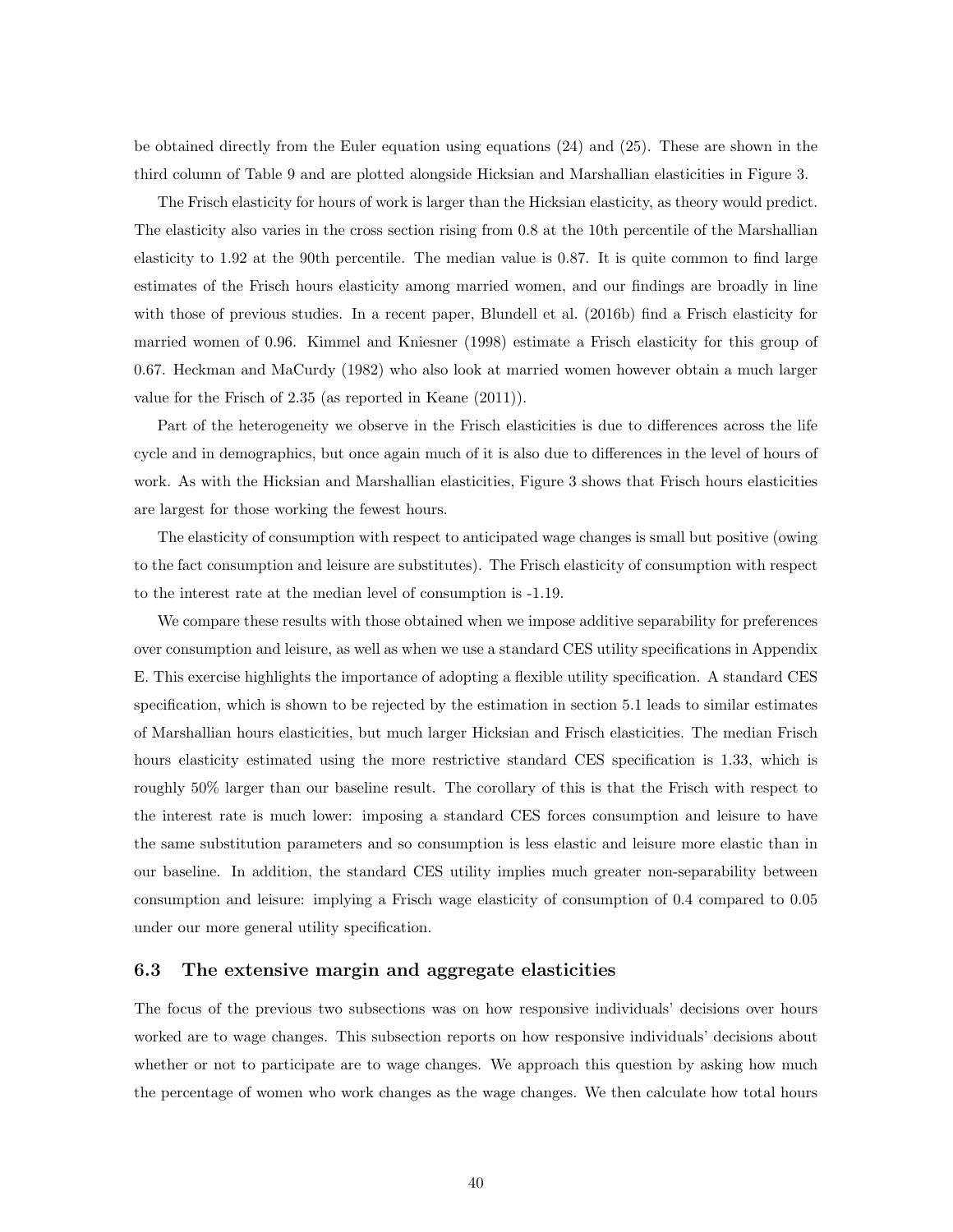worked in the economy change as wages change, which is the result of both the extensive and intensive margin responses. This is what we call the "macro elasticity".

We explore the response to two different types of wage changes. First, in section 6.3.1, we focus on the response of labour supply to anticipated temporary changes in wages. This gives us the size of the intertemporal (Frisch) response at the extensive margin of labour supply. The response to anticipated temporary changes is the relevant one for temporary tax changes. We show how this response changes over the business cycle to show how responses to tax changes differ between booms and recessions. Second, in section 6.3.2 we calculate labour supply changes in response to changes in the entire life cycle wage profile. The size of this response is key in the discussion of the impact of different tax systems on labour supply and, as discussed in Chetty (2012), is conceptually similar to a Marshallian elasticity.

#### 6.3.1 Response to anticipated temporary changes in wages

We first consider the various Frisch responses at different ages. Second we explore the heterogeneity in the responses of labor supply by looking at its variation across the household's wealth distribution and across demographic groups. Finally, we consider how the Frisch responses will vary over the business cycle.

Frisch responses are calculated by comparing labour supply in two economies that differ in a given quarter in that female wages are 10% higher for that quarter in one economy than in the other. This wage difference generates differences in participation rates, differences in hours worked for participants and, therefore, differences in total labour supply. In Table 10 we report the responses of labour supply at different ages. The 'extensive response' is calculated as the ratio of the percentage points variation in participation to the 10% wage variation (i.e., a 10% increase in wage produces  $8.2$  percentage points increase in participation in the age group 25-30) and it is reported in the first column. The second to forth columns report three different percentiles of the the hours intensive margin elasticity distribution at each age.<sup>27</sup> Finally, the last column reports the 'macro' elasticity: this is the change in the total number of hours worked, considering both intensive and extensive margins.

A first point to notice is the variation in the size of the extensive margin elasticity over the life cycle. As a consequence, the age composition of the population may have important implications for the aggregate response of labour supply to changes in wages. Early in life, the percentage point response is about 0.82, falling to 0.63 between 30 and 35 and to a minimum of 0.56 for the 40-45 group. The intensive margin median elasticity is pretty stable over the life cycle, however the 75th percentile elasticity increases substantially with age.

The macroeconomic elasticity that we compute is about 1.45 on average, but is larger at the start of

<sup>&</sup>lt;sup>27</sup>The comparable value calculated direct from step 2 of the estimation process is 0.86. The similarity of estimates from step 2 and step 3 of the estimation provides validation for the more restrictive assumptions invoked in step 3.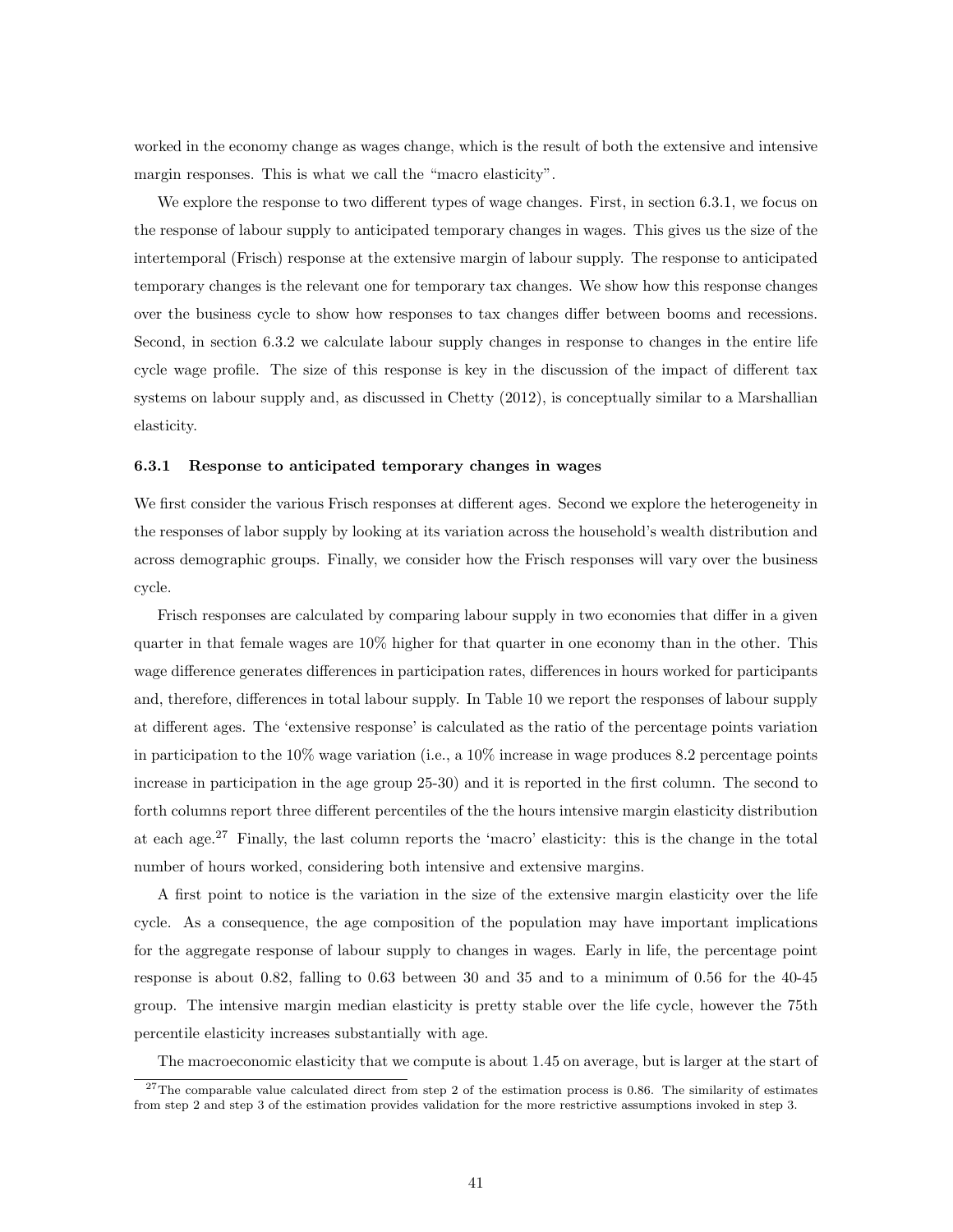|           | Extensive<br>Response<br>(Percentage Pt) | 25th | Intensive Elasticity<br>50 <sub>th</sub> | 75th | Macro<br>Elasticity |
|-----------|------------------------------------------|------|------------------------------------------|------|---------------------|
| 25-30     | 0.82                                     | 0.71 | 0.85                                     | 1.09 | 1.85                |
| $30 - 35$ | 0.63                                     | 0.67 | 0.83                                     | 1.10 | 1.48                |
| $35 - 40$ | 0.64                                     | 0.65 | 0.82                                     | 1.13 | 1.45                |
| $40 - 45$ | 0.56                                     | 0.65 | 0.86                                     | 1.20 | 1.35                |
| $45 - 50$ | 0.59                                     | 0.66 | 0.88                                     | 1.24 | 1.39                |
| $50 - 55$ | 0.59                                     | 0.68 | 0.91                                     | 1.28 | 1.45                |
|           |                                          |      |                                          |      |                     |

Table 10: Frisch Responses

The extensive response is the ratio of the percentage points variation in participation to the 10% wage variation.

the life cycle. The relative importance of the extensive and intensive margins to explaining the macro elasticity varies with age. Before age 30, the intensive margin response contributes approximately 46% of the response in the aggregate. However, by age 50-55, the contribution of the intensive response has increased to 63%. The contribution of the intensive margin is somewhat larger than Erosa et al. (2016), who find that the response through the intensive margin contributes about 38% to the aggregate response. This difference is not surprising since the Erosa et al. (2016) calculation is for men where we see less variability in hours worked. This does highlight the difficulty of aggregating behaviour to create a single labour supply elasticity.

Household Wealth. In Table 11, we explore the Frisch extensive and intensive margin responses across the household's wealth distribution. We calculate the percentiles of household's wealth at each age and classify households according to it in four different groups (those below percentile 25th, those between 25th and 50th percentiles, those between 50th and 75th percentiles and, finally, those above percentile 75th). We find a very clear pattern of a decreasing response of the extensive margin with increasing household's wealth. This is the case at all ages. There is also heterogeneity in the intensive margin elasticity by wealth, with the wealthy being less responsive, but the differences are more moderate than in the case of the extensive margin response. The message from these results is that the distribution of wealth is a key aspect to understand the response of aggregate labor supply to changes in wages.

Demographics. In Table 12, we explore the Frisch extensive margin response across women who differ in the age of youngest child living in the household. Mothers are more elastic than women without dependent children at each age group. And, except for the youngest mothers, the mothers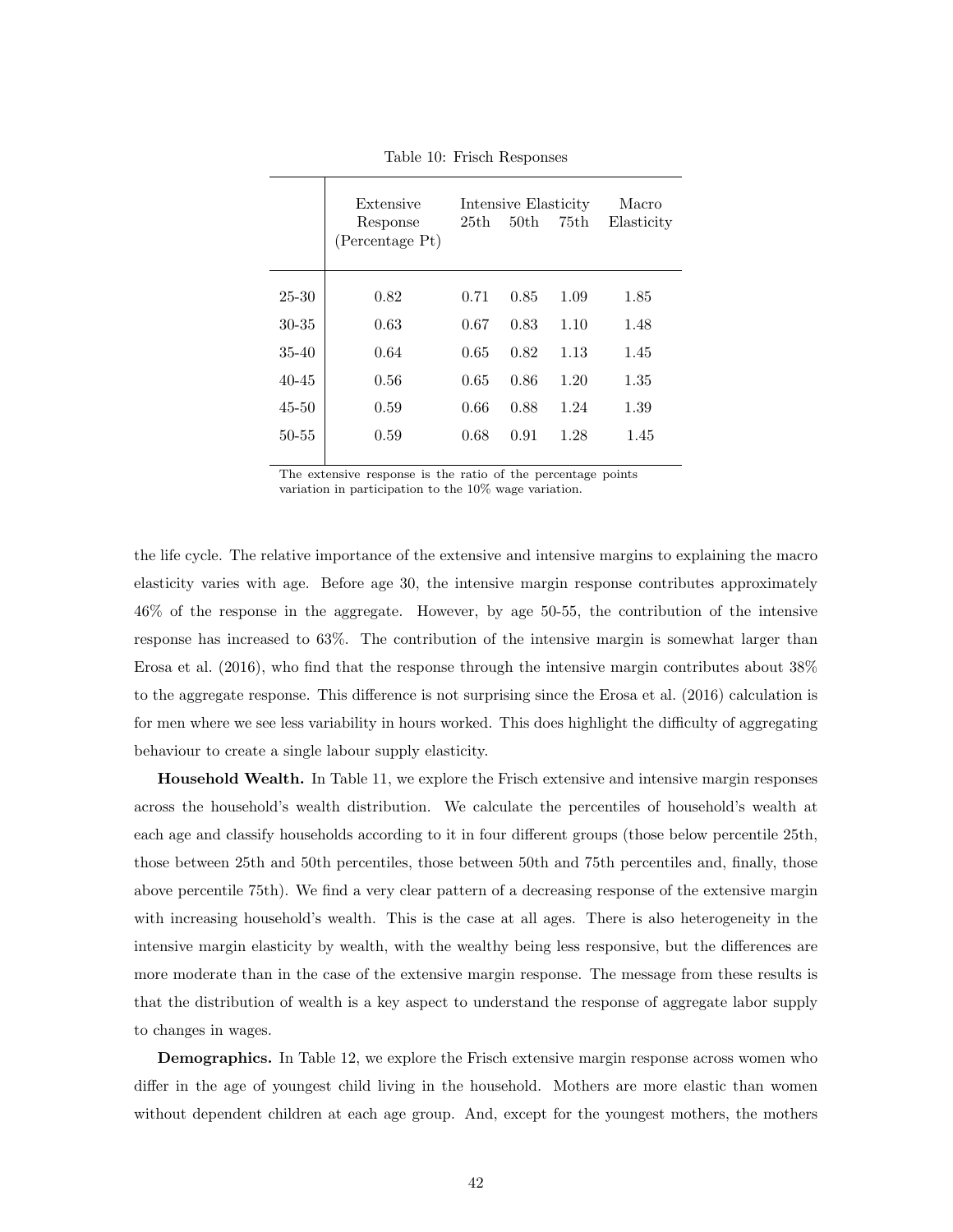|           |      | Below $p25$ $p25 - p50$ $p50 - p75$ Above $p75$ |      |      |
|-----------|------|-------------------------------------------------|------|------|
|           |      |                                                 |      |      |
|           |      | Extensive Margin Response                       |      |      |
| 25-30     | 1.62 | 1.02                                            | 0.46 | 0.16 |
| 30-35     | 1.08 | 0.91                                            | 0.44 | 0.09 |
| 35-40     | 1.26 | 0.66                                            | 0.39 | 0.24 |
| $40 - 45$ | 1.12 | 0.59                                            | 0.37 | 0.15 |
| $45 - 50$ | 1.01 | 0.78                                            | 0.40 | 0.16 |
| $50 - 55$ | 1.22 | 0.69                                            | 0.28 | 0.15 |
|           |      | Intensive Margin Response                       |      |      |
| 25-30     | 1.18 | 0.94                                            | 0.81 | 0.71 |
| 30-35     | 1.19 | 1.01                                            | 0.77 | 0.66 |
| $35 - 40$ | 1.17 | 1.00                                            | 0.76 | 0.65 |
| $40 - 45$ | 1.21 | 0.97                                            | 0.79 | 0.67 |
| $45 - 50$ | 1.20 | 1.07                                            | 0.83 | 0.68 |
| 50-55     | 1.22 | 1.17                                            | 0.89 | 0.69 |

Table 11: Frisch Responses by Household Wealth

of the youngest children are the most elastic. The finding that younger women are more elastic also holds for each of the three groups considered here.

Macroeconomic Conditions. We show now how the response of the extensive margin may change across different scenarios in terms of macroeconomic conditions. Differences in the economic environment will lead to differences in the estimated elasticity for the same underlying preference parameters, as also discussed by Keane and Rogerson (2012). This issue is likely to be relevant particularly for the extensive margin, which is driven by non-convexities in the dynamic problem, such as fixed costs of going to work. If these non-convexities are important, it is likely that a certain sequence of aggregate shocks will tend to bunch (or further disperse) households around the kinks that determine the extensive margin response. As a consequence, different distributions of the state variables will trigger different responses in the aggregate. In particular, whether an economy is in a recession or not may well affect how much individuals are willing to respond to wage growth. This is what makes it particularly difficult to think of a single labour supply elasticity.

In Table 13, we analyse the extensive margin labour supply responses of women over the life cycle to deterministic changes in wages at different points of the business cycle to highlight how the state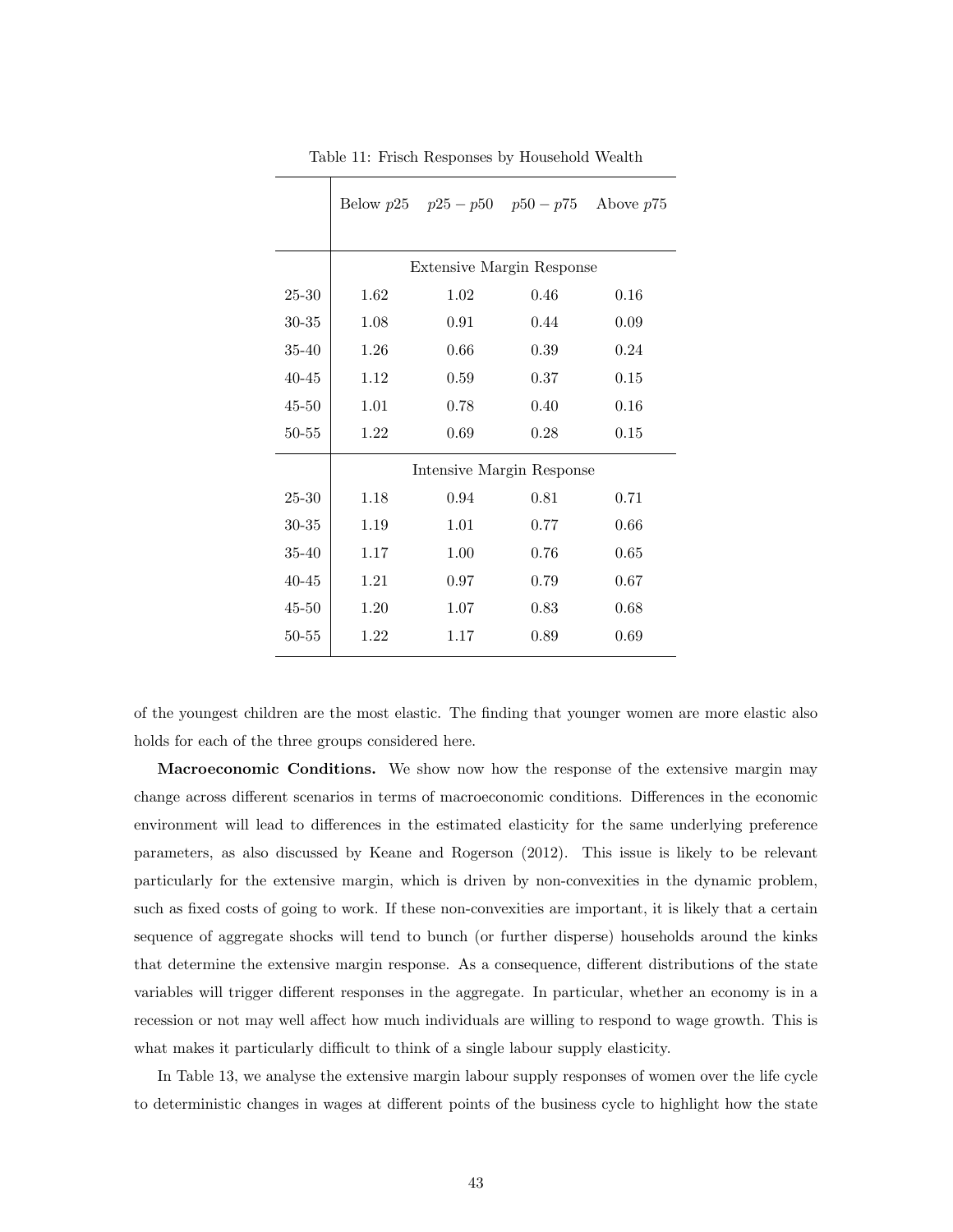|       |      |      | Mothers 0-2 Mothers 3-17 Without Dependent<br>Children |
|-------|------|------|--------------------------------------------------------|
| 25-30 | 0.92 | 0.96 | 0.65                                                   |
| 30-35 | 0.81 | 0.64 | 0.55                                                   |
| 35-40 | 0.73 | 0.66 | 0.53                                                   |

Table 12: Frisch Extensive Margin Response, Demographic groups

Table 13: Frisch Extensive Margin Response, Business Cycle

|           | <b>Baseline</b> |         | Recession      |      |
|-----------|-----------------|---------|----------------|------|
|           |                 | Average | Q <sub>1</sub> | Q4   |
| 25-30     | 0.82            | 0.86    | 0.85           | 0.89 |
| $30 - 35$ | 0.63            | 0.72    | 0.68           | 0.78 |
| $35 - 40$ | 0.64            | 0.77    | 0.72           | 0.84 |
| $40 - 45$ | 0.56            | 0.67    | 0.64           | 0.71 |
| $45 - 50$ | 0.59            | 0.69    | 0.66           | 0.71 |
| $50 - 55$ | 0.59            | 0.69    | 0.69           | 0.74 |

of the economy affects Frisch labour supply responses.<sup>28</sup> We report the labour supply response in the first and fourth quarters of the recession, as well as the average response in a recession. The key finding is that responses are higher in recessions than in the baseline, and further, responses increase with the duration of the recession. From the results in Table 11, the decrease in wealth that households suffer over a recession could be behind the increasing responsiveness of the extensive margin to anticipated changes in wages.

These results show responsiveness while in a recession. The effects of recessions on responsiveness may persist beyond the end of the recession, especially if wages are permanently lower or wealth is lower. Both lower wages and lower wealth lead to higher elasticities, and so households who have been hit by recessions earlier in their life are more responsive throughout the remainder of their lives.<sup>29</sup>

<sup>28</sup>In the simulation used to derive these numbers, we define a recession as a situation in which all men and women receive an unexpected negative earnings shock for four consecutive quarters. These wage changes are to the permanent wage and will affect the marginal utility of wealth as well as changing intertemporal incentives.

 $^{29}$ We show this by using our simulations to compare women hit by a recession at age 25 with those not hit by recession. Differences persist throughout their lifetimes.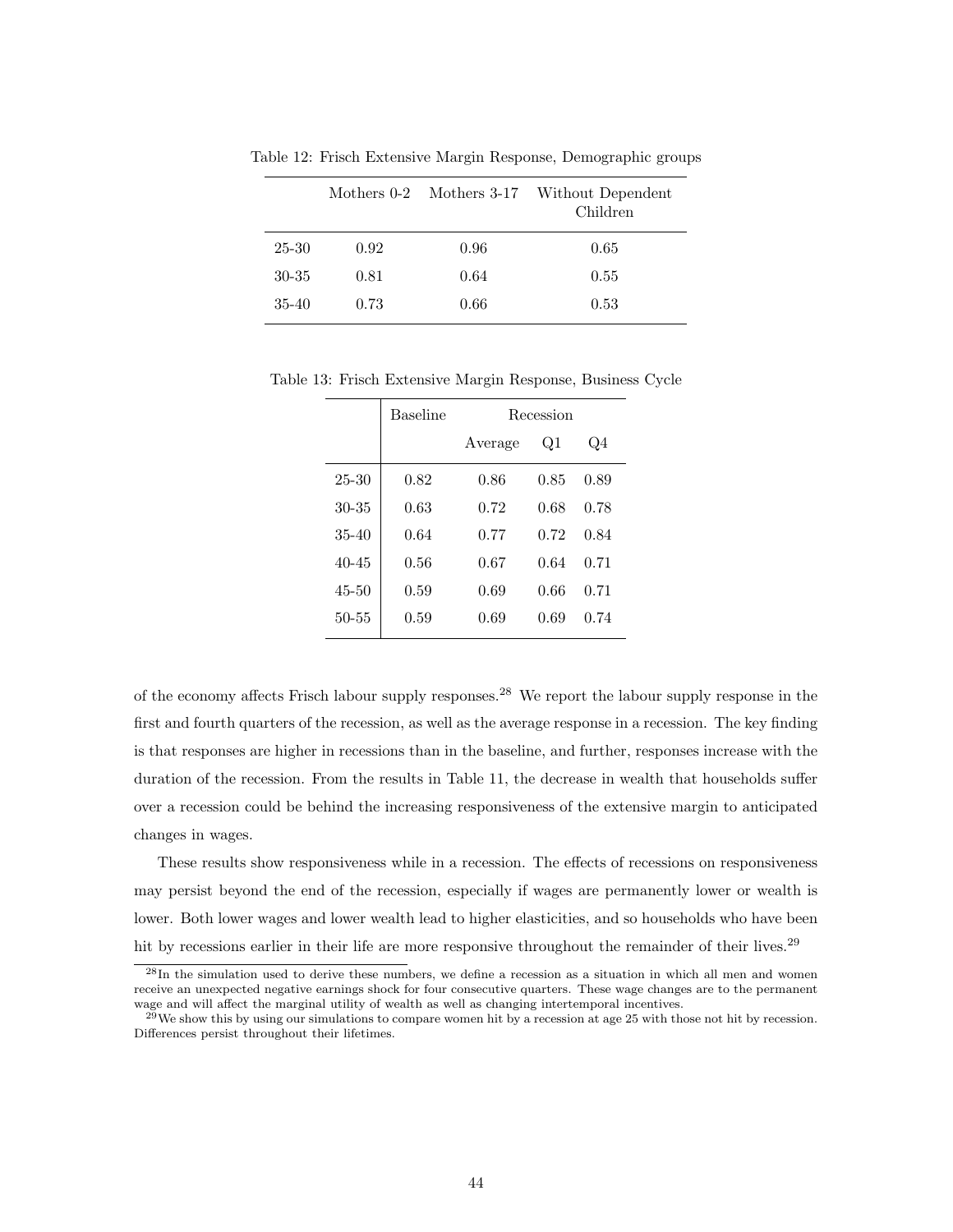#### 6.3.2 Long-run responses to changes in wage profiles

The response to an unanticipated change to the entire wage profile is the response to an unanticipated permanent tax change that is unfunded. It is a similar concept to the Marshallian elasticity but in a life cycle context. This is the type of response of interest in the discussion of differences in labour supply across countries with different tax systems or in steady state comparisons. As discussed by Keane (2011), in considering the implications of different tax systems, the response depends on what tax revenue is used for and how these uses enter the utility function. We consider the extensive, intensive margin and the macro response to an increase in the entire wage profile of 10% for both husband and wife. Simulated labour supply responses to unanticipated changes to the wage profile are muted. The median intensive margin response is 0.13. As noted by Meghir and Phillips (2008) this elasticity concept is different from the Marshallian elasticity we measure using MRS. In the current experiment, the intensive margin response incorporates the effect of changes in savings that takes place as a result of the changes in wages, in addition to the response if savings are kept constant within the period. The intensive margin response is slightly smaller than the 0.18 Marshallian we estimated using the MRS. The extensive margin response is also limited, with a value of 0.23, which is a third of the Frisch extensive response in Table 10. Of course, if we consider a scenario in which only women's wages are increased by 10% but husbands' earnings are kept constant, the response of labour supply is larger because of the absence of an income effect through the husband's earnings. In this case, the extensive margin response rises to 0.51.

## 7 Returns to experience

An important maintained assumption to this point has been the absence of any returns to experience. Imai and Keane (2004) argue that assuming wages are exogenous may introduce a downward bias in the estimates of the willingness to substitute intertemporally. Indeed, they present estimates of such a parameter as high as 3.8 in a model that accounts for returns to labor market experience.<sup>30</sup>

In this section, we consider an alternative framework in which returns to experience accrue to individuals who are participating, but these returns are not affected by the number of hours worked conditional on participation. In particular, we assume that human capital accumulates according to the following process:

$$
\ln e_{h,t}^f = \ln e_{h,t-1}^f + \nu I \left( P_{h,t-1} = 1 \right) - \delta I \left( P_{h,t-1} = 0 \right)
$$

We make the assumption that returns to experience operate only through the participation margin because in this case, the estimates of the MRS and Euler equations remain valid. However, we need to change the solution for the discrete choices.

<sup>30</sup>However, as discussed in Wallenius (2011), Imai and Keane (2004) base their identification on the early periods of the life cycle. Their model does a less good job of accounting for the life cycle profile at later ages using these estimates.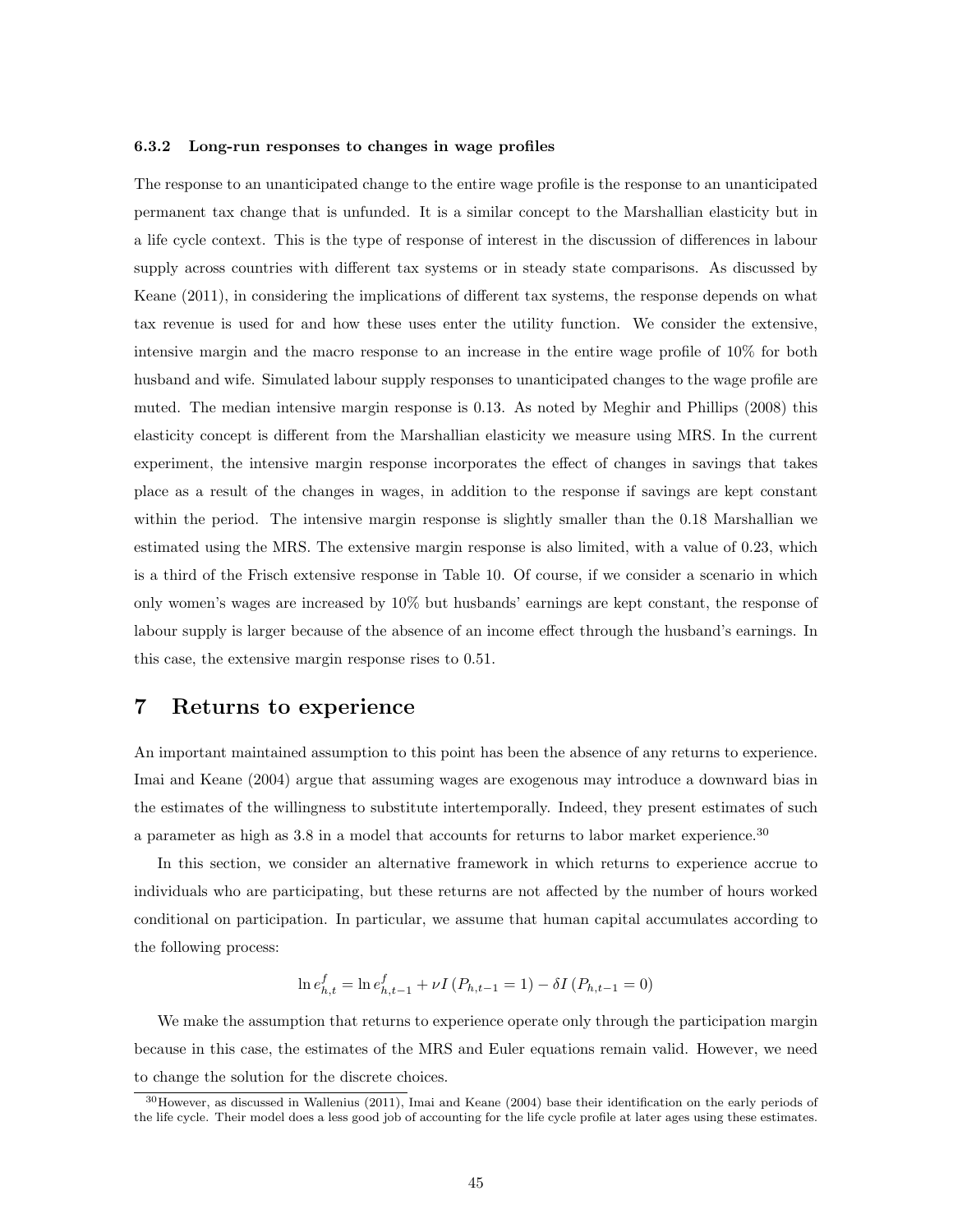We begin by recalibrating the parameter values that were chosen in the baseline economy to fit some of the features of participation: the fixed cost of working,  $\bar{F}$ , child care price, p, the offered wage gender gap and  $\psi_0$ . In addition to these parameters, we also need to calibrate the parameter that characterises human capital accumulation function and its depreciation rate.<sup>31</sup> In order to identify all these parameters we target the female participation rate, the participation rate of mothers, the average hours worked, the observed wage gender gap, the observed wage growth at early ages, and the observed depreciation of wages during non-participation. Note that the value of the statistics on wages are shaped by selection so we need to identify the underlying parameters by solving the model. We report the implied parameters in Table 14. As expected, in the context of returns to experience, a much larger fixed cost of working and childcare cost are required in order to match participation statistics.

Appendix F provides additional statistics analogous to the baseline model. In particular, analogously to Figure 2, Figure 4 shows life cycle profiles in the simulations and in the data; and Table 26 reports additional statistics on the distribution of hours and of wages.

#### 7.1 Response to anticipated temporary changes in wages

In Table 15, we report the labour supply responses in the economy with returns to experience. The key finding is that, in contrast to the economy without returns to experience, the extensive margin response is essentially zero and, as a result, the macro elasticity is about half of the one in the baseline economy (that we report in the last column for the sake of comparison). In this economy, there is a strong incentive to participate to obtain the return to experience. The larger fixed cost of participating that is estimated in this economy alongside the strong incentive to participate implies that changes in the current wage make little difference to the incentive to participate. As expected, the size of the intensive margin response is similar to the one in the economy without returns to experience. As we argued above, the extensive margin response is not governed by the estimated preference parameters from the MRS, and the response is very different in the two setups that we consider. Our results here are similar to Imai and Keane (2004) who argue that the response of labor supply to changes in wages may be mitigated in the context of endogenous wages.

It may well be that the small response of the extensive margin labour supply that we find is related to the simple model of return to experience we have considered. Whether returns to experience operate in a more subtle manner through intensive margins and the number of hours is a question we leave for future research. If that is the case, we would need to change substantially the estimation methods we used in the first part of the paper.

One possibility, of course, is that returns to tenure are important for some occupations and/or skill

<sup>&</sup>lt;sup>31</sup>Note this is only one parameter in contrast to the two parameters  $\iota_1^f$  and  $\iota_2^f$  for the exogenous wage growth that were used in the baseline economy.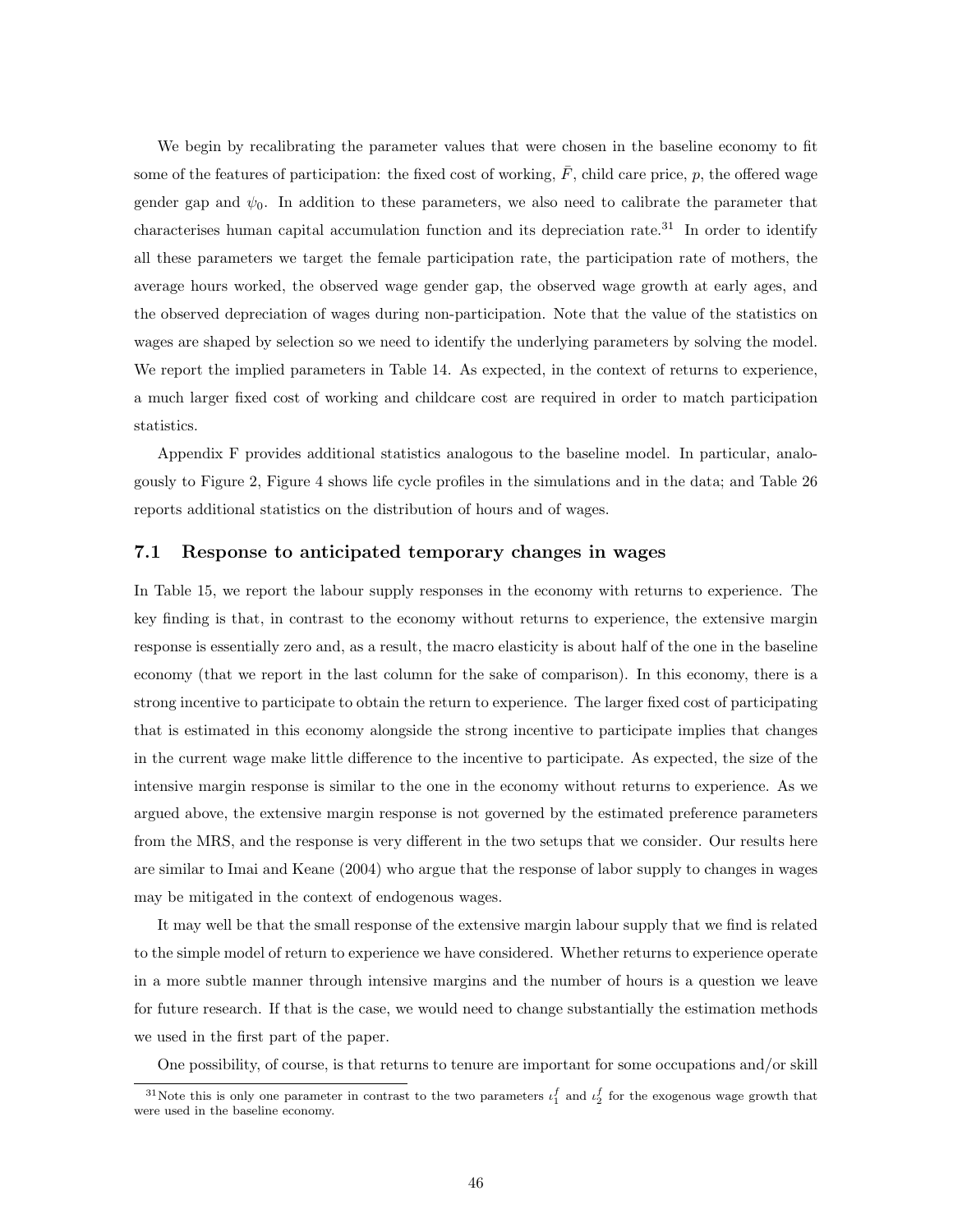| Parameter Name                                | Values             |            |                 |  |
|-----------------------------------------------|--------------------|------------|-----------------|--|
|                                               |                    | Ret to Exp | <b>Baseline</b> |  |
| Constant term weight of leisure               | $\psi_0$           | 4.13       | 4.20            |  |
| Childcare Cost                                | $\boldsymbol{p}$   | 5820       | 967             |  |
| Fixed Cost of Working                         | $\bar{F}$          | 315        | 468             |  |
| Offered Wage Gender Gap at age 22             | $y_0^f/y_0^m$      | 0.79       | 0.74            |  |
| Standard Deviation of Permanent Shock (Women) | $\sigma_{\xi f}$   | 0.063      | 0.063           |  |
| Standard Deviation of Initial Wage (Women)    | $\sigma_{\xi^f,0}$ | 0.50       | $0.50\,$        |  |
| Exogenous growth in offered wage              | $\iota_1^f$        |            | $0.052\,$       |  |
| Exogenous growth in offered wage              | $\iota_2^f$        |            | $-0.0006$       |  |
| Female Human Capital Tech                     | $\nu$              | 0.003      |                 |  |
| Discount Factor (annualized)                  | $\beta$            | 0.99       | 0.99            |  |
| Targets                                       | Data               | Ret to Exp | <b>Baseline</b> |  |
| Weekly hours worked                           | 37.3               | 37.0       | $37.3\,$        |  |
| Participation Rate                            | 0.677              | 0.690      | 0.678           |  |
| Participation Rate of Mothers                 | 0.538              | 0.544      | 0.546           |  |
| Observed Wage Gender Gap                      | 0.720              | 0.720      | 0.727           |  |
| Observed Variance Wage Growth (Women)         | $0.005\,$          | 0.005      | $0.005\,$       |  |
| Observed Initial Variance of Wages (Women)    | $0.15\,$           | 0.15       | 0.15            |  |
| Wage Growth (if younger than 40)              | 0.012              | 0.013      | 0.010           |  |
| Wage Growth (if older than 40)                | 0.001              | 0.013      | 0.004           |  |
| Median wealth to income ratio                 | 1.84               | 1.82       | 1.80            |  |

Table 14: Baseline economy: Calibrated Parameters and Targets

Statistics for women born in the 1950s and aged 25 to 55. Wage growth is annual.

Observed Depreciation Rate -0.050 -0.040 0.02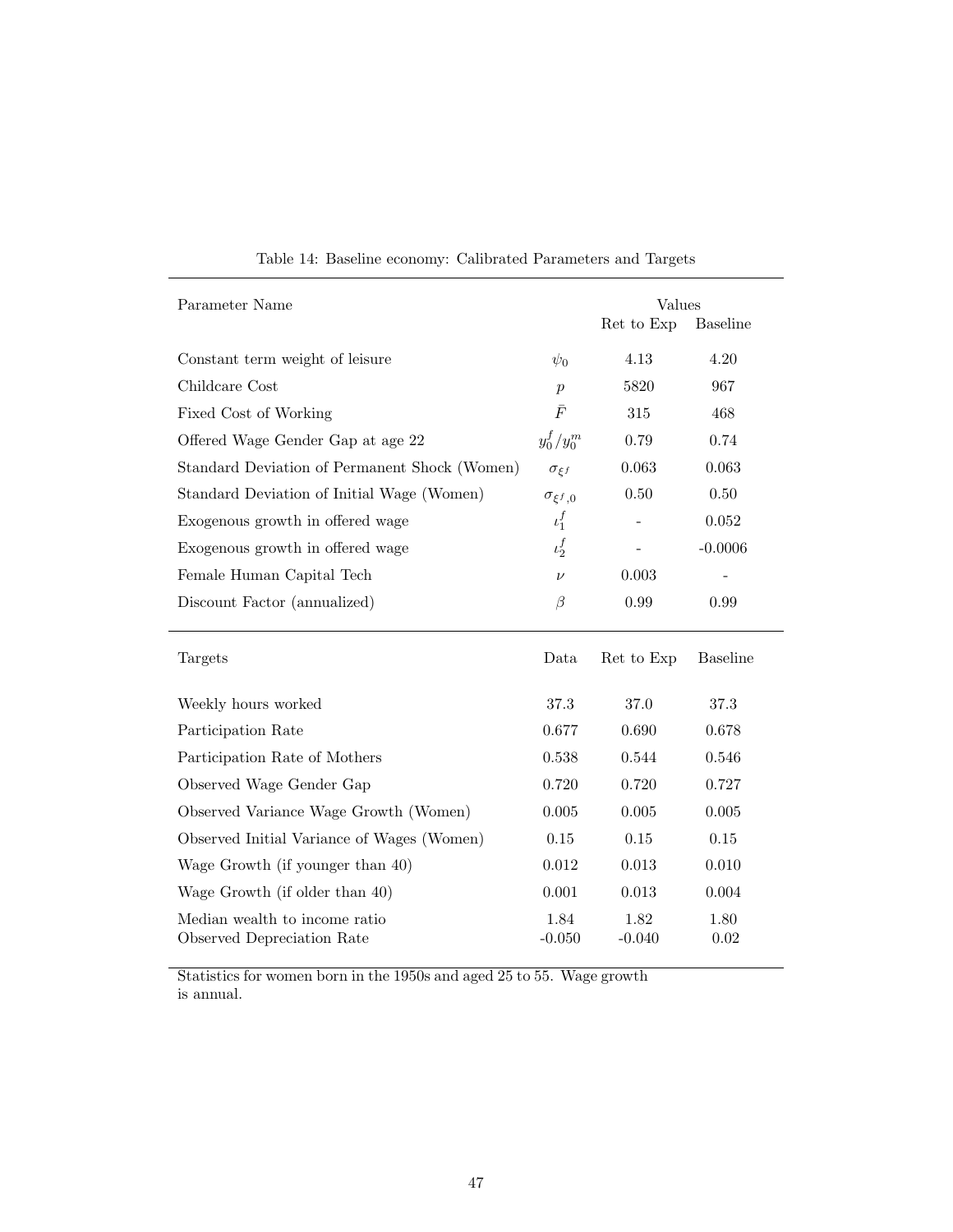|           | Extensive<br>Response | 25th | Intensive Elasticity<br>50 <sub>th</sub> | 75th | Macro<br>Elasticity | <b>Baseline</b> |
|-----------|-----------------------|------|------------------------------------------|------|---------------------|-----------------|
| $25 - 30$ | 0.02                  | 0.65 | 0.81                                     | 1.15 | 0.91                | 1.85            |
| $30 - 35$ | 0.04                  | 0.63 | 0.79                                     | 1.17 | 0.91                | 1.48            |
| $35 - 40$ | 0.03                  | 0.63 | 0.78                                     | 1.17 | 0.90                | 1.45            |
| $40 - 45$ | 0.03                  | 0.61 | 0.79                                     | 1.19 | 0.89                | 1.35            |
| $45 - 50$ | 0.04                  | 0.60 | 0.77                                     | 1.19 | 0.88                | 1.39            |
| $50 - 55$ | 0.07                  | 0.58 | 0.75                                     | 1.09 | 0.86                | 1.45            |
|           |                       |      |                                          |      |                     |                 |

Table 15: Returns to experience: Frisch Changes

The extensive response is the ratio of the percentage points

variation in participation to the 10% wage variation.

levels and not for others. In such a case, it would be necessary to introduce an additional dimension of heterogeneity that would make the aggregation issues we have repeatedly stressed even more salient.<sup>32</sup>

### 7.2 Long-run responses to changes in wage profiles

Finally, in Table 16 we report the extensive, intensive margin and the macro responses to an increase in the entire wage profile of 10% for both husband and wife. In this case the response both at the extensive and the intensive margin is very similar in the economy with and without returns to experience.

|                   | Extensive<br>Response 25th 50th 75th |      | Intensive Elasticity |      | Macro<br>Elasticity |
|-------------------|--------------------------------------|------|----------------------|------|---------------------|
| Ret to experience | 0.22                                 | 0.07 | 0.10                 | 0.17 | 0.33                |
| <b>Baseline</b>   | 0.23                                 | 0.10 | 0.13                 | 0.19 | 0.35                |

Table 16: Labour supply changes, Marshallian

The extensive response is the ratio of the percentage points variation in participation to the 10% wage variation.

<sup>32</sup>Alternatively it could be that returns to experience depend on hours worked. Blundell et al. (2016a) show that these returns are close to zero for part-time work.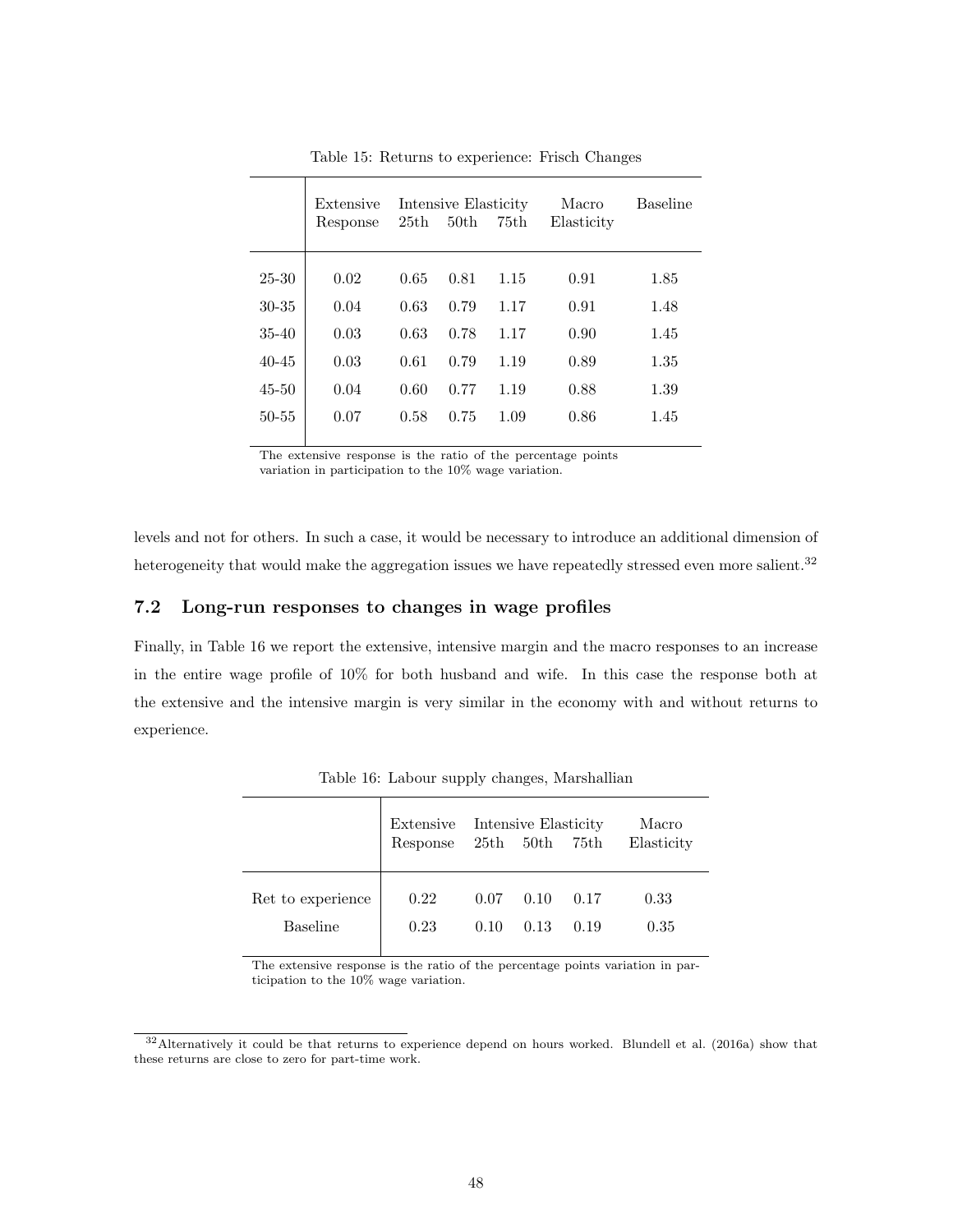## 8 Conclusion

This paper shows that in understanding labour supply behaviour and in calculating aggregate labour supply elasticities, heterogeneity across individuals is very important. We also stress that aggregate elasticities can vary substantially over the business cycle and with the duration of recessions. To make these points precisely and show their quantitative importance, we estimate a life cycle model of work and saving choices and characterise the response of female labour supply to different types of wage changes. In the process of estimating such a model, we use a flexible specification of preferences that allows us to test some of the assumptions commonly used in the macro literature on labour supply. Empirically, we use as a robust an approach as possible.

We find substantial heterogeneity in labour supply responses, and this heterogeneity is prevalent at both the intensive and extensive margins. The median Marshallian elasticity is 0.18, but has an interquartlie variation of 0.01 to 0.39 and  $90-10$  range of  $-0.14$  to 0.79. The corresponding Hicksian elasticity is 0.54, with interquartile variation of 0.44 to 0.69 and  $90-10$  range of 0.38 to 1.16; and the corresponding Frisch wage elasticity is 0.87, with an interquartile range from 0.8 to 1.0 and 90-10 range of 0.8 to 1.92. In terms of heterogeneity in the intensive margin due to observable characteristics, the Marshallian, Hicksian and Frisch elasticities are greatest for those working the least number of hours, and those with the least wealth. For the extensive margin, the response to anticipated wage growth is large for women under 30, and for those with young children, and can explain 54% of their labour supply response. This sizable contribution of the extensive margin declines with age. We find some evidence of nonseparability between consumption and leisure, but assuming there is separability does not substantially change the estimates of the distribution of the Frisch elasticity.

Our preference parameter estimates reject the restrictions required for balanced growth, which are widely used in the macro literature. The curvature on consumption in utility is less than log, and the curvature on hours worked is much greater than the curvature on consumption. This implies individuals are less willing to substitute hours of work over time than they are willing to substitute consumption. Further, the measured heterogeneity means it is not sensible to talk about a single elasticity measuring how labour supply in the economy responds to wage changes. Instead, one can aggregate explicitly from individual behaviour to the aggregate to understand how economy wide hours of work change given the demographic and age structure of the economy, the wealth distribution and the state of the business cycle.

We use the estimates of our model and the micro data we use to aggregate explicitly individual behaviour and construct a consistent estimate of a 'macro' labour supply elasticity, which we define as the percentage change in aggregate hours corresponding to a given change in net wages. Our model allows to decompose such an aggregate elasticity in the parts due to the extensive and the intensive margins.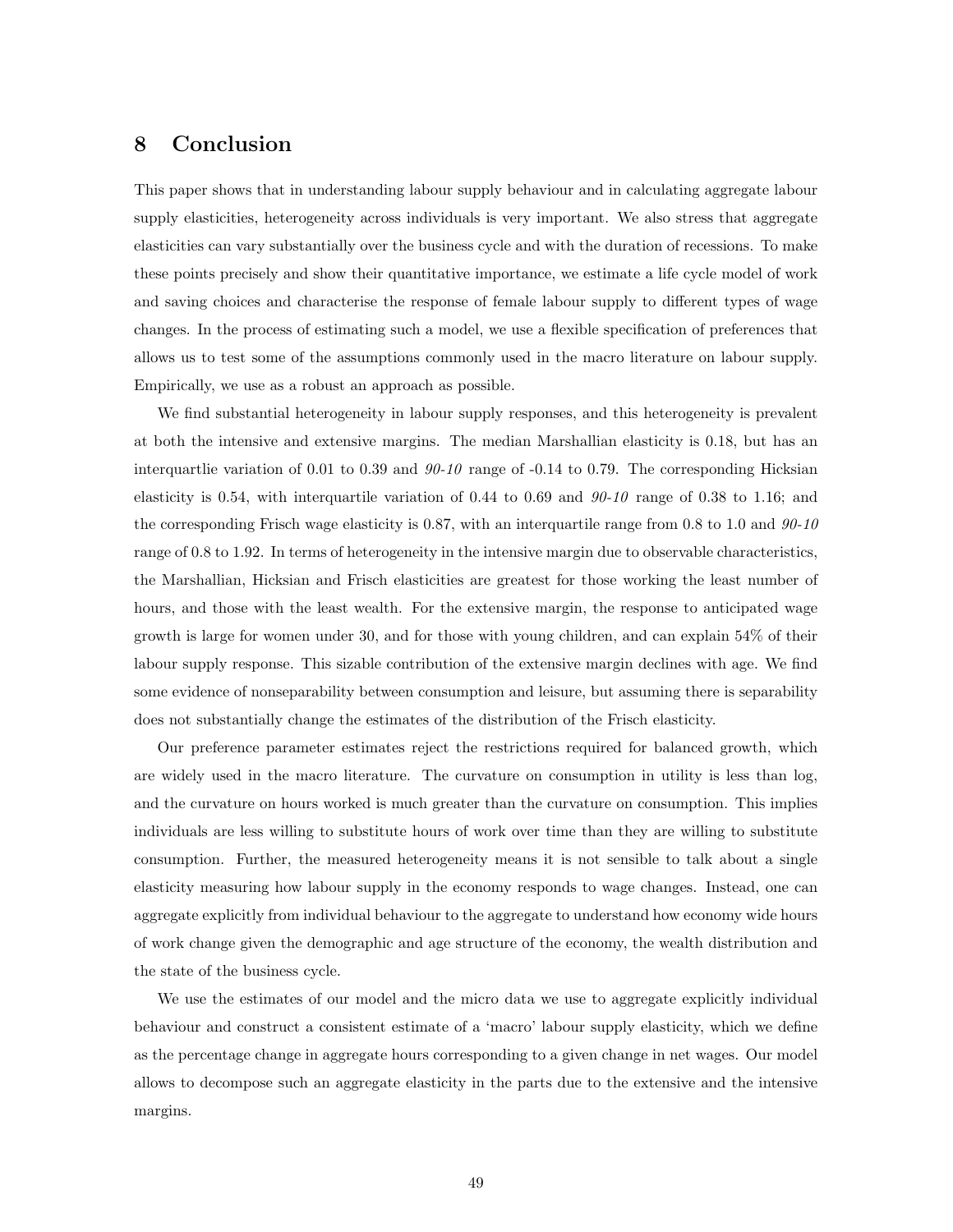Our results on the importance of the extensive margin in explaining macro elasticities can be compared to others in the literature, especially Erosa et al. (2016) and Guner et al. (2012). Our estimates put a greater importance on intensive margin changes in hours worked per week than those papers, but we do find that a substantial fraction of the changes in total hours is due to changes in participation, ranging from 54% to 37%. Erosa et al. (2016) find that the extensive margin is the dominant labour supply response, explaining 62% of the aggregate response. Their model has a similar life cycle structure to ours, but is focused on male labour supply and the conclusion on the importance of the extensive margin is for men where hours of work are less variable. Guner et al. (2012) analyse the importance of the female extensive margin for the aggregate response of labor supply to changes in taxes in a model with heterogeneous married and single households, and with a female extensive margin as well as a male and female intensive margin. As with Erosa et al. (2016), they find that the female extensive margin is a key contributor to the aggregate response to tax reform. The key difference from our framework is their assumption that there is no uncertainty in wages and this assumption tends to lead to greater labour supply responses, as shown in Low (2005).

One key point that emerges from our exercise is that aggregate responses of labour supply to changes in wages (both at the intensive and the extensive margin) is not constant: it changes with the structure of the population as well as with the state of the economy. This finding is similar to Keane and Rogerson (2012), who argue that there is no contradiction between macro and micro elasticities of labour supply and that they are simply measuring different concepts. Our conclusion is however stronger: the macro elasticity is not a structural parameter, it is simply the result of highly nonlinear aggregation which depends on demographic structure as well as the distribution of wealth and the particular point in the business cycle.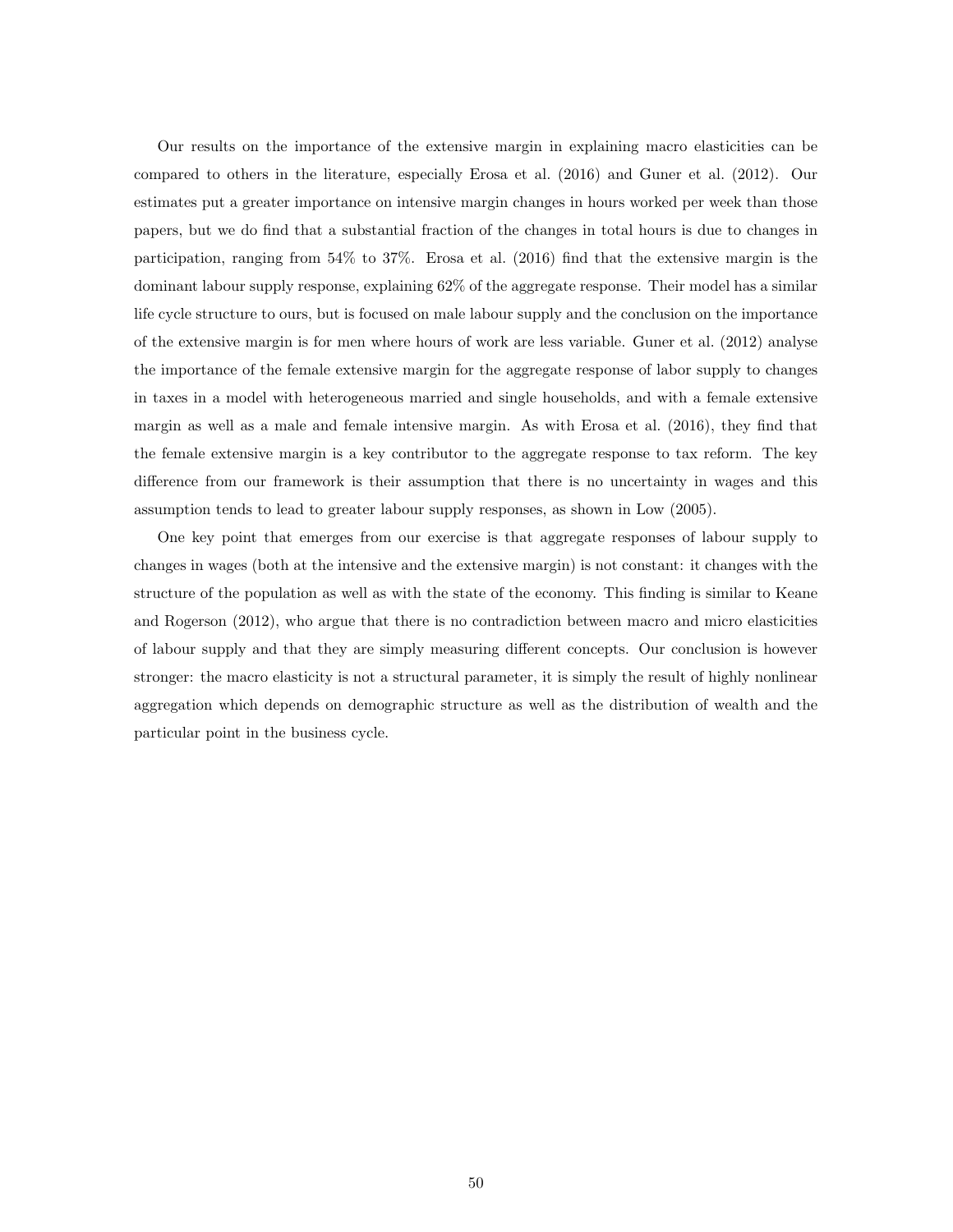## References

- Aaronson, D. and E. French (2004): "The Effect of Part-Time Work on Wages: Evidence from the Social Security Rules," Journal of Labor Economics, 22, 329–352.
- Abowd, J. M. AND D. CARD (1989): "On The Covariance Structure of Earnings and Hours Changes," Econometrica, 57, 411–445.
- Alonso-Borrego, C. and M. Arellano (1999): "Symmetrically Normalized Instrumentalvariable Estimation Using Panel Data," Journal of Business & Economic Statistics, 17, 36–49.
- ATTANASIO, O. P. (1999): Handbook of Macroeconomics, Elsevier, vol. 1, chap. 11, 741–812.
- ATTANASIO, O. P. AND H. LOW (2004): "Estimating Euler Equations," Review of Economic Dynamics, 7, 406–435.
- ATTANASIO, O. P., H. LOW, AND V. SÁNCHEZ-MARCOS (2008): "Explaining Changes in Female Labor Supply in a Life-cycle Model," American Economic Review, 98, 1517–1552.
- Attanasio, O. P. and G. Weber (1995): "Is Consumption Growth Consistent with Intertemporal Optimization? Evidence from The Consumer Expenditure Survey," Journal of Political Economy, 103, 1121–1157.
- $(2010)$ : "Consumption and Saving: Models of Intertemporal Allocation and their Implications for Public Policy," Journal of Economic Literature, 48, 693–751.
- BLUNDELL, R., A. BOZIO, AND G. LAROQUE (2011): "Labor Supply and the Extensive Margin," American Economic Review, 101, 482–486.
- Blundell, R., M. Costa, C. Meghir, and J. Shaw (2016a): "Female Labor Supply, Human Capital and Welfare Reform," Econometrica, 84, 17051753.
- Blundell, R., A. Duncan, and C. Meghir (1998): "Estimating Labor Supply Responses Using Tax Reforms," Econometrica, 66, 827–861.
- BLUNDELL, R. AND T. MACURDY (1999): Handbook of Labor Economics, Elsevier, vol. 3, chap. Labor supply: A review of alternative approaches, 1559–1695.
- BLUNDELL, R., L. PISTAFERRI, AND I. SAPORTA-EKSTEN (2016b): "Consumption Inequality and Family Labor Supply," American Economic Review, 106, 387–435.
- Blundell, R. and I. Walker (1986): "A Life-Cycle Consistent Empirical Model of Family Labour Supply Using Cross-Section Data," Review of Economic Studies, 53, 539–558.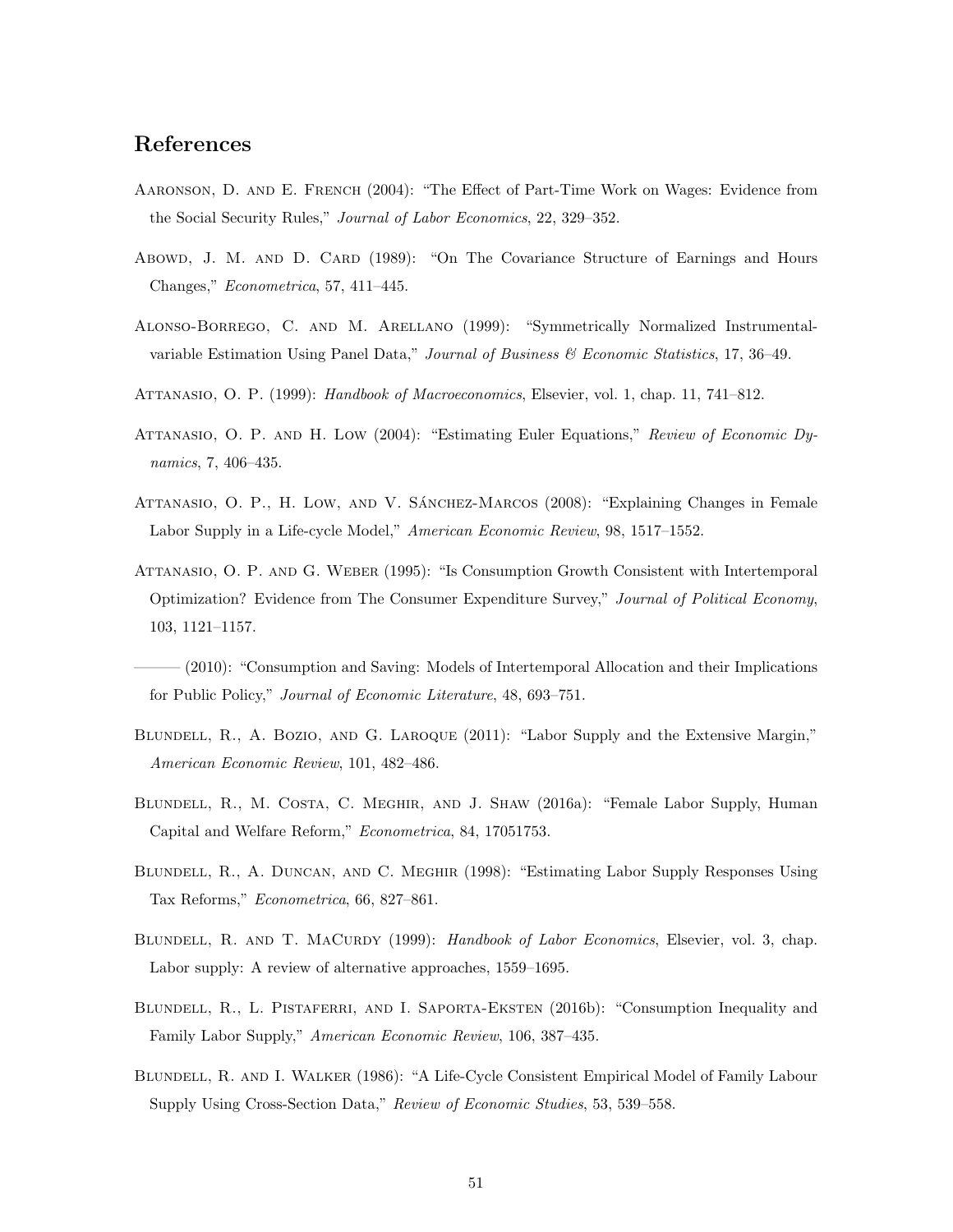- BROWNING, M., A. DEATON, AND M. IRISH (1985): "A Profitable Approach to Labor Supply and Commodity Demands over the Life-Cycle," Econometrica, 53, 503–544.
- Browning, M., L. P. Hansen, and J. J. Heckman (1999): "Micro data and general equilibrium models," in *Handbook of Macroeconomics*, ed. by J. B. Taylor and M. Woodford, Elsevier, vol. 1 of Handbook of Macroeconomics, chap. 8, 543–633.
- CHANG, Y. AND S.-B. KIM  $(2006)$ : "From individual to aggregate labor supply : a quantitative analysis based on a heterogeneous agent macroeconomy," International Economic Review, 47, 1–27.
- CHETTY, R. (2012): "Bounds on Elasticities with Optimization Frictions: A Synthesis of Micro and Macro Evidence on Labor Supply," Econometrica, 80, 969–1018.
- CHETTY, R., A. GUREN, D. MANOLI, AND A. WEBER (2011): "Are Micro and Macro Labor Supply Elasticities Consistent? A Review of Evidence on the Intensive and Extensive Margins," American Economic Review, 101, 471–475.
- Chetty, R., A. Guren, D. S. Manoli, and A. Weber (2013): "Does Indivisible Labor Explain the Difference Between Micro and Macro Elasticities? A Meta-Analysis of Extensive Margin Elasticities," NBER Macroeconomics Annual, 27, 1–56.
- DAVIDSON, R. AND J. G. MACKINNON (2004): Econometric Theory and Methods, Oxford University Press.
- DEATON, A. (1985): "Panel Data from Time Series of Cross-Sections," Journal of Econometrics, 30, 189–194.
- EROSA, A., L. FUSTER, AND G. KAMBOUROV (2016): "Towards a micro-founded theory of aggregate labor supply," Review of Economic Studies, 83, 1001–1039.
- FEENBERG, D. AND E. COUTTS (1993): "An introduction to the TAXSIM model," Journal of Policy Analysis and Management, 12, 189–194.
- Fuller, W. A. (1977): "Some Properties of a Modification of the Limited Information Estimator," Econometrica, 45, 939–953.
- Goldin, C. and L. F. Katz (2007): "Long-Run Changes in the Wage Structure: Narrowing, Widening, Polarizing," Brookings Papers on Economic Activity, 2, 135–167.
- Gorman, W. M. (1959): "Separable utility and aggregation," Econometrica, 27, 469481.
- Guner, N., R. Kaygusuz, and G. Ventura (2012): "Taxation and Household Labour Supply," Review of Economic Studies, 79, 11131149.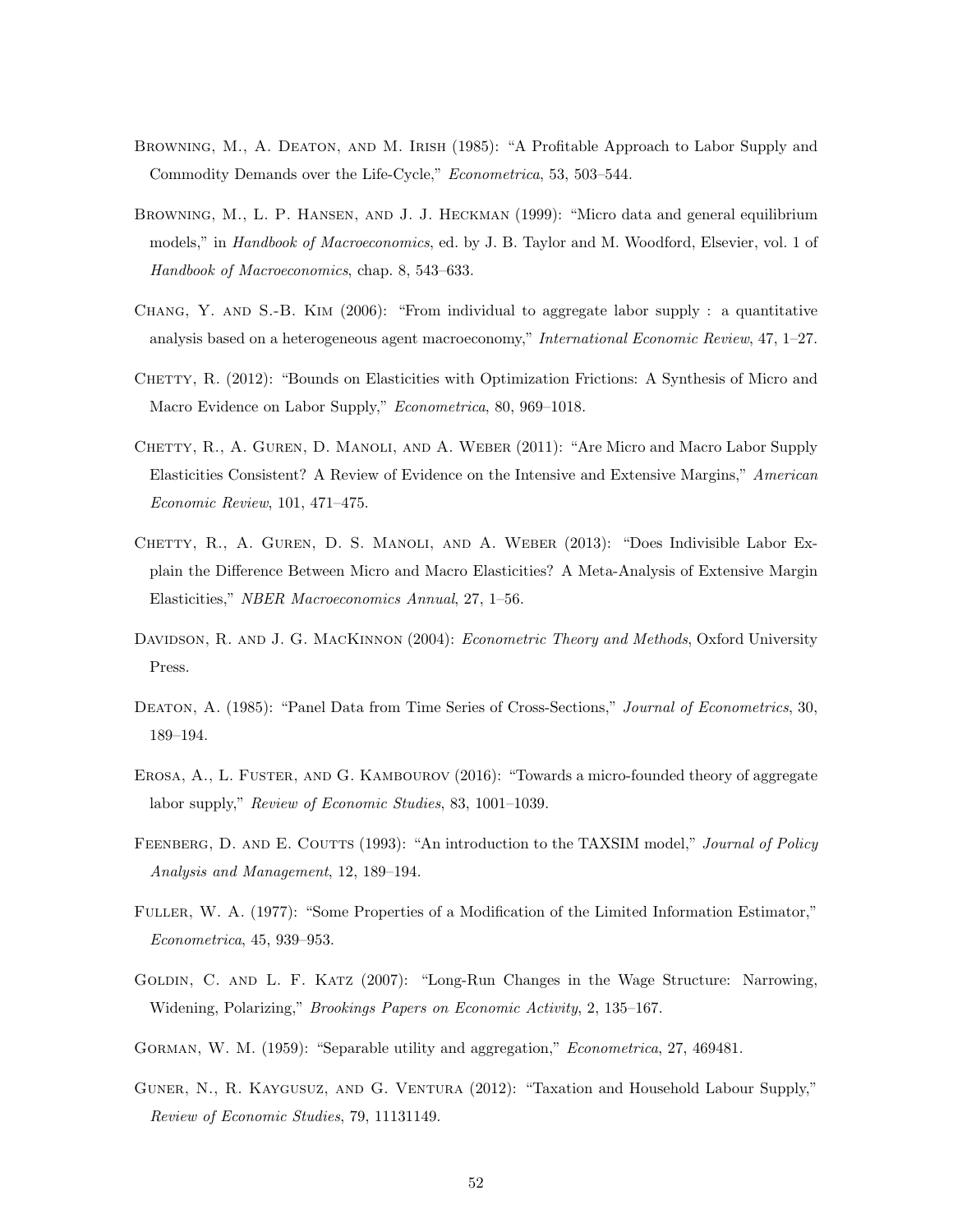- Hahn, J. and J. Hausman (2002): "A New Specification Test For The Validity Of Instrumental Variables," Econometrica, 70, 163–189.
- (2003): "Weak Instruments: Diagnosis and Cures in Empirical Econometrics," American Economic Review, 93, 118–125.
- Hahn, J., J. Hausman, and G. Kuersteiner (2004): "Estimation with Weak Instruments: Accuracy of Higher-order Bias and MSE Approximations," Econometrics Journal, 7, 272–306.
- Hansen, L. P., J. Heaton, and A. Yaron (1996): "Finite-Sample Properties of Some Alternative GMM Estimators," Journal of Business & Economic Statistics, 14, 262–280.
- Hausman, J., W. K. Newey, T. Woutersen, J. C. Chao, and N. R. Swanson (2012): "Instrumental Variable Estimation with Heteroskedasticity and Many Instruments," Quantitative Economics, 3, 211–255.
- Hayashi, F. (1987): "Tests for Liquidity Constraints: A Critical Survey," in Advances in Econometrics, Fifth World Congress, ed. by T. Bewley, Cambridge University Press, vol. 2, 91–120.
- HECKMAN, J. J. AND T. E. MACURDY (1980): "A Life Cycle Model of Female Labour Supply," The Review of Economic Studies, 47, 47–74.
- HECKMAN, J. J. AND T. E. MACURDY (1982): "Corrigendum on a Life Cycle Model of Female Labour Supply," Review of Economic Studies, 49, 659–660.
- Hirsch, B. T. (2005): "Why Do Part-Time Workers Earn Less? The Role of Worker and Job Skills," ILR Review, 58, 525–551.
- HUGGETT, M., G. VENTURA, AND A. YARON (2011): "Sources of Lifetime Inequality," American Economic Review, 101, 2923–2954.
- Hyslop, D. R. (2001): "Rising U.S. Earnings Inequality and Family Labor Supply: The Covariance Structure of Intrafamily Earnings," American Economic Review, 91, 755–777.
- IMAI, S. AND M. P. KEANE (2004): "Intertemporal Labor Supply and Human Capital Accumulation," International Economic Review, 45, 601–641.
- Keane, M. P. (2011): "Labor Supply and Taxes: A Survey," Journal of Economic Literature, 49, 961–1075.
- KEANE, M. P. AND R. ROGERSON (2012): "Micro and Macro Labor Supply Elasticities: A Reassessment of Conventional Wisdom," Journal of Economic Literature, 50, 464-476.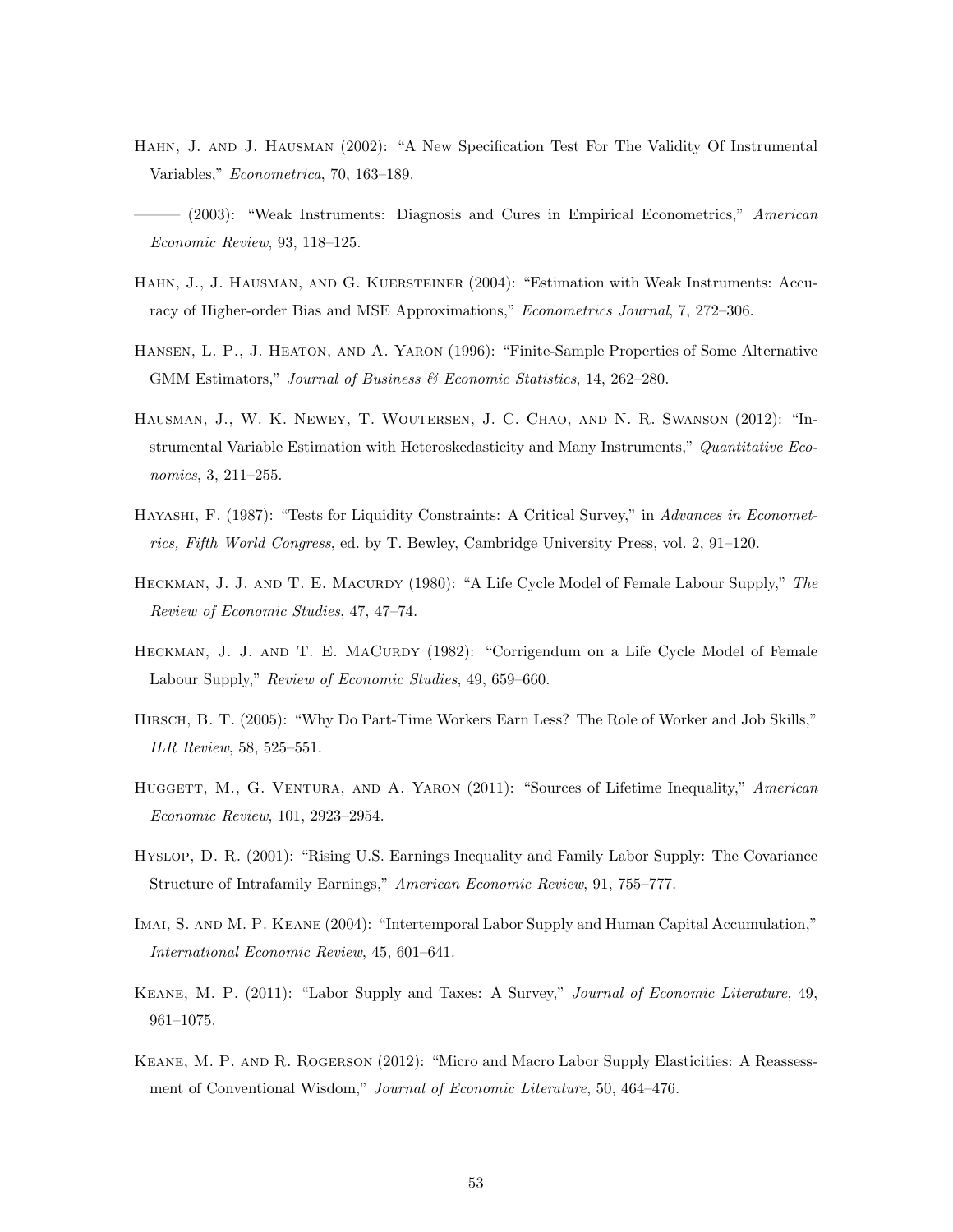(2015): "Reconciling Micro and Macro Labor Supply Elasticities: A Structural Perspective," Annual Review of Economics, 7, 89–117.

- Kimmel, J. and T. J. Kniesner (1998): "New Evidence on Labor Supply: Employment versus Hours Elasticities by Sex and Marital Status," Journal of Monetary Economics, 42, 289–301.
- LJUNGQVIST, L. AND T. J. SARGENT (2011): "A Labor Supply Elasticity Accord?" American Economic Review, 101, 487–491.
- Low, H. (2005): "Self-insurance in a Life-cycle Model of Labour Supply and Savings," Review of Economic Dynamics, 8, 945–975.
- MACURDY, T. (1981): "An Empirical Model of Labour Supply in a Life Cycle Setting," Journal of Political Economy, 89, 1059–1085.
- ——— (1983): "A Simple Scheme for Estimating an Intertemporal Model of Labor Supply and Consumption in the Presence of Taxes and Uncertainty," International Economic Review, 24, 265– 289.
- Mariano, R. and T. Sawa (1972): "The Exact Finite-Sample Distribution of the Limited-Information Maximum Likelihood Estimator in the Case of Two Included Endogenous Variables," Journal of the American Statistical Association, 67, 159–163.
- Meghir, C. and D. Phillips (2008): "Labour Supply and Taxes," IZA WP, 3405.
- Miller, R. A. and H. Sieg (1997): "A Microeconometric Comparison of Household Behavior between Countries," Journal of Business & Economic Statistics, 15, 237–253.
- Nelson, C. R. and R. Startz (1990a): "The Distribution of the Instrumental Variables Estimator and Its t-Ratio When the Instrument is a Poor One," Journal of Business, 63, S125–S140.
- ——— (1990b): "Some Further Results on the Exact Small Sample Properties of the Instumental Variables Estimator," Econometrica, 58, 967–976.
- Rendall, M., E. Aracil, C. Bagavos, C. Couet, A. DeRose, P. DiGiulio, T. Lappegard, I. ROBERT-BOBÉE, M. RØNSEN, S. SMALLWOOD, AND G. VERROPOULOU (2010): "Increasingly Heterogeneous Ages at First Birth by Education in Southern European and Anglo-American Family-Policy Regimes: A Seven-country Comparison by Birth Cohort," Population Studies, 64, 209–227.
- Rogerson, R. and J. Wallenius (2009): "Micro and Macro Elasticities in a Life Cycle Model with Taxes," Journal of Economic Theory, 144, 2277–2292.
- Sawa, T. (1972): "Finite-Sample Properties of the k-Class Estimators," Econometrica, 40, 653–680.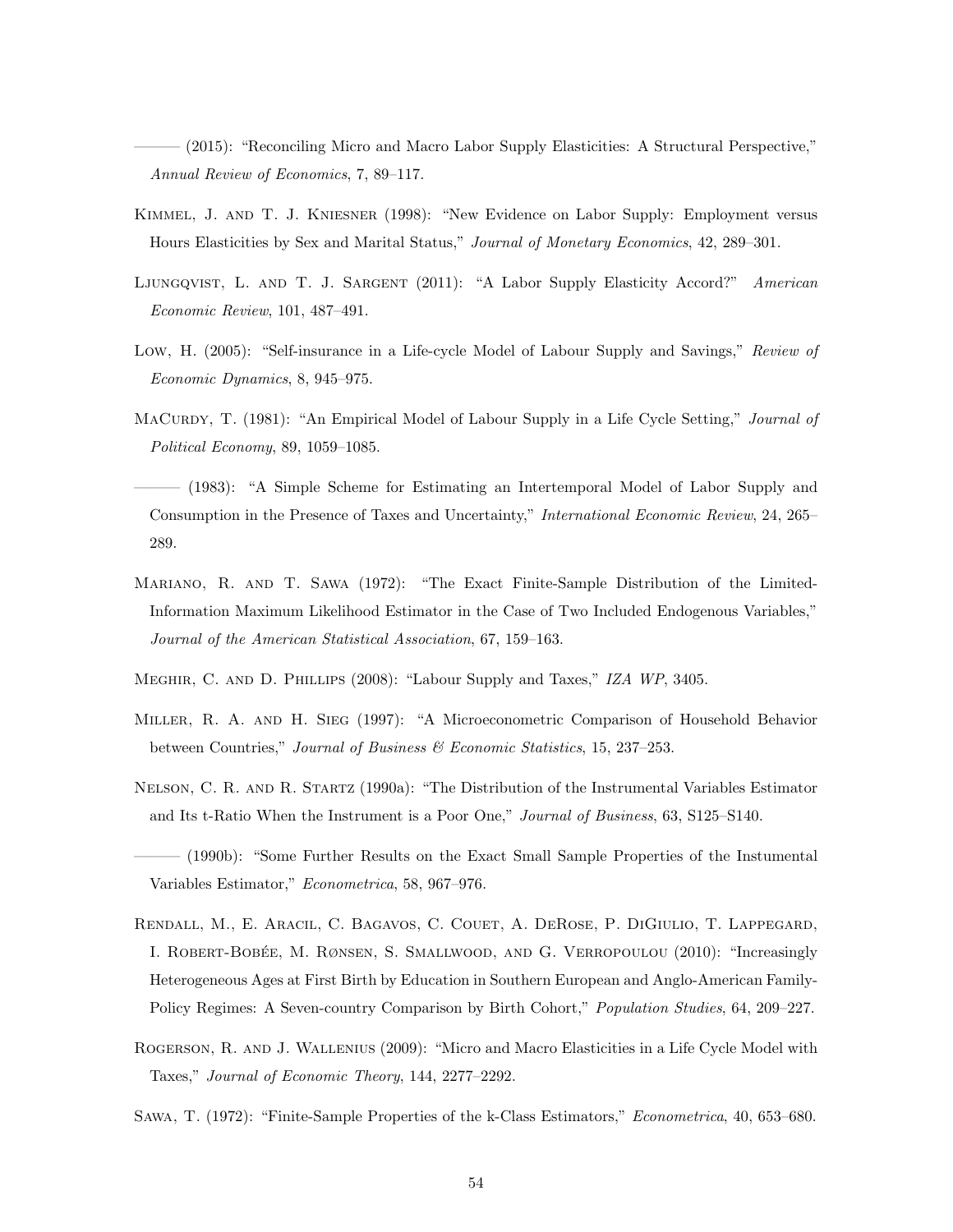- STAIGER, D. AND J. H. STOCK (1997): "IV Regression with Weak Instruments," Econometrica, 65, 557–586.
- Stock, J. H. and M. Yogo (2005): "Testing for Weak Instruments in Linear IV Regression," in Identification and Inference for Econometric Models: Essays in Honor of Thomas Rothenberg, ed. by D. W. K. Andrews and J. H. Stock, Cambridge University Press, chap. 6, 80–108.
- Wallenius, J. (2011): "Human Capital Accumulation and the Intertemporal Elasticity of Substitution of Labor: How Large is the Bias?" Review of Economic Dynamics, 14, 577–591.
- Ziliak, J. P. and T. J. Kniesner (1999): "Estimating Life-cycle Labor Supply Tax Effects," Journal of Political Economy, 107, 326–359.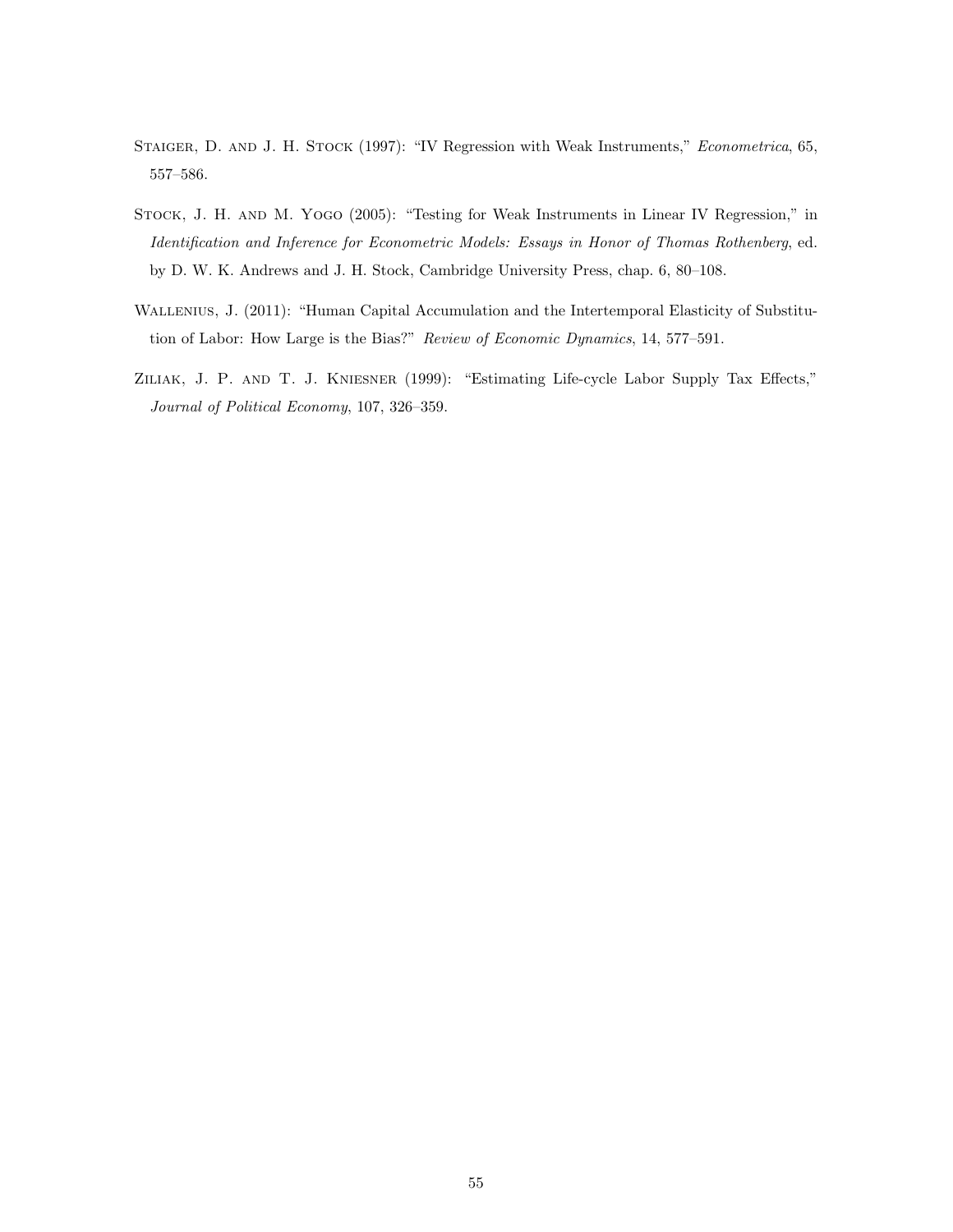# Online Appendix A: Elasticity derivations

In this section we provide the formulae for the first and second derivatives that are used to calculate the different elasticities. We define  $D = \exp(\pi z + \xi P + \zeta)$  (omitting subscripts for convenience). Then it is easy to show that:

$$
u_c(c, l) = DM^{-\gamma} c^{-\phi} \tag{31}
$$

$$
u_l(c,l) = D\alpha M^{-\gamma} l^{-\theta} \tag{32}
$$

$$
u_{cl}(c,l) = (-\gamma)DM^{-\gamma - 1} \alpha c^{-\phi} l^{-\theta}
$$
\n(33)

$$
u_{ll}(c,l) = (-\gamma) \frac{u_l(c,l)}{\alpha M} l^{-\theta} - u_l(c,l) \theta l^{-1}
$$
\n(34)

$$
u_{cc}(c,l) = (-\gamma) \frac{u_c(c,l)}{M} c^{-\phi} - u_c(c,l) \phi c^{-1}
$$
\n(35)

Finally, note that:

$$
u_{cl}(c, l) = (-\gamma)u_c(c, l)l^{-\theta} \frac{\alpha}{M} = (-\gamma)u_l(c, l)c^{-\phi} \frac{1}{M}
$$
\n(36)

These expressions can be used to calculate the Frisch elasticities in the paper. The formula for the wage Frisch for intensive margin choices can be derived as follows:

$$
\begin{bmatrix}\nu_{cc} & u_{cl} \\
u_{cl} & u_{ll}\n\end{bmatrix}\n\begin{bmatrix}\n\frac{\partial c}{\partial w} \\
\frac{\partial l}{\partial w}\n\end{bmatrix} =\n\begin{bmatrix}\n0 \\
u_c\n\end{bmatrix}
$$
\n
$$
\begin{bmatrix}\n\frac{\partial c}{\partial w} \\
\frac{\partial l}{\partial w}\n\end{bmatrix} =\n\begin{bmatrix}\nu_{cc} & u_{cl} \\
u_{cl} & u_{ll}\n\end{bmatrix}^{-1}\n\begin{bmatrix}\n0 \\
u_c\n\end{bmatrix}
$$
\n
$$
\begin{bmatrix}\n\frac{\partial c}{\partial w} \\
\frac{\partial l}{\partial w}\n\end{bmatrix} =\n\frac{1}{u_{cc}u_{ll} - u_{cl}^2}\n\begin{bmatrix}\nu_{ll} & -u_{cl} \\
-u_{cl} & u_{cc}\n\end{bmatrix}\n\begin{bmatrix}\n0 \\
u_c\n\end{bmatrix}
$$
\n
$$
\varepsilon_c^F = \frac{w}{c}\frac{\partial c}{\partial w} = -\frac{u_c u_{cl}}{u_{cc}u_{ll} - u_{cl}^2}\frac{w}{c}
$$
\n
$$
\varepsilon_l^F = \frac{w}{l}\frac{\partial l}{\partial w} = \frac{u_c u_{cc}}{u_{cc}u_{ll} - u_{cl}^2}\frac{w}{l}
$$
\n
$$
\varepsilon_h^F = \frac{w}{h}\frac{\partial h}{\partial l}\frac{\partial l}{\partial w} = -\frac{u_c u_{cc}}{u_{cc}u_{ll} - u_{cl}^2}\frac{w}{h} = -\varepsilon_l\frac{l}{h}
$$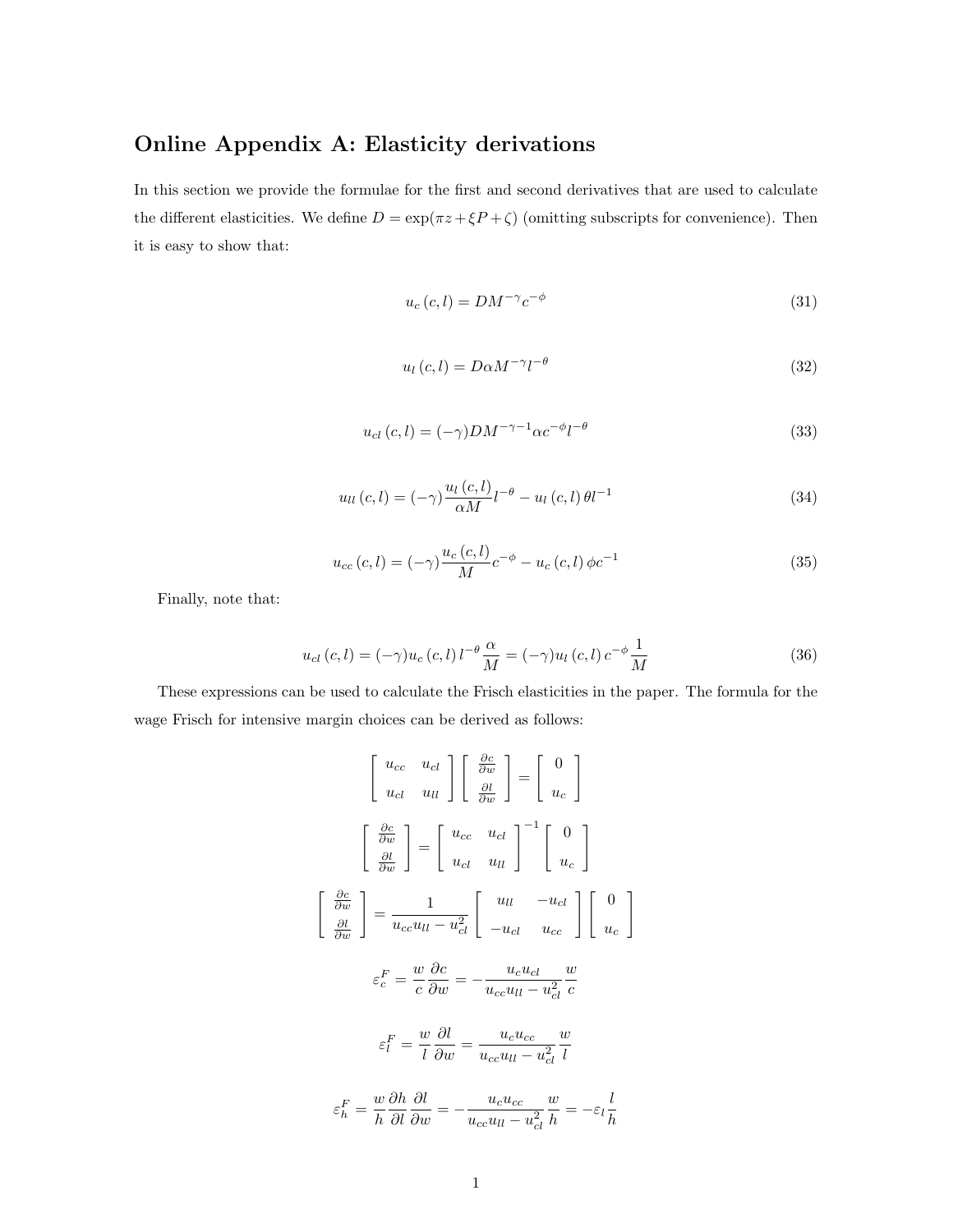The formula for the interest-rate Frisch can similarly be derived as follows:

$$
\begin{bmatrix}\nu_{cc} & u_{cl} \\
u_{cl} & u_{ll}\n\end{bmatrix}\begin{bmatrix}\n\frac{\partial c}{\partial(1+R_{t+1})} \\
\frac{\partial l}{\partial(1+R_{t+1})}\n\end{bmatrix} = \begin{bmatrix}\nu_{c} \\
u_{l}\n\end{bmatrix}
$$
\n
$$
\begin{bmatrix}\n\frac{\partial c}{\partial(1+R_{t+1})} \\
\frac{\partial l}{\partial(1+R_{t+1})}\n\end{bmatrix} = \begin{bmatrix}\nu_{cc} & u_{cl} \\
u_{cl} & u_{ll}\n\end{bmatrix}^{-1} \begin{bmatrix}\nu_{c} \\
u_{l}\n\end{bmatrix}
$$
\n
$$
\begin{bmatrix}\n\frac{\partial c}{\partial(1+R_{t+1})} \\
\frac{\partial l}{\partial(1+R_{t+1})}\n\end{bmatrix} = \frac{1}{u_{cc}u_{ll} - u_{cl}^2} \begin{bmatrix}\nu_{ll} & -u_{cl} \\
-u_{cl} & u_{cc}\n\end{bmatrix} \begin{bmatrix}\nu_{c} \\
u_{l}\n\end{bmatrix}
$$
\n
$$
\varepsilon_c^{F_R} = \frac{(1+R_{t+1})}{c} \frac{\partial c}{\partial(1+R_{t+1})} = \frac{u_c u_{ll} - u_l u_{cl}}{(1+R_{t+1})(u_{cc}u_{ll} - u_{cl}^2)} \frac{1+R_{t+1}}{c} = \frac{u_c u_{ll} - u_l u_{cl}}{c(u_{cc}u_{ll} - u_{cl}^2)}
$$
\n
$$
\varepsilon_l^{F_R} = \frac{(1+R_{t+1})}{l} \frac{\partial l}{\partial(1+R_{t+1})} = \frac{u_l u_{cc} - u_c u_{cl}}{(1+R_{t+1})(u_{cc}u_{ll} - u_{cl}^2)} \frac{1+R_{t+1}}{c} = \frac{u_l u_{cc} - u_c u_{cl}}{c(u_{cc}u_{ll} - u_{cl}^2)}
$$
\n
$$
\varepsilon_h^{F_R} = \frac{(1+R_{t+1})}{h} \frac{\partial h}{\partial l} \frac{\partial l}{\partial(1+R_{t+1})} = -\frac{u_l u_{cc} - u_c u_{cl}}{(1+R_{t+1})(u_{cc}u_{ll} - u_{cl}^2)} \frac{1+R_{t+1}}{h} = -\
$$

# Online Appendix B: Alternative methods of estimating the MRS

In this appendix we discuss results from alternative MRS specifications. For comparison with later results, we present a fuller set of parameter estimates from our baseline MRS specification in Table 17.

#### Estimation method and normalisation

We start by considering the issue of how the MRS is normalised. Recall that our MRS relationship is

$$
\ln w_{h,t} = \psi_0 + \psi z_{h,t} - \theta \ln l_{h,t} + \phi \ln c_{h,t} + v_{h,t}
$$
\n(37)

As Keane (2011) notes, this is not a labour supply equation but an equilibrium condition in which wages, leisure and consumption are all endogenous. All three variables are potentially correlated with the error term  $v_{h,t}$  and so there is no natural choice of the dependent variable.

Despite this, we find that, when conventional methods are used, results can be highly sensitive to whether wages, leisure or consumption are placed on the left hand side of the MRS equation. Table 18 shows results from estimating  $\phi$  and  $\theta$  using GMM under the three different possible normalisations. It is clear that our parameter estimates and elasticities vary a great deal depending on which normalisation is used. When wages are selected as the left-hand side variable, elasticites are relatively large.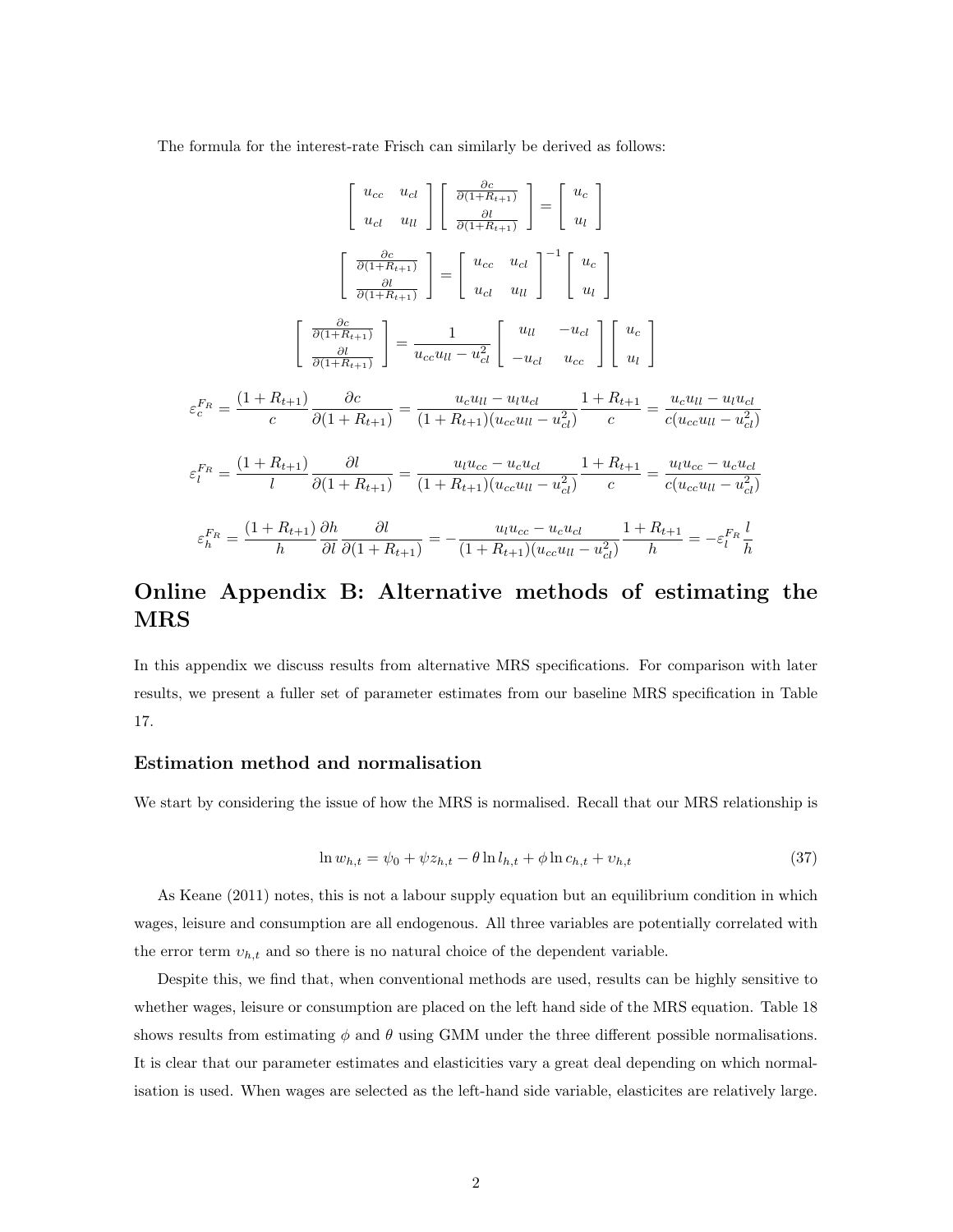| Parameter               | Estimate   | (Standard Error) | [95% Confidence Interval] |
|-------------------------|------------|------------------|---------------------------|
|                         |            |                  |                           |
| $\theta$                | $1.75***$  | (1.230)          | [0.34, 5.12]              |
| $\phi$                  | $0.76***$  | (0.103)          | [0.55, 0.95]              |
|                         |            |                  |                           |
| Ψ                       |            |                  |                           |
| Age                     | $0.05*$    | (0.02)           | [0.01, 0.09]              |
| Age <sup>2</sup>        | $-0.0005$  | (0.0007)         | $[-0.003, 0.001]$         |
| Age <sup>3</sup> /1000  | $-0.01$    | (0.01)           | $[-0.03, 0.03]$           |
| Age <sup>4</sup> /10000 | 0.002      | 0.0007           | $[-0.0005, 0.003]$        |
| North East              | 0.01       | (0.03)           | $[-0.06, 0.14]$           |
| Mid West                | $-0.05$    | (0.01)           | $[-0.08, 0.00]$           |
| South                   | $-0.11$    | (0.02)           | $[-0.22,-0.05]$           |
| White                   | $-0.04$    | (0.03)           | $[-0.13, 0.08]$           |
| No. elderly HH members  | $\rm 0.02$ | (0.02)           | $[-0.05, 0.06]$           |
| ln(famsize)             | $-0.32***$ | (0.037)          | $[-0.38,-0.23]$           |
| Has kids                | $0.07***$  | (0.021)          | [0.04, 0.10]              |
| No. of kids 0-2         | $0.15***$  | (0.030)          | [0.10, 0.22]              |
| No. of kids 3-15        | $0.06***$  | (0.017)          | [0.04, 0.10]              |
| No. of kids 16-17       | $-0.02**$  | (0.011)          | $[-0.05, 0.00]$           |
| Constant $(\Psi_0)$     | 4.70       | (4.94)           | $[-8.74, 28.03]$          |
| Heckman selection terms |            |                  |                           |
|                         |            |                  |                           |
| $e_1$                   | 0.07       | (0.167)          | $[-0.18, 0.48]$           |
| $e_2$                   | 0.05       | (0.172)          | $[-0.21, 0.51]$           |
| $e_3$                   | 0.01       | (0.052)          | $[-0.08, 0.13]$           |

Table 17: Baseline MRS estimates

 $N = 50,895.$  \*p<0.10, \*\* p<0.05, \*\*\* p<0.01. Additional controls for season and year dummies and cohort-education interactions. Confidence intervals are bootstrapped with 1000 replications allowing for clustering at the individual level.

When leisure is the dependent variable, they are much smaller. Very similar considerations apply to the estimation of our Euler equation.

Differences of this kind can emerge in IV estimation in 2SLS and GMM estimation when the instruments chosen are relatively weak. Indeed, Hahn and Hausman (2002, 2003) propose using the differences in parameters implied by 2SLS estimates run under different normalisations as a test of instruments' strength.

Various papers have discussed possible remedies for cases when strong instruments are not available (Hahn and Hausman, 2003; Hausman et al., 2012). One possible solution is the use estimators such as Limited Information Maximum Likelihood (LIML) rather than 2SLS, which is known to have poor bias properties in such circumstances (Staiger and Stock, 1997; Nelson and Startz, 1990a,b). Using the notation from Davidson and MacKinnon (2004), for the case where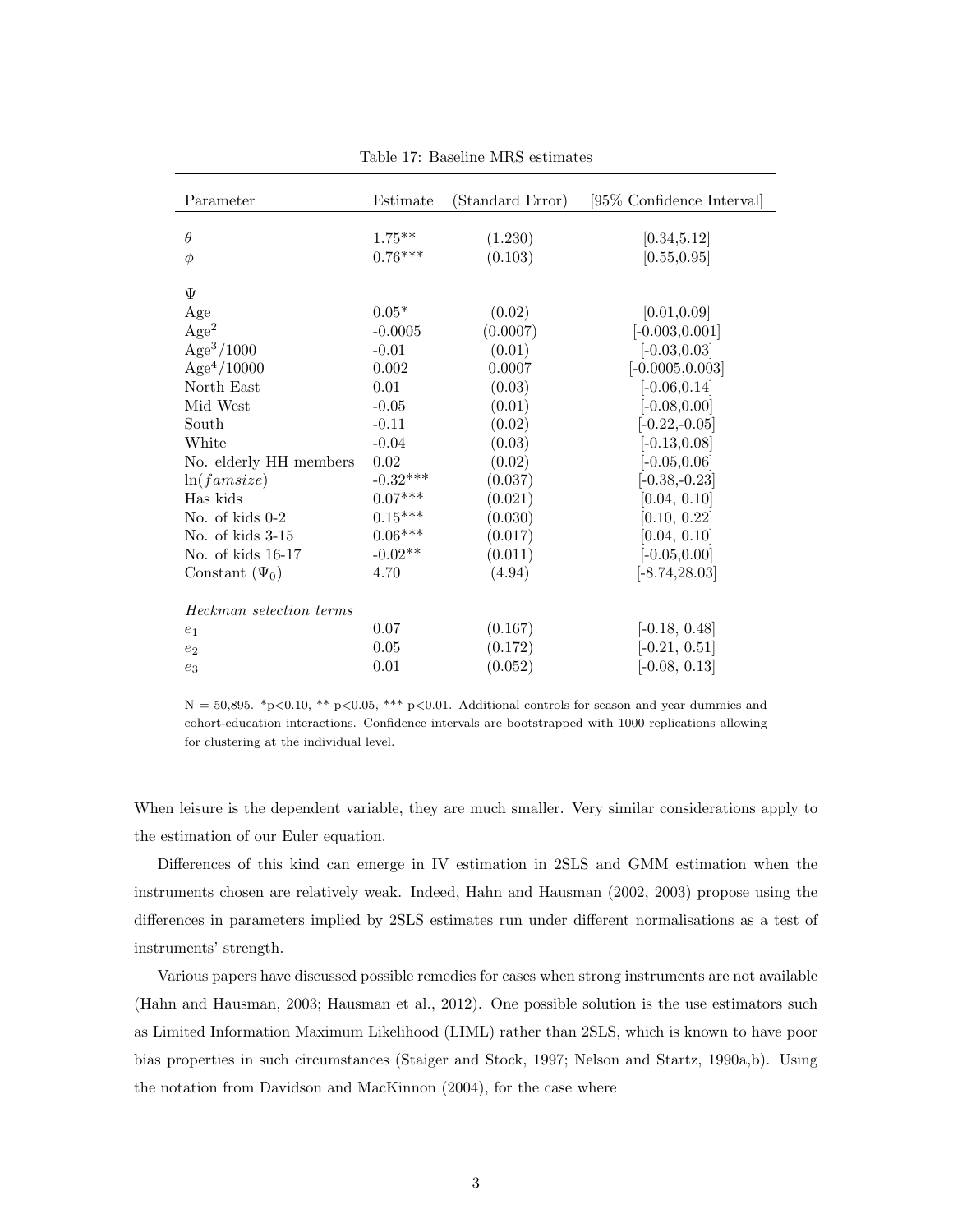|                                    | Dependent variable          |                               |                           |  |
|------------------------------------|-----------------------------|-------------------------------|---------------------------|--|
|                                    | Wages                       | Leisure                       | Consumption               |  |
| Parameters                         |                             |                               |                           |  |
| $\theta$                           | $0.46**$<br>$[-0.03, 0.61]$ | $-13.8$<br>$[-86.53, 154.63]$ | 0.13<br>$[-0.55, 0.54]$   |  |
| Φ                                  | $0.61***$<br>[0.48, 0.65]   | 0.17<br>$[-4.09, 0.12]$       | $1.38***$<br>[1.24, 1.73] |  |
| <i>Wage elasticities at median</i> |                             |                               |                           |  |
| Marshallian                        | 0.55<br>[0.52, 1.13]        | 0.09<br>[0.00, 0.13]          | 0.17<br>$[-0.40,-0.07]$   |  |
| Hicksian                           | 1.19<br>[1.10, 2.15]        | 0.11<br>$[-0.10, 0.13]$       | 0.77<br>[0.60, 1.02]      |  |

Table 18: MRS Estimates using GMM

 $N = 50,895.$  \*p<0.10, \*\* p<0.05, \*\*\* p<0.01. Controls as in Table 4. Elasticities are calculated as averages within a 5 percent band of the 50th percentile of the Marshallian distribution. 95% confidence intervals in square brackets. Confidence intervals are bootstrapped with 1000 replications.

> $y = Z\beta_1 + Y\beta_2 + u = X\beta + u$  $Y = \Pi W + v$

where  $W = [ZW_1]$  (with  $W_1$  being a matrix of instruments), and matrices X and W are  $n \times k$  and  $n \times l$  respectively (with  $l \geq k$ ). The LIML estimator can be written as

$$
\hat{\beta}^{\text{LIML}} = (X'(I - k_{\text{LIML}} M_W)X)^{-1} X'(I - k_{\text{LIML}} M_W) y
$$
\n(38)

where  $M_W = I - W(W'W)W'$ , and

$$
k_{\text{LIML}} = \frac{(y - Y\beta_2)'M_Z(y - Y\beta_2)}{(y - Y\beta_2)'M_W(y - Y\beta_2)}
$$
(39)

However, while LIML is often found to have better bias properties than 2SLS, it has long been recognised that LIML does not have moments in finite samples (Mariano and Sawa, 1972; Sawa, 1972), and simulation exercises have shown that this can add considerable volatility to empirical estimates (Hahn et al., 2004). As a result Hahn et al. (2004) recommend the use of either jack-knifed 2SLS or the modification of LIML proposed by Fuller (1977). For this latter estimator, we replace  $k_{\text{LIML}}$  in equation (38) with

$$
k_{\text{Fuller}} = k_{\text{LIML}} - \frac{\lambda}{(n-k)}
$$
\n
$$
(40)
$$

where  $\lambda$  here is a parameter chosen by the researcher, to obtain a value for  $\hat{\beta}^{\text{Fuller}}$ . The resulting estimator is guaranteed to have moments in finite samples Fuller (1977). We choose a value of one for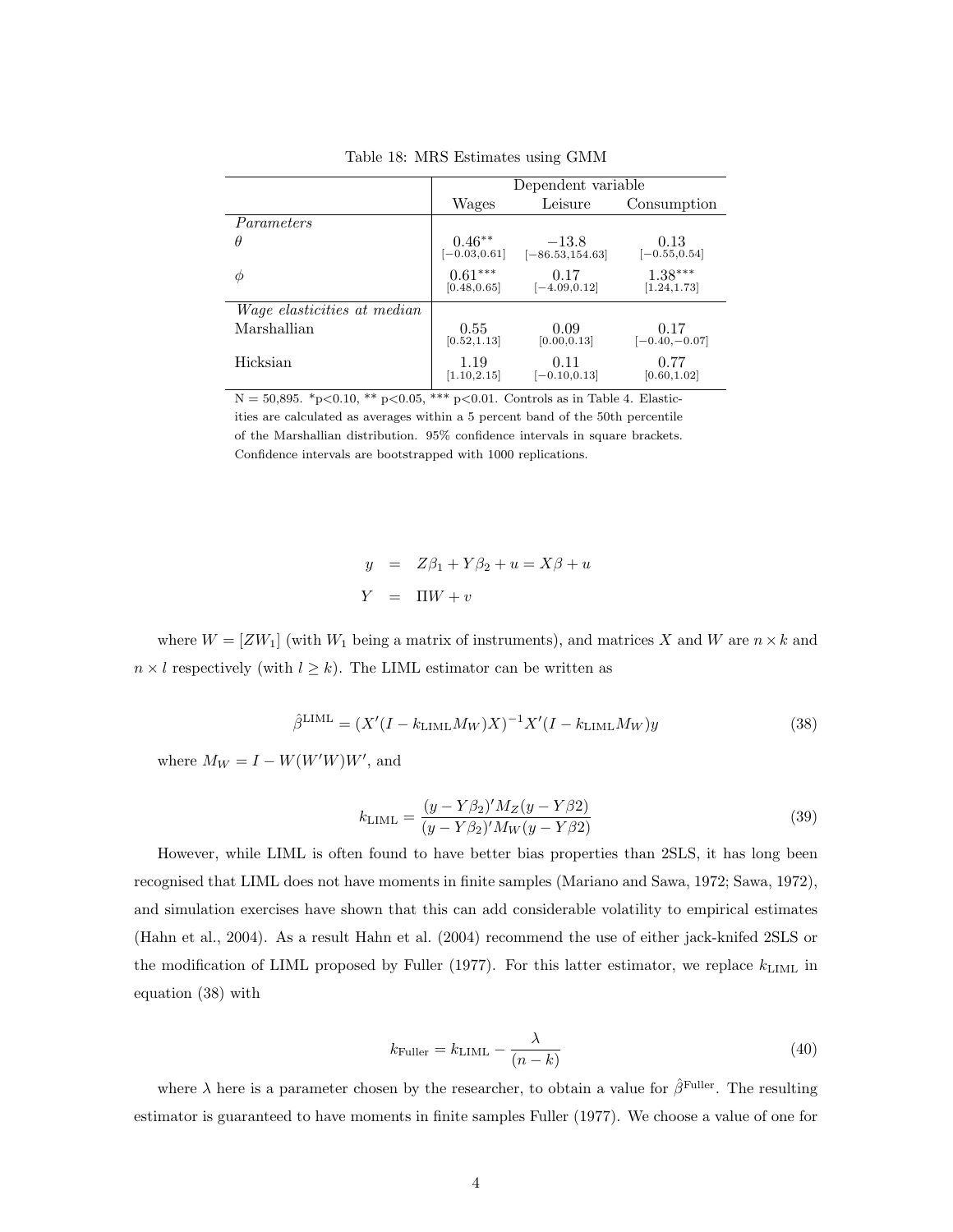this as suggested by Davidson and MacKinnon (2004) as it yields estimates that are approximately unbiased.

As well as its superior bias properties, the Fuller estimator has the advantage that is much less sensitive than GMM or 2SLS to the choice of the dependent variable, as Table 19 shows. Both the elasticity and parameter estimates obtained using alternative normalisations of the Fuller estimator are very similar to our baseline results.

|                                    | Dependent variable        |                         |  |
|------------------------------------|---------------------------|-------------------------|--|
|                                    | Leisure                   | Consumption             |  |
| Parameters                         |                           |                         |  |
| θ                                  | 1.84<br>$[-15.81, 19.48]$ | 1.75<br>$[-6.25, 9.74]$ |  |
| ⋒                                  | 0.76<br>$[-0.23, 1.75]$   | 0.77<br>$[-0.22, 1.76]$ |  |
| <i>Wage elasticities at median</i> |                           |                         |  |
| Marshallian                        | 0.17<br>$[-0.04, 0.38]$   | 0.18<br>$[-0.02, 0.37]$ |  |
| Hicksian                           | 0.53<br>$[-0.06, 1.11]$   | 0.54<br>[0.02, 1.07]    |  |

Table 19: MRS Estimates with Different Dependent Variables

 $N = 50,895.$  \*p<0.10, \*\* p<0.05, \*\*\* p<0.01. Controls as in Table 4. Elasticities are calculated as averages within a 5 percent band of the 50th percentile of the Marshallian distribution. 95% confidence intervals in square brackets. Confidence intervals are bootstrapped with 1000 replications.

#### Alternative instruments

In Table 20 we show results using alternative choices of instruments. We show results using GMM (with wages as the dependent variable) and the Fuller estimator described above. The first two columns show results with two alternative sets of instruments: using region-education-year interactions or using a full set of cohort-education-year interactions as used in Blundell et al. (1998). The former approach exploits variation in the wages and hours of workers with different education levels across regions and over time rather than variation across cohorts. The latter is similar to the approach we adopt for our main results but interacts cohort-eduction dummies full set of year effects rather than a polynomial in time trends.

The choice of instruments does have some impact on the results. Using variation in regions and education groups we obtain somewhat smaller values of the Marshallian and Hicksian elasticities. As we noted in section 4.1 however, estimates from such an approach might be contaminated by changes in the composition of education groups over time. We thus prefer the approach that we adopt in our main specification. The estimates we obtain from fully adopting the Blundell et al. (1998) approach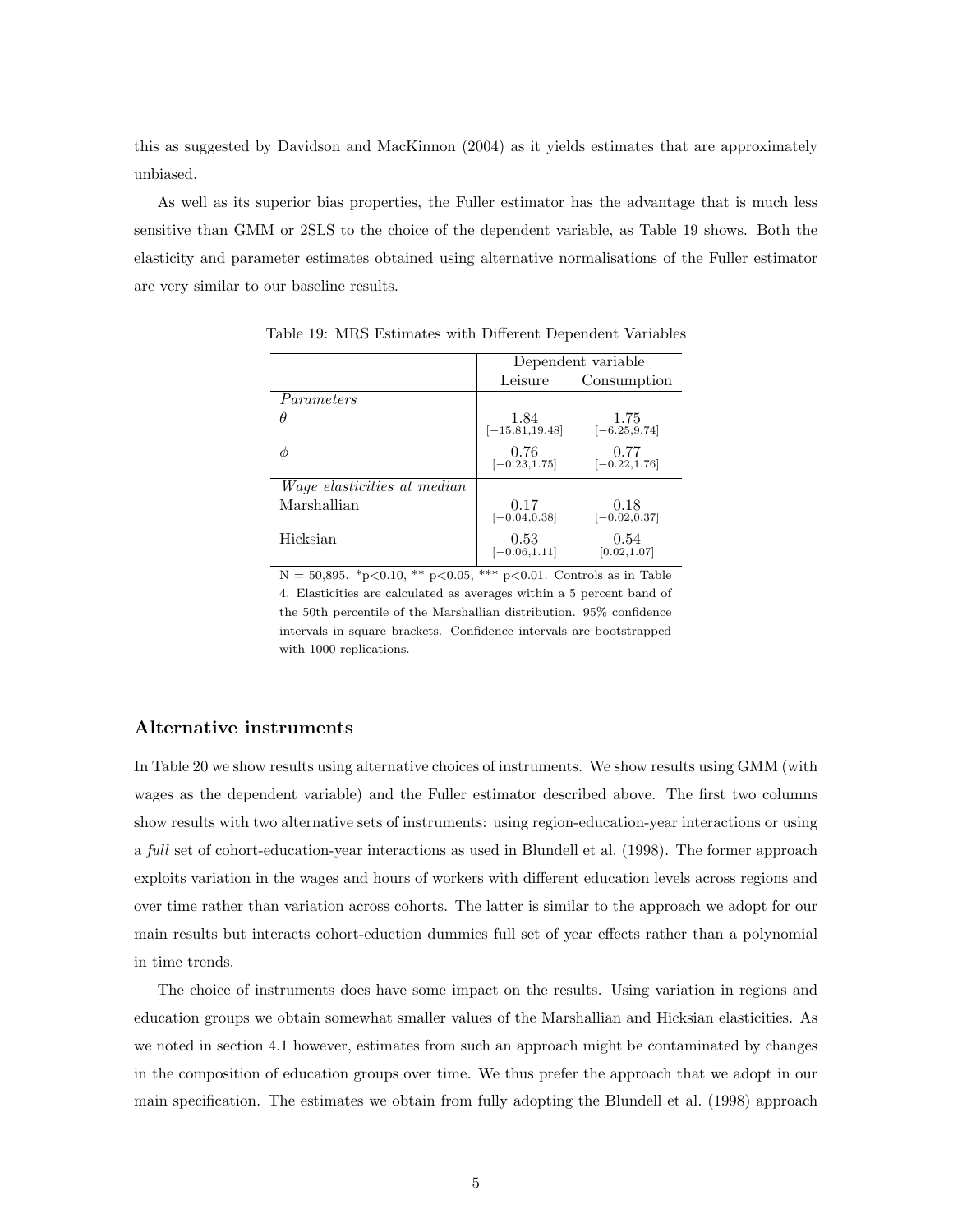are very similar to our main results, though somewhat less precise.

The sensitivity or our results to the choice of instruments is on the whole quite small when we compare it to the differences that can arise from the choice of estimation method. Just as we find for our main set of results, the hours elasticities estimated using the GMM estimator with wages as the dependent variable are substantially larger than those using the Fuller estimator for both of our alternative instrument sets.

|                                    | Region-Education-Year dummies |              | (1998)<br>BDM   |                 |
|------------------------------------|-------------------------------|--------------|-----------------|-----------------|
|                                    | Fuller                        | GMM          | Fuller          | GMM             |
| Parameters                         |                               |              |                 |                 |
| $\theta$                           | $5.09***$                     | $0.63***$    | 1.93            | 0.08            |
|                                    | [1.19, 9.00]                  | [0.44, 0.82] | $[-5.75, 9.61]$ | $[-0.12, 0.27]$ |
| Φ                                  | $0.73***$                     | $0.25***$    | $0.76***$       | $0.52***$       |
|                                    | [0.27, 1.19]                  | [0.21, 0.29] | [0.48, 1.04]    | [0.46, 0.52]    |
| <i>Wage elasticities at median</i> |                               |              |                 |                 |
| Marshallian                        | 0.09                          | 1.22         | 0.17            | 1.08            |
|                                    | $[-0.01, 0.19]$               | [0.65, 1.79] | $[-0.43, 0.77]$ | [0.53, 1.62]    |
| Hicksian                           | 0.25                          | 1.57         | 0.51            | 2.92            |
|                                    | [0.14, 0.36]                  | [0.90, 2.25] | $[-0.86, 1.88]$ | [1.06, 4.79]    |

Table 20: MRS Estimates using alternative instruments

 $N = 50,895.$  \*p<0.10, \*\* p<0.05, \*\*\* p<0.01. BDM (1998) instruments are a full set of cohorteducation-year dummies. Controls as in Table 4 except that in the region-education-year specification we replace cohort-education interactions with education dummies. Elasticities are calculated as averages within a 5 percent band of the 50th percentile of the Marshallian distribution. 95% confidence intervals in square brackets. Confidence intervals are bootstrapped with 1000 replications.

#### Alternative samples

Table 21 shows how our MRS results are affected by alternative sample selection choices. Column (1) presents results when we exclude those individuals who report working exactly 40 hours a week. The justification of this experiment is that these individuals may be affected by some kind of friction that does not allow them to adjust their hours worked as desired. Such frictions would mean that the MRS condition that we exploit to recover  $\phi$  and  $\theta$  need not hold, and so it may be more reasonable to exclude these observations. When we do so, we obtain greater estimates of our Marshallian and Hicksian hours elasticities (at 0.45 and 0.72 respectively). These values are however somewhat imprecisely estimated and the confidence bands that surround them include our baseline estimates.

In Column (2) we show results when we exclude individuals working less than 20 hours per week (with an appropriate adjustment to our selection correction). We consider results from this specification because there may be certain frictions that prevent individuals working fewer hours than this, which would again lead to potential violations of the MRS condition. Excluding these observations delivers somewhat lower elasticity estimates, but again the estimates are imprecise.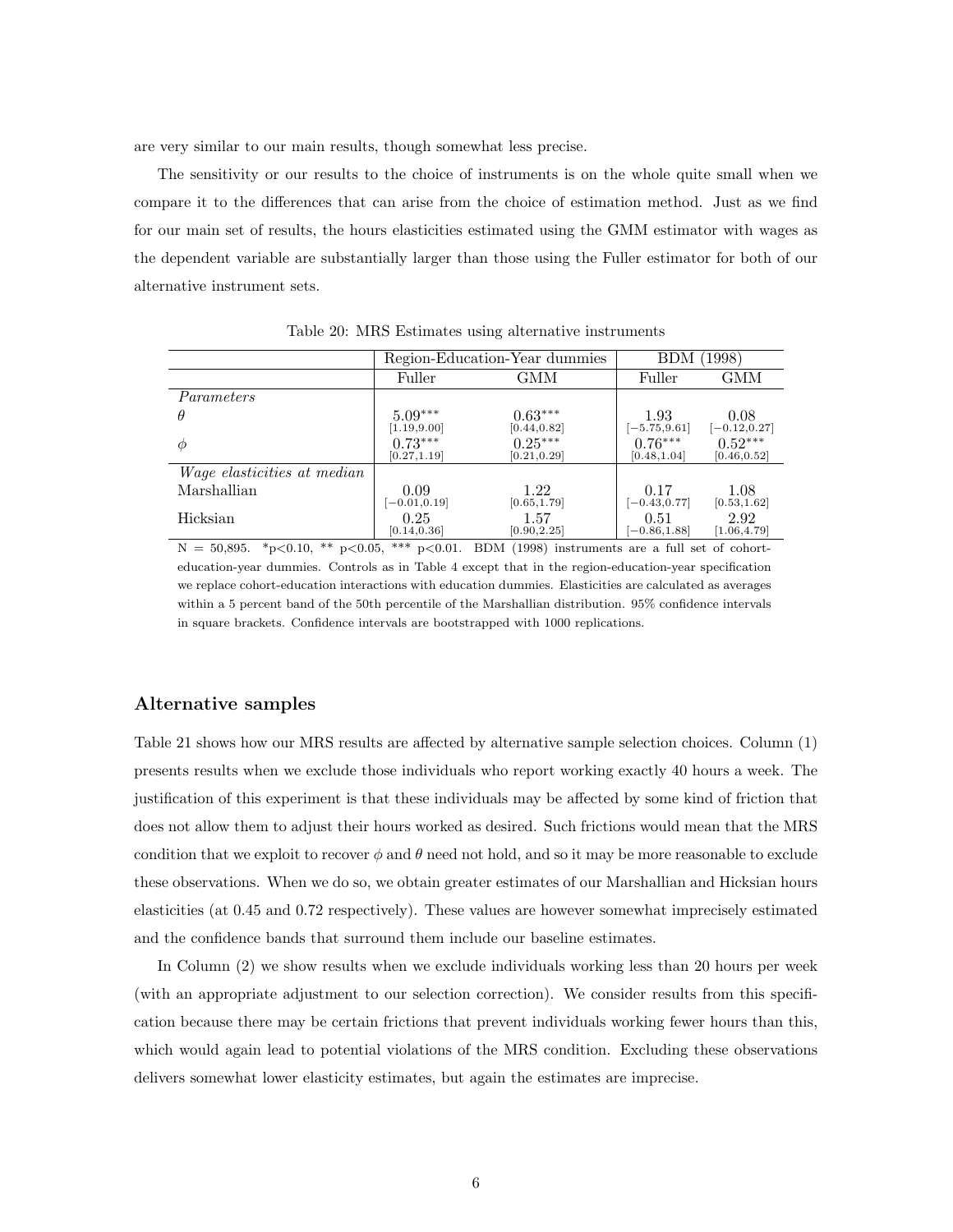|                                    | Exc. 40 hours           | Exc. $\langle 20 \text{ hours} \rangle$ | Born 1925-1965            |
|------------------------------------|-------------------------|-----------------------------------------|---------------------------|
|                                    | $\pm$ )                 | 2                                       | 3)                        |
| Parameters                         |                         |                                         |                           |
| $\theta$                           | 1.52<br>$[-2.13, 5.18]$ | 2.81<br>$[-2.69, 8.32]$                 | $2.08**$<br>[0.05, 4.10]  |
| Ф                                  | 0.42<br>$[-0.05, 0.90]$ | $0.76***$<br>[0.42, 1.09]               | $0.56***$<br>[0.36, 0.76] |
| <i>Wage elasticities at median</i> |                         |                                         |                           |
| Marshallian                        | 0.45<br>$[-0.39, 1.29]$ | 0.13<br>$[-0.06, 0.32]$                 | 0.27<br>$[-0.04, 0.58]$   |
| Hicksian                           | 0.72<br>$[-0.72, 2.17]$ | 0.39<br>$-0.26, 1.05$                   | 0.53<br>[0.04, 1.03]      |
| N                                  | 26,060                  | 47,743                                  | 39,057                    |

Table 21: MRS Estimates using alternative samples

 $*_{p<0.10,*p<0.05,**p<0.01}$ . Specification (1) excludes individuals who work exactly 40 hours. Specification (2) excludes those working less than 20 hours (part-time workers). Specification (3) only includes individuals from cohorts with the most similar labour supply choices over the life cycle. Elasticities are calculated as averages within a 5 percent band of the 50th percentile of the Marshallian distribution. 95% confidence intervals in square brackets. Confidence intervals are bootstrapped with 1000 replications.

Finally, in Column (3) we consider only those ten-year birth cohorts with the most similar laboursupply behaviour over the life cycle. In particular we exclude those born before 1925 as they tend to work fewer hours at older ages than other cohorts, and those born after 1975, as less-educated individuals born after this date tend to have lower employment rates than other earlier cohorts at the same ages. Using this sample, we obtain a Marshallian elasticity of 0.27 and a Hicksian 0.53. While the Marshallian elasticity estimated from this sample is slightly higher than our baseline estimates, the Hicksian elasticity is essentially unchanged.

#### Alternative definitions of hours

In Table 22 we consider how elasticity estimates are affected when we use an alternative measure of hours of leisure. The measure we use here is

$$
leisure = \frac{5200 - hours per week \times weeks worked per year}{52}
$$
 (41)

This measure accounts for the observed variation in weeks worked per year in addition to variation in hours worked per week across workers.

The elasticities resulting from this exercise are in general lower but on the whole similar to than those in our baseline specification, with a Marshallian elasticity of 0.13 and a Hicksian elasticity of 0.42. The value of  $\theta$  is larger than in our main results (at 2.3), and much less precisely estimated. The value of  $\phi$  is essentially unchanged.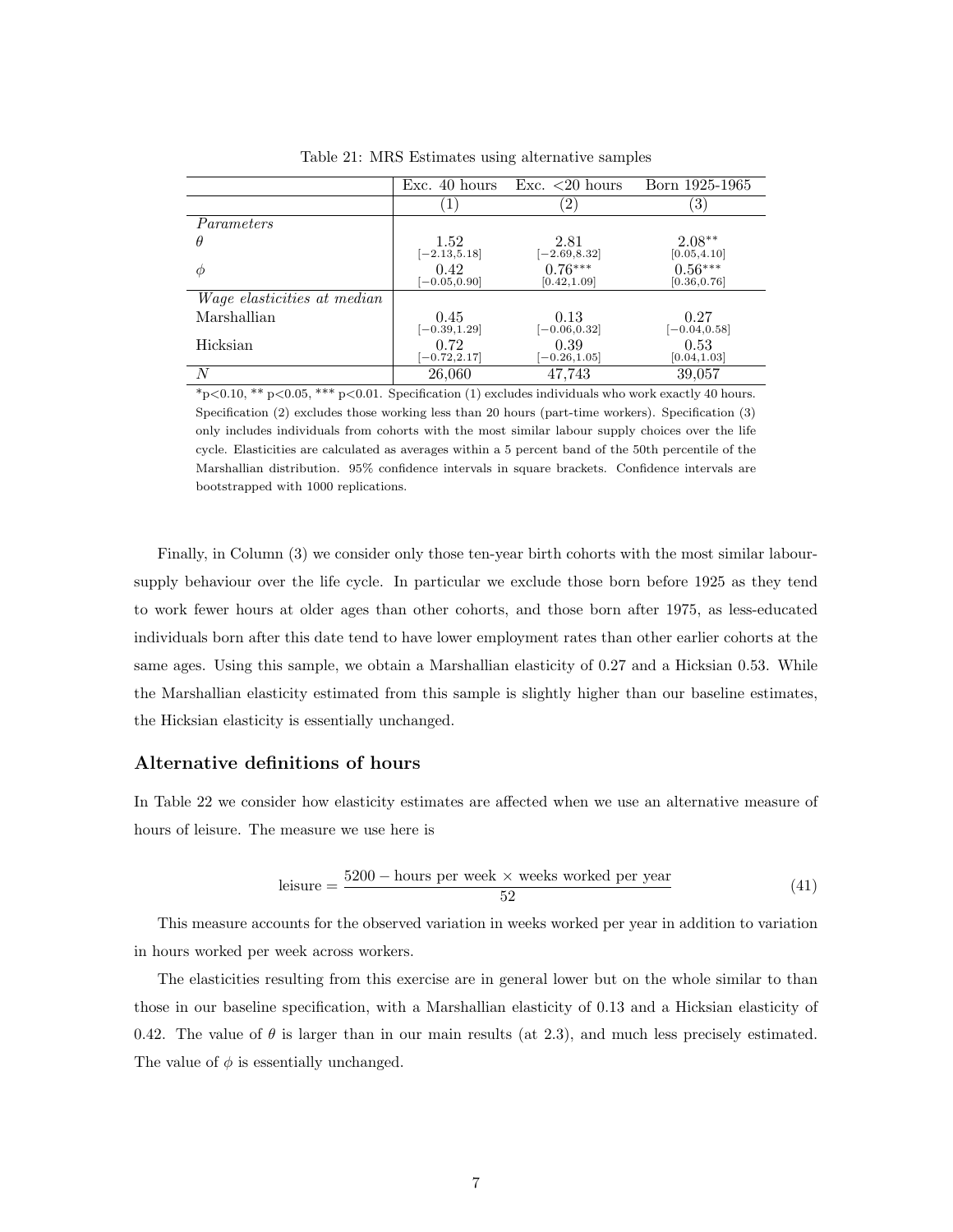| Ĥ                                        | 2.29<br>$[-1.66, 6.25]$   |
|------------------------------------------|---------------------------|
|                                          | $0.78***$<br>[0.53, 1.04] |
| <i>Wage elasticities at median</i>       |                           |
| Marshallian                              | 0.13<br>$[-0.13, 0.38]$   |
| Hicksian                                 | 0.42<br>$[-0.28, 1.13]$   |
| N=50,895. *p<0.10, ** p<0.05, *** p<0.01 |                           |

Table 22: MRS estimates using alternative hours definition

# Online Appendix C: Probit results

Here we present results for the selection probit we run prior to estimating our MRS equation. Husband's earnings are strongly negatively correlated with participation.

| Log earnings of husband   | $-0.164***$ | (0.007) |
|---------------------------|-------------|---------|
| Husband employed          | $-1.929***$ | (0.064) |
| No. of Elderly HH members | 0.023       | (0.026) |
| Log family size           | $-0.110***$ | (0.022) |
| Wife: White               | $-0.015$    | (0.014) |
| Age                       | $-0.056$    | (0.042) |
| Age <sup>2</sup>          | 0.001       | (0.001) |
| Age <sup>3</sup> /1000    | 0.003       | (0.018) |
| Age <sup>4</sup> /10000   | $-0.003*$   | (0.001) |
| Has kids                  | $-0.034$    | (0.018) |
| No. of kids aged 0-2      | $-0.515***$ | (0.014) |
| No. of kids aged 3-15     | $-0.167***$ | (0.008) |
| No. of kids aged 16-17    | $0.071***$  | (0.017) |
| North East                | $-0.004$    | (0.015) |
| Mid-West                  | $0.119***$  | (0.014) |
| South                     | $0.035**$   | (0.013) |

Table 23: Selection Probit Results

N= 78,674. \* $p < 0.05,$  \*\*  $p < 0.01,$  \*\*\*  $p < 0.001$  Standard errors in parentheses. Additional controls for season and year dummies and cohort-education interactions.

## Online Appendix D: Bootstrap procedure

We bootstrap standard errors and confidence intervals for both our MRS and Euler equations.

The two step Heckman-selection procedure for estimating the MRS coefficients can be bootstrapped in the standard way. Bootstrapping results for our Euler equation requires a slightly more complicated procedure however. This is because we aggregate our data into cohort groups and then implement an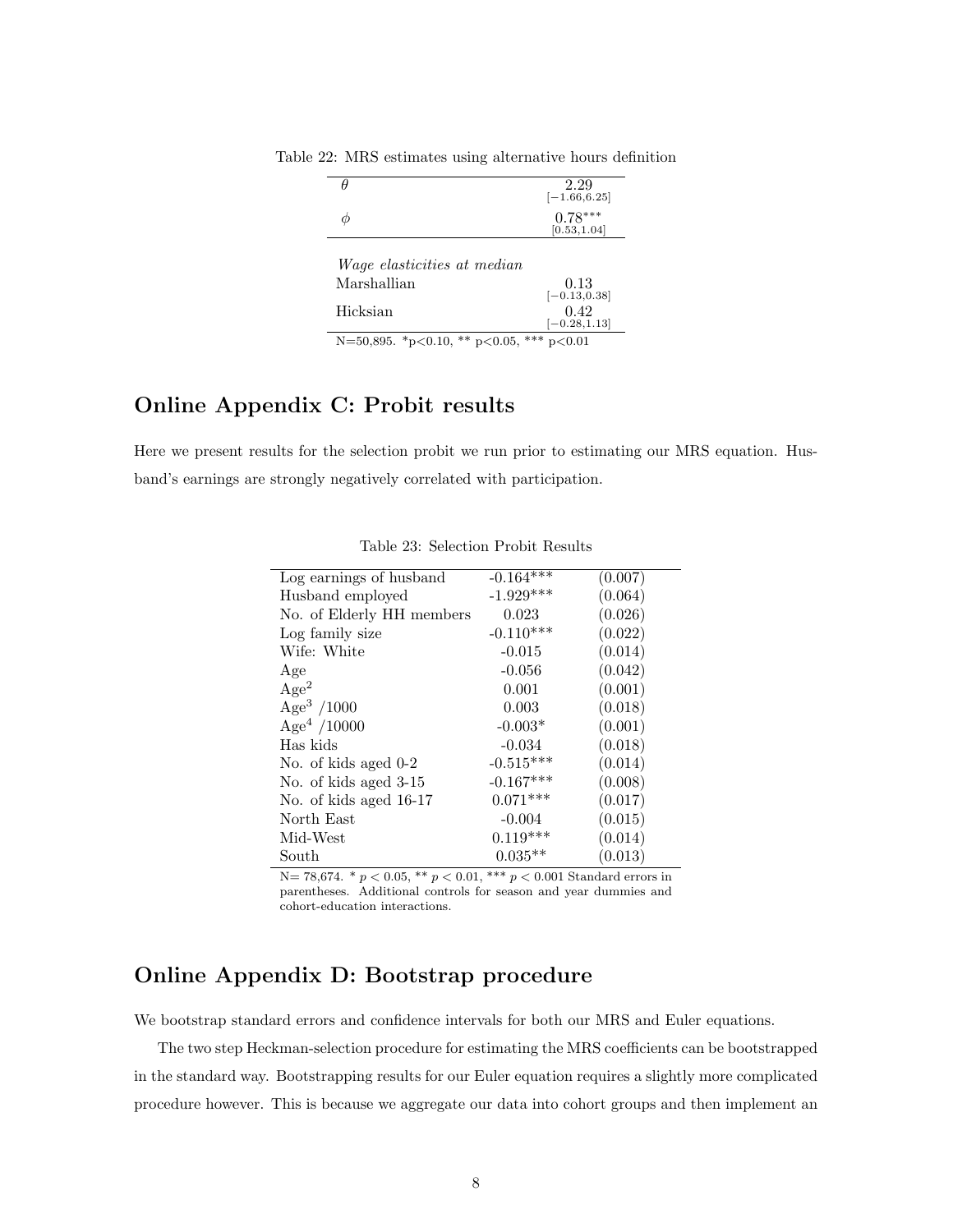IV procedure. Taking  $Z_t$  as a vector of exogenous variables, and  $X_t$  and  $Y_t$  as endogenous variables (with  $Y_t$  as our dependent variable) we can reformulate our approach as estimating the equations

$$
X_t = \Pi Z_t + v_t
$$

$$
Y_t = X_t \beta + u_t
$$

where  $v_t$  is a vector of errors in our first stage. These can be thought of as economic shocks which may have a complicated structure. For instance they may be correlated across time for a given cohort, or may have an aggregate component which is correlated across cohorts for a given time period. Errors may also be correlated across the equations for different exogenous variables  $Z_t$ . We will wish to preserve these correlations when we implement our bootstrap procedure. In order to do this, we attempt to construct the variance-covariance matrix of the residuals v. Rather than filling in all possible cross-correlations in this matrix, we calculate the following moments for each cohort  $c$ , and equation i

$$
var(v^{i,c})
$$
  
\n
$$
cov(v_t^{i,c}, v_{t-1}^{i,c})
$$
  
\n
$$
cov(v_t^{i,c}, v_t^{j,c})
$$
  
\n
$$
cov(v_t^{i,c}, v_t^{i,k})
$$

Setting all other correlations to zero. Thus we impose for instance that there is zero correlation between  $v_t^{i,c}$  and  $v_{t-1}^{i,k}$ . Unfortunately, there is no guarantee that this matrix will be postive definite. In our procedure we therefore apply weights to the non-zero elements of our 'off-diagonal' matrices - which give the covariances across different cohorts for the same equation - and to our 1st autocovariances for residuals for the same cohort and same equation. The weights we apply to these are the maximum that ensure the resulting matrix is positive defintite: in our case they are both set at 0.23.

Once we have this matrix we can Cholesky decompose it to obtain a vector of orthogonalised residuals

$$
\Omega = vv' = \epsilon C C' \epsilon'
$$

We then draw from the orthogonalised residuals, premultiply them by  $C$  and then add them to  $\Pi Z_t$  to reconstruct the endogenous variables (including Y). We then reestimate our second stage equation to obtain a new set of estimates for  $\beta$ .

The values of  $Z_t$  in our case will depend on the results we obtain from our MRS equation, so in each iteration of our bootstrap we resample with replacement from from our disaggregated data,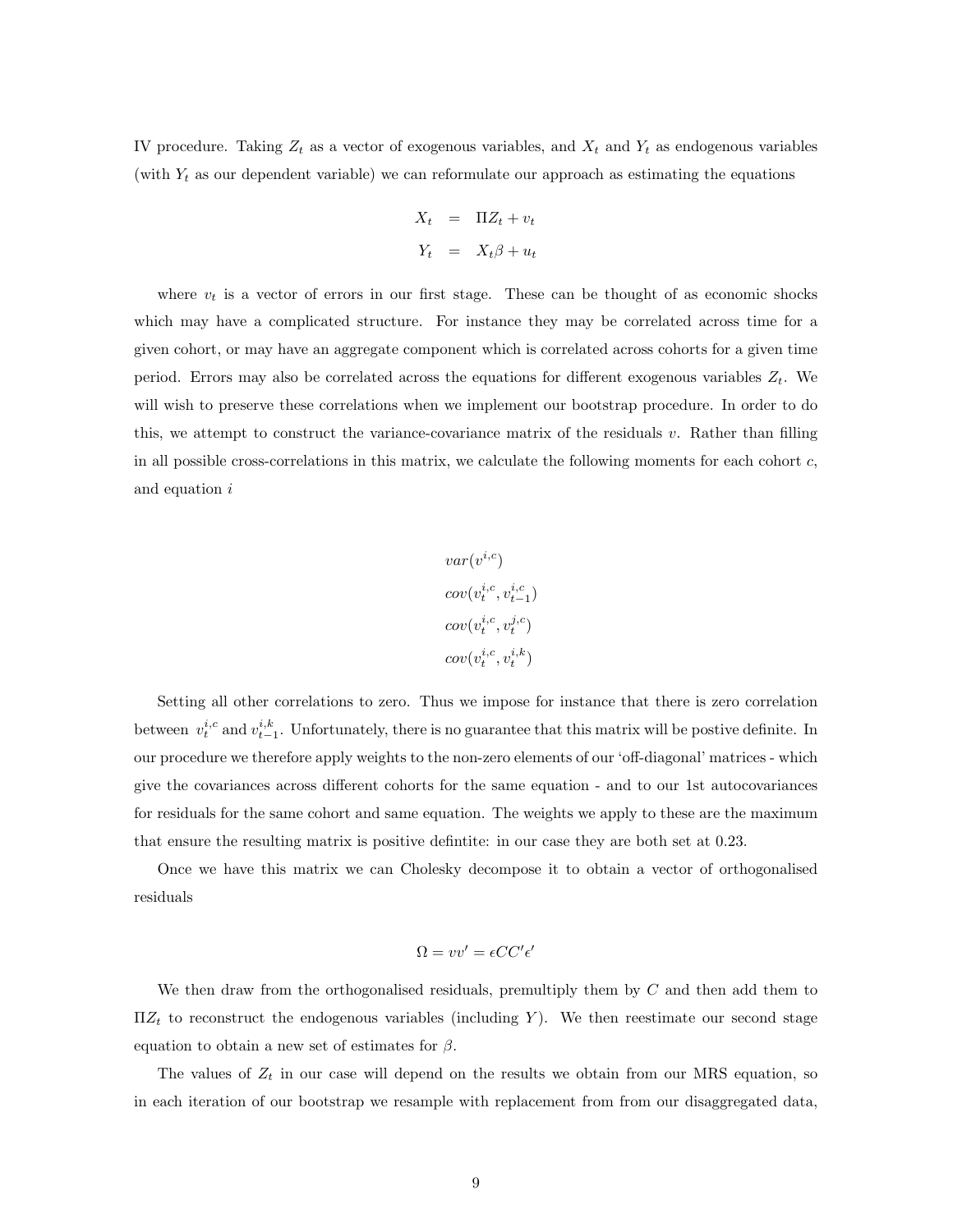re-run the MRS equation, reaggregate to obtain the cohort averages which make up  $Z_t$  and then make a draw from our residuals.

## Online Appendix E: Results for CES and additive separability

In this Appendix we discuss results for alternative specifications of our utility function. In particular we consider results from a standard CES utility function (where we impose that  $\theta = \phi$ ), and one where we impose additive separability between consumption and leisure (i.e  $\gamma = 0$ ).

Table 24 presents parameter estimates when we impose the restrictions implied by CES utility. Under this functional form for utility, we get a slightly larger value of  $\phi$  and a much lower value of  $\theta$ than we obtain from our preference specification (at 0.83 compared to 0.76 and 1.75 that we obtain for  $\phi$  and  $\theta$  respectively in Table 4). We also obtain a slightly larger value of  $\gamma$  however (at 3.03 compared to 2.07 for our less restrictive utility function).

Table 24: Parameter values

|   | CES                  |
|---|----------------------|
|   | 0.83<br>[0.66, 0.97] |
| Ĥ | 0.83                 |
|   | [0.66, 0.97]         |
|   | 3.03<br>[0.64, 4.27] |

Taken together, the CES parameter estimates imply that utility is less concave in leisure, and hence that labour supply elasticities are greater. We show the elasticities implied by these estimates in Table 25. While Marshallian hours elasticities for the CES specification are only greater at the upper end of the distribution, the estimated Hicksian and Frisch hour elasticities are roughly 50% larger. The CES estimates also imply a more substantial degree of non-separability between consumption and leisure. The Frisch elasticity of consumption with respect to predictable wage increases has a median of around 0.4 compared to 0.05 from our main estimates. This reflects both a greater senstivity of the marginal utility of consumption to changes in leisure and the fact that leisure responses to given wage changes will in general be greater under these preferences. Finally we note that, the interest rate Frisch elasticity is much lower at the median than in our baseline specification, and, as a result of the imposed equality between  $\theta$  and  $\phi$ , identical to the interest rate Frisch for leisure.

Table 25 also shows Frisch elasticities for our preference specification in the case where we impose additive separability for preferences over consumption and leisure (that is we impose that  $\gamma = 0$ ). This necessarily sets the Frisch consumption responses to wage changes to zero. It turns out that Frisch hours and leisure elasticities are very similar to those estimated when we allow for non-separability in our main specification. This reflects the fact that when, as we find, the parameters  $\theta$  and  $\phi$  are small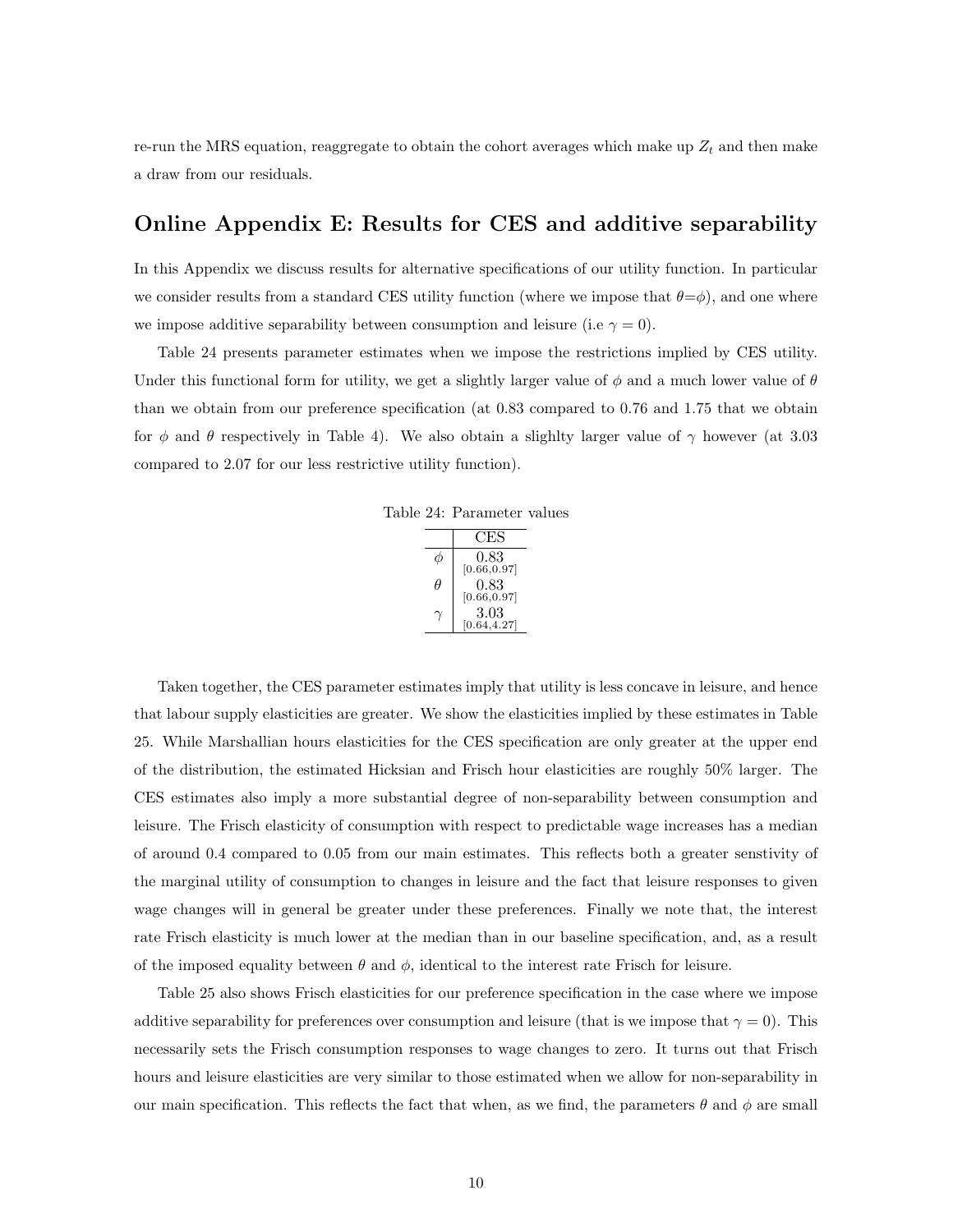and  $\alpha$  large, then the numerator and denominator in formula for Frisch elasticities given in equation (25) will both be dominated by the term  $M_t$ . Consequently, the impact of small changes in  $\gamma$  will be limited.

When additive separability is imposed, the wage and interest rate Frisch elasticities are identical - a direct result of setting  $u_{cl} = 0$  in expressions (26) and (27). The estimated Frisch elasticity of consumption with respect to the interest rate (now simply given by  $-1/\phi$ ) also falls relative to our baseline results, from -1.19 to -1.31.

|                  |                             | $\gamma = 0$                | $\overline{\text{CES}}$     |                                              |                                              |                             |
|------------------|-----------------------------|-----------------------------|-----------------------------|----------------------------------------------|----------------------------------------------|-----------------------------|
|                  | Wage                        | Interest rate               |                             | Wage                                         |                                              | Interest rate               |
|                  | Frisch                      | Frisch                      | Marshallian                 | Hicksian                                     | Frisch                                       | Frisch                      |
| Hours worked     |                             |                             |                             |                                              |                                              |                             |
| 10th             | 0.84<br>[0.22, 3.14]        | 0.84<br>[0.22, 3.14]        | $-0.24$<br>$[-0.30, -0.11]$ | 0.48<br>[0.41, 0.60]                         | 1.08<br>[0.97, 1.45]                         | 0.83<br>[0.62, 1.31]        |
| 25th             | 0.83<br>[0.22, 3.27]        | 0.83<br>[0.22, 3.27]        | $-0.04$<br>$[-0.13, 0.12]$  | 0.60<br>[0.52, 0.76]                         | 1.16<br>[1.06, 1.54]                         | 0.85<br>[0.64, 1.35]        |
| 50 <sub>th</sub> | 0.90<br>[0.24, 3.59]        | 0.90<br>[0.24, 3.59]        | 0.21<br>[0.10, 0.42]        | 0.77<br>[0.66, 0.99]                         | 1.33<br>[1.24, 1.75]                         | 0.93<br>[0.71, 1.48]        |
| 75th             | 1.04<br>[0.28, 4.31]        | 1.04<br>[0.28, 4.31]        | 0.54<br>[0.39, 0.82]        | 1.04<br>[0.89, 1.32]                         | 1.66<br>[1.54, 2.19]                         | 1.13<br>[0.86, 1.80]        |
| 90 <sub>th</sub> | 1.98<br>[0.57, 6.96]        | 1.98<br>[0.57, 6.96]        | 1.11<br>[0.88, 1.55]        | 1.62<br>[1.39, 2.07]                         | 2.71<br>[2.49, 3.65]                         | 1.89<br>[1.47, 3.03]        |
| Leisure          |                             |                             |                             |                                              |                                              |                             |
| 25th             | $-0.57$<br>$[-2.16, -0.16]$ | $-0.57$<br>$[-2.16, -0.16]$ | $-0.29$<br>$[-0.45,-0.21]$  | $-0.57$<br>$[-0.73, -0.49]$ $[-1.15, -0.81]$ | $-0.88$                                      | $-0.59$<br>$[-0.93, -0.45]$ |
| 50 <sub>th</sub> | $-0.57$<br>$[-2.16, -0.16]$ | $-0.57$<br>$[-2.16, -0.16]$ | $-0.13$<br>$[-0.26, -0.06]$ | $-0.48$<br>$[-0.61, -0.41]$                  | $-0.83$<br>$[-1.08, -0.76]$                  | $-0.58$<br>$-0.91, -0.44$ ] |
| 75th             | $-0.57$<br>$[-2.16, -0.16]$ | $-0.57$<br>$[-2.16, -0.16]$ | 0.03<br>$[-0.08, 0.09]$     | $-0.40$                                      | $-0.78$<br>$[-0.50, -0.35]$ $[-1.04, -0.71]$ | $-0.57$<br>$[-0.90, -0.43]$ |
| Consumption      |                             |                             |                             |                                              |                                              |                             |
| 25th             | 0.00<br>$[-,-]$             | $-1.31$<br>$[-1.81, -1.05]$ | 0.91<br>[0.82, 1.08]        | 0.63<br>[0.54, 0.79]                         | 0.32<br>[0.12, 0.53]                         | $-0.59$<br>$[-0.93, -0.45]$ |
| 50 <sub>th</sub> | 0.00<br>$[-,-]$             | $-1.31$<br>$[-1.81, -1.05]$ | 1.07<br>[0.97, 1.27]        | 0.72<br>[0.62, 0.92]                         | 0.37<br>[0.15, 0.62]                         | $-0.58$<br>$-0.91, -0.44$ ] |
| 75th             | 0.00<br>$[-,-]$             | $-1.31$<br>$[-1.81, -1.05]$ | 1.23<br>[1.12, 1.44]        | 0.80<br>[0.68, 1.02]                         | 0.42<br>[0.17, 0.70]                         | $-0.57$<br>$[-0.90, -0.43]$ |
|                  |                             |                             |                             |                                              |                                              |                             |

Table 25: Elasticities at Percentiles of Marshallian distribution: CES

Elasticities are calculated as averages within 5 percent bands of the 10th, 25th, 50th and 75th and 90th percentiles of the Marshallian distribution. 95% confidence intervals in square brackets. Confidence intervals are bootstrapped with 1000 replications.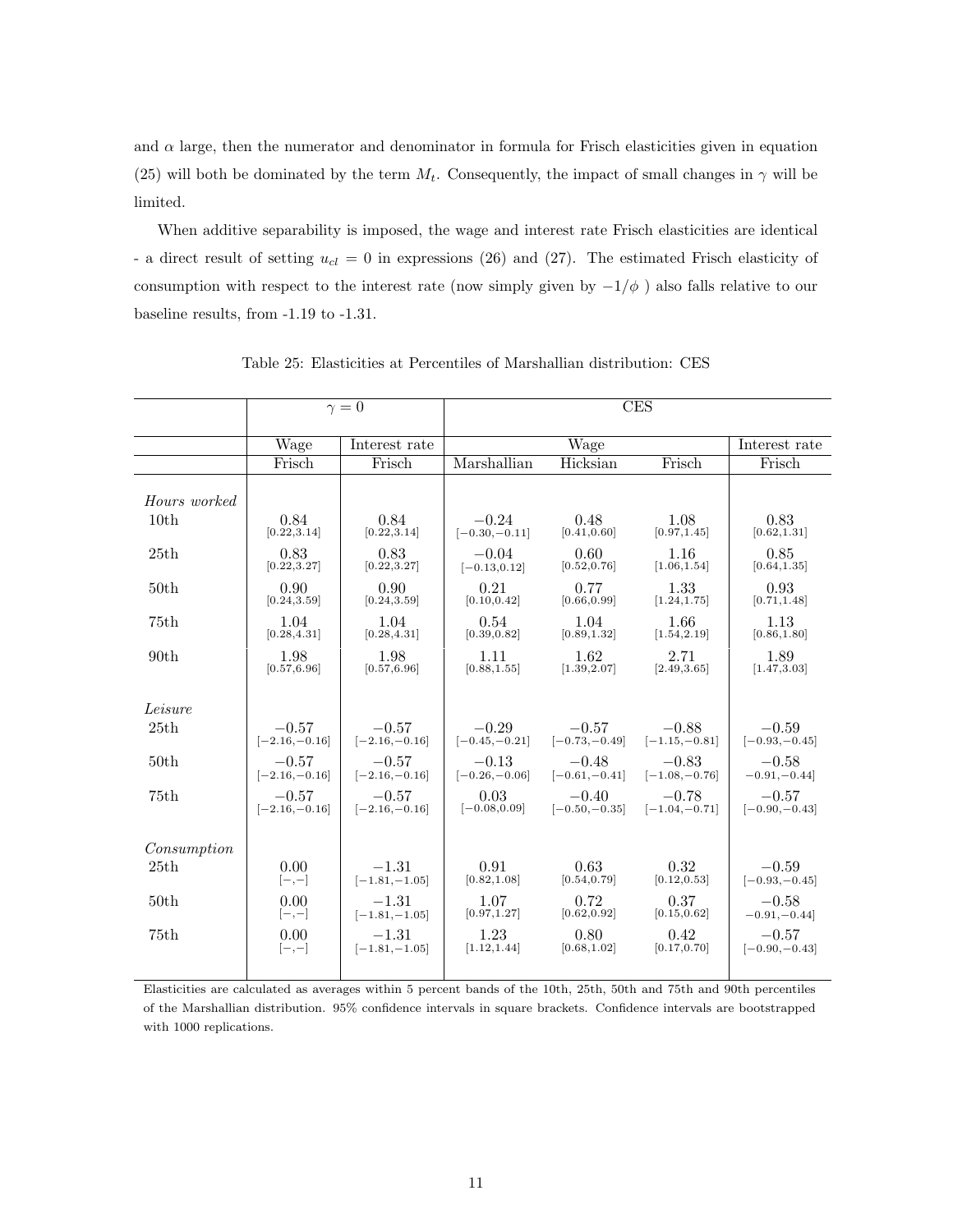## Online Appendix F: Returns to experience

In order to assess the ability of the model with returns to experience to account for female labour supply behaviour we provide several statistics beyond the targets of the calibration. First, analogously to Figure 2, Figure 4 shows life cycle profiles in the simulations and in the data. Second, Table 26 reports some additional statistics.

There are some differences between the model with returns to experience and the baseline we considered above. First, the median duration of spells out of the labour force is much longer: those who do exit, exit for long periods or do not return. This can be seen in the declining participation profiles at ages beyond 35. These patterns are not observed either in the data or in the baseline model. Second, very few women change their participation decisions. For example, the fraction of women who worked in all previous periods at the age of 52 is 57%, which compares to 40% in the economy without returns to experience. Third, the childcare cost that is needed here to keep women out of the labour market during childbearing is substantially higher because of the incentive to accumulate labour market experience. In particular the monetary fixed childcare cost is up to 76% of median earnings of a women aged 25 to 55. Finally, the size of the negative effect of husband earnings on the participation decision is slightly lower than in the baseline.

|                                                                                                                                                                                                      | Data                            | Model                           |
|------------------------------------------------------------------------------------------------------------------------------------------------------------------------------------------------------|---------------------------------|---------------------------------|
| Participation Rate Mothers with Children Aged 3-17<br>Participation Rate Childless Women                                                                                                             | 0.682<br>0.730                  | 0.672<br>0.724                  |
| Average Hours Worked 10th Percentile<br>Average Hours Worked 25th Percentile<br>Average Hours Worked 50th Percentile<br>Average Hours Worked 75th Percentile<br>Average Hours Worked 90th Percentile | 260<br>455<br>520<br>520<br>624 | 277<br>400<br>518<br>595<br>648 |
| Median Duration of Spells (years)                                                                                                                                                                    |                                 | 7                               |
| Wage 10th Percentile<br>Wage 50th Percentile<br>Wage 90th Percentile                                                                                                                                 | 8.17<br>15.09<br>29.45          | 10.60<br>15.58<br>31.71         |
|                                                                                                                                                                                                      |                                 |                                 |

Table 26: Returns to Experience: Statistics on Hetereogeneity

Women without dependent children are women who have never had children and those whose children are over 17.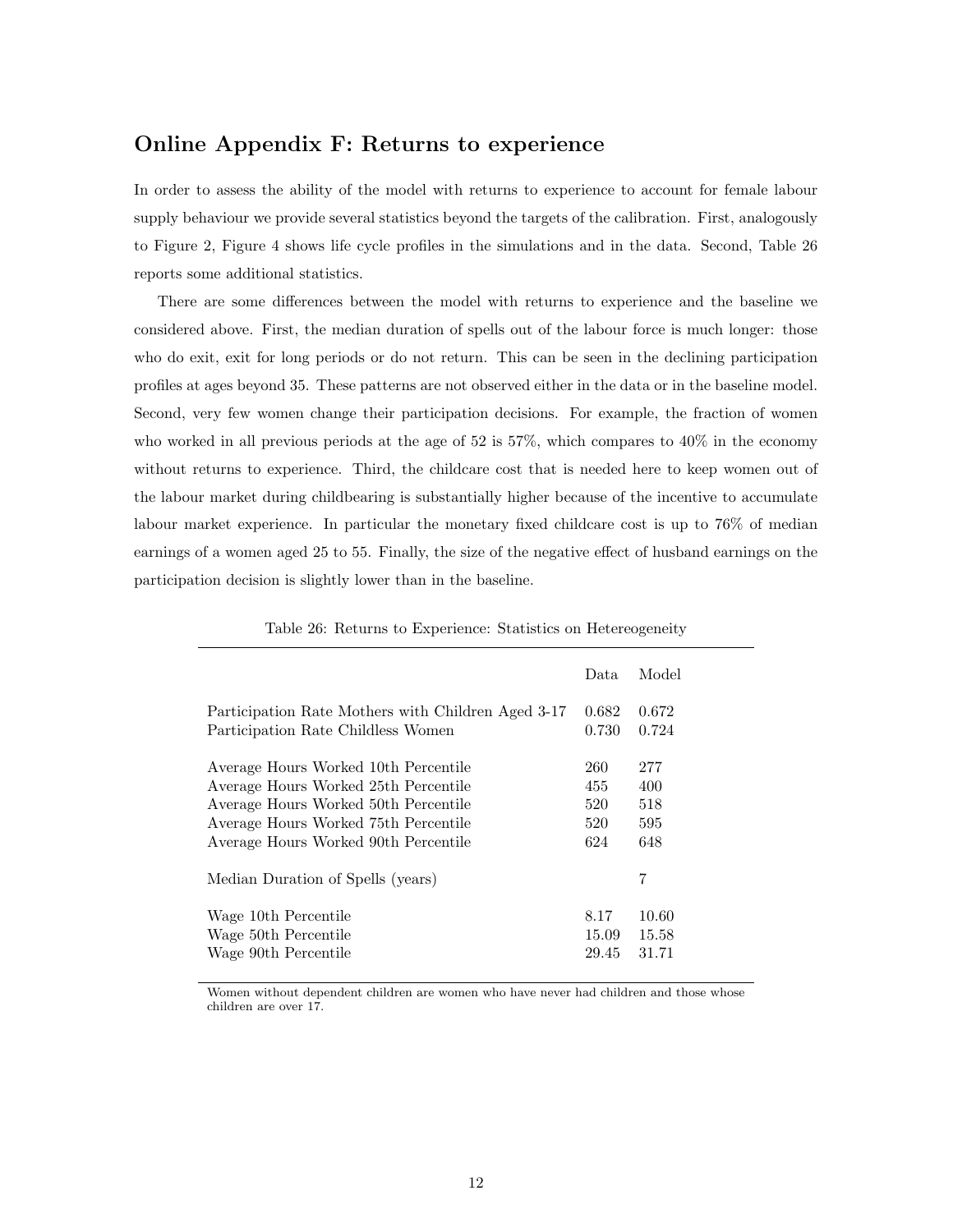

Figure 4: Life Cycle Profiles: Baseline Model (solid black line) versus Data (dashed red line)

## Online Appendix G: Solution Method

Households have a finite horizon and so the model is solved numerically by backward recursion from the terminal period. At each age we solve the value function and optimal policy rule, given the current state variables and the solution to the value function in the next period. This approach is standard. The complication in our model arises from the combination of a discrete choice (to participate or not) and a continuous choice (over saving). This combination means that the value function will not necessarily be concave. We briefly describe in this appendix how we deal with this potential non-concavity.

In addition to age, there are four state variables in this problem: the asset stock, the permanent component of earnings of the husband,  $v_{h,t}^m$ , the permanent component of wife's wage,  $v_{h,t}^f$ , and the experience level of the wife. We discretise both earning and wage variables and the experience level, leaving the asset stock as the only continuous state variable. Since both permanent components of earnings are non-stationary, we are able to approximate this by a stationary, discrete process only because of the finite horizon of the process. We select the nodes to match the paths of the mean shock and the unconditional variance over the life-cycle. In particular, the unconditional variance of the permanent component must increase linearly with age, with the slope given by the conditional variance of the permanent shock. Our estimates of the wage variance are for annual shocks, but the